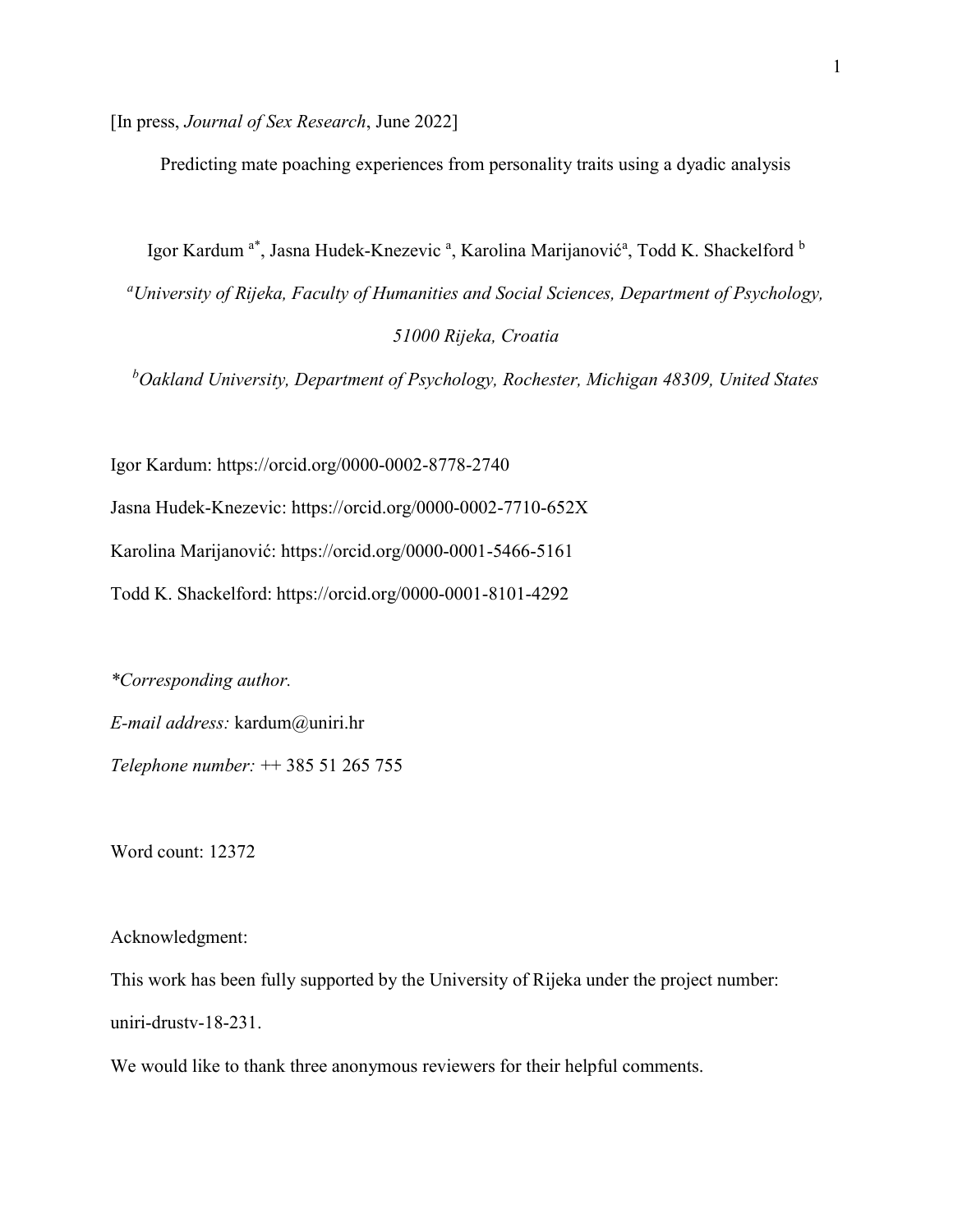#### Abstract

Mate poaching is "behavior intended to attract someone who is already in a romantic relationship" (Schmitt & Buss, 2001; p. 894). We investigated actor and partner effects of the five-factor personality traits and the dark triad traits on several mate poaching experiences. We used actor-partner interdependence modeling with data secured from both members of 187 heterosexual married, cohabiting and dating couples from Croatia. In a round-robin design, each participant rated their own and their partner's personality traits, and their own poaching experiences. The results showed that men's lower agreeableness had the most consistent relationship with poaching experiences in both men (actor effects) and women (partner effects). The role of other personality traits from the five-factor model was limited to specific aspects of poaching. Regarding the dark triad traits, men's psychopathy and Machiavellianism were the most consistently related to poaching experiences in both men and women, whereas narcissism did not demonstrate a consistent actor or partner effect on poaching. The results showed that men's poaching is associated with their own personality traits, whereas women's poaching with their own and their partner's personality traits. We interpret the results in the context of life history theory and mate switching hypothesis.

Keywords: mate poaching experiences, five-factor personality traits, dark triad personality traits, dyadic approach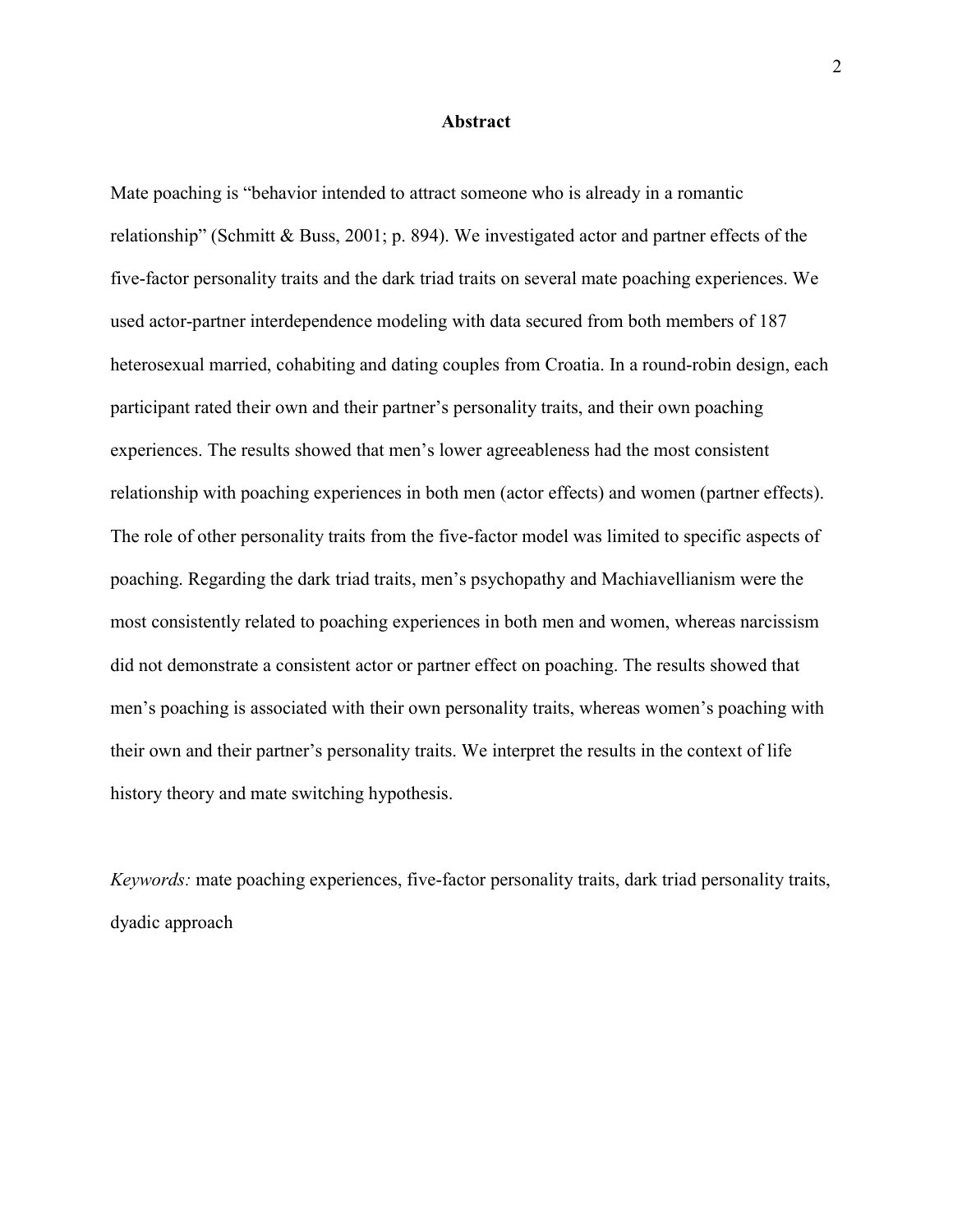#### Introduction

#### Mate poaching

Mate poaching occurs when someone tries to initiate romantic and/or sexual relations with someone who is already in an exclusive relationship (Belu & O'Sullivan, 2018; Foster et al., 2014). It emerges in two temporal contexts, short-term and long-term mate poaching. Short-term poaching refers to temporary sexual defection by an already-mated partner, including one-night stands and brief affairs, whereas long-term poaching refers to permanent relationship defection and the eventual formation of a new long-term mating relationship (Schmitt  $& Buss, 2001$ ).

Mate poaching is a frequent and potent form of romantic attraction in humans throughout the world (Schmitt et al., 2004; Schmitt & Shackelford, 2008). Research on a large sample of participants from 53 nations across 10 world regions found that around 60% of men and 40% of women admitted attempting to poach someone else's partner for a short-term sexual relationship or a new long-term relationship, with over 80% of both men and women reporting some poaching successes. Nearly 70% of women and men reported that someone had attempted to poach them for a short-term or long-term relationship, with about 50% of women and 60% of men reporting being successfully poached (Schmitt et al., 2004). Proportionally fewer women sought and succumbed to short-term poaching across all world regions, whereas in the majority of regions they more frequently reported being the target of short-term poaching attempts as well as being more successful in poaching attempts than men (Schmitt et al., 2004).

## Consequences of mate poaching

Research suggest that relationships formed via poaching function less well than those not formed by poaching, and include lower satisfaction, commitment, and trust, and higher jealousy and emotional and sexual infidelity (Belu & O'Sullivan, 2018; Foster et al., 2014). Because of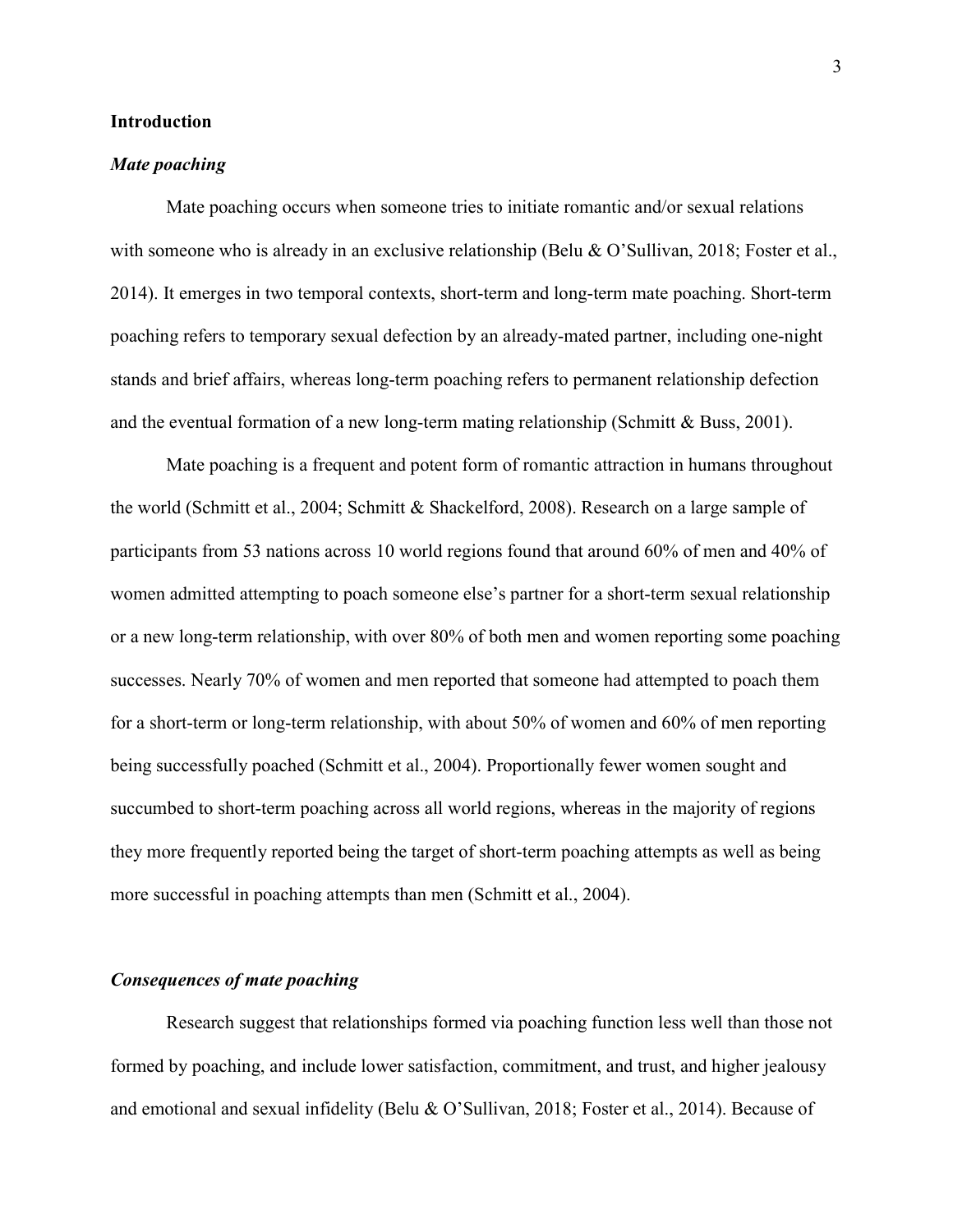their greater obligatory parental investment, women perceive more costs of poaching then men (Davies et al., 2010). When a woman is the victim of poaching (i.e. her partner was poached by another woman), she loses a potentially high-quality partner and resources he previously directed toward her and her offspring (Semchenko & Havlíček, 2019). As a poacher, a woman perceives higher costs of poaching in terms of reputational damage and shame for both short-term and long-term relationship contexts (Davies et al., 2010). These are important costs for women since for long-term commitments men have evolved a preference for sexually non-promiscuous women to minimize paternity uncertainty (Buss, 1989). Apart from potential intrasexual retaliation, women who are poachers or are poached are also at a greater risk of violence from their partner, including sexual violence (Goetz & Shackelford, 2009; Wilson & Daly, 1996). Furthermore, children of mothers who poached or had been poached and who entered a new long-term relationship are exposed to numerous risks, such as lower investment from their stepfather and higher probability of physical abuse that may result in filicide (Anderson et al., 1999; Daly & Wilson, 1988, 2008). Although the consequences of poaching can be detrimental and potentially lethal for a woman, it is a frequent and cross-culturally universal mating strategy, which suggests it also conferred ancestral reproductive benefits. The dual mating hypothesis points to one such benefit of women's poaching: a woman who simultaneously pursues both long-term and shortterm mating strategies may obtain investments and resources from a committed partner, and better or higher quality genes from a poacher (Gangestad  $\&$  Haselton, 2015). Recently, the mate switching hypothesis—breaking up with one partner and remating with another—identified another adaptive potential benefit of women's poaching (Buss et al., 2017; Buss & Schmitt, 2019). An already-mated woman can monitor the qualities of potential alternative partners and terminate the existing relationship and form a new one after a period of a platonic relationship, after an extra-pair affair, or after keeping a back-up partner (Buss et al., 2017, Buss & Schmitt,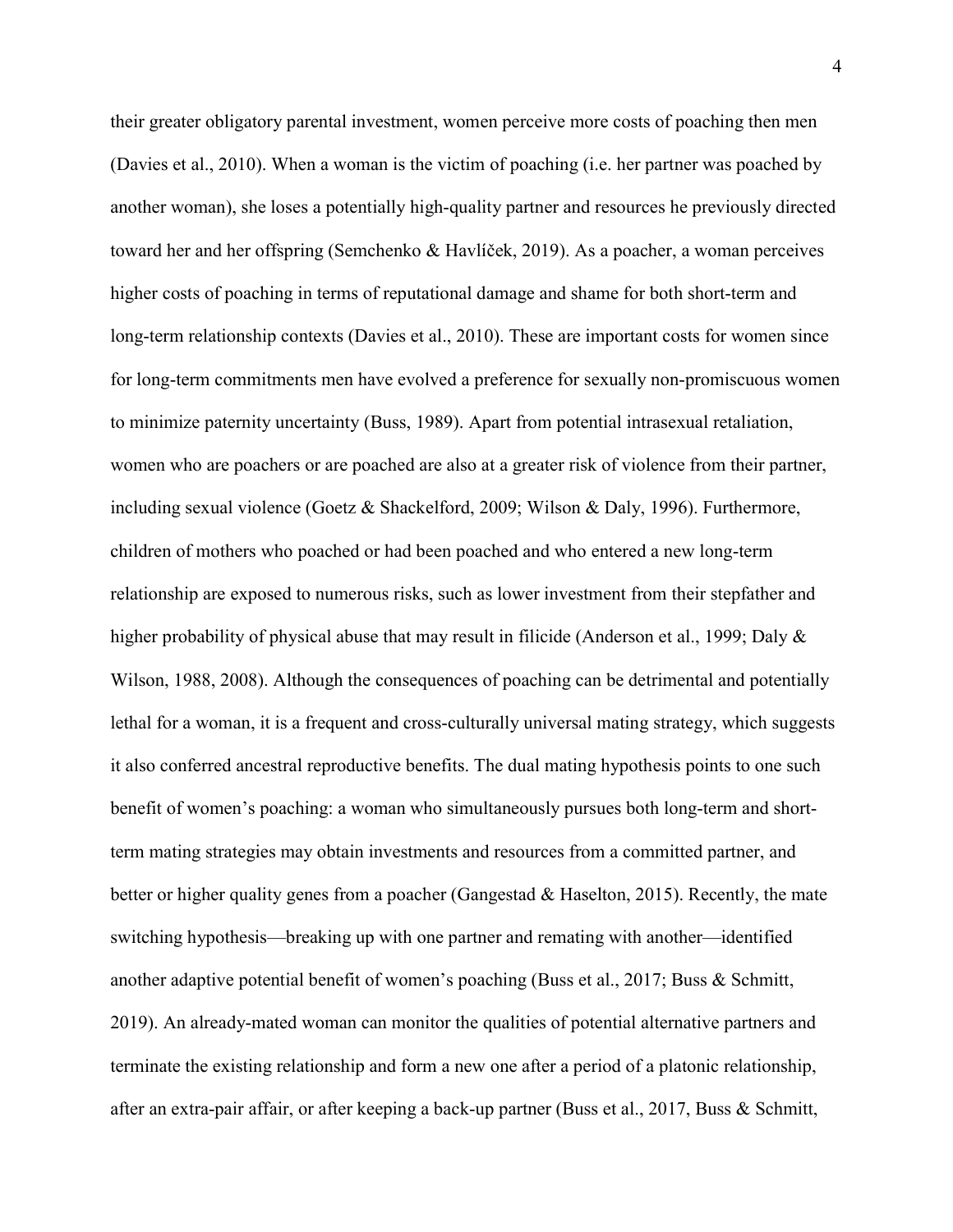2019). Proximal benefits of women's poaching include pride in the conquest of a long-term relationship, exacting revenge on a rival, gaining a proven mate (Schmitt & Buss, 2001), obscuring paternity (Hrdy, 2006), and increasing genetic variance of offspring (Gangestad, 2006).

Poached women pose a threat to paternity certainty, a specific male adaptive problem that places men at risk of investment in a rival's offspring. An evolved response to paternity uncertainty in men is a feeling of sexual proprietariness over women that may lead to jealousy and violence, including uxoricide (Wilson & Daly, 1996) – important costs of poaching for both women and men. Other costs of poaching for men include resource depletion and future infidelity concerns (Schmitt & Buss, 2001). Because ancestral men increased their reproductive success by having more sexual partners, they perceive the benefits of poaching as greater incentives than do women (Davies et al., 2010). Enjoying sexual variety and gaining physically beautiful partners are rated as among the primary poaching benefits for men (Schmitt & Buss, 2001). Relatedly, men more than women rated "ego-boost" and "take pride in conquest" for successfully poaching someone for a short-term relationship as greater benefits (Davies et al., 2010; Schmitt & Buss, 2001). Compared to women, men prefer short-term relationships with a lower commitment and report more benefit in enjoying a lack of responsibility and having time off from a relationship (Schmitt & Buss, 2001).

## Personality traits and mate poaching

Personality traits are associated with a range of sexual behaviors. A meta-analytic review showed that extraversion is positively related to risky sexual behaviors and liberal attitudes towards sex, whereas agreeableness and conscientiousness are negatively related to sexually aggressive behaviors and sexual infidelity (Allen & Walter, 2018). It has also been found that, especially in men, the dark triad (DT) traits (i.e., psychopathy, Machiavellianism and narcissism)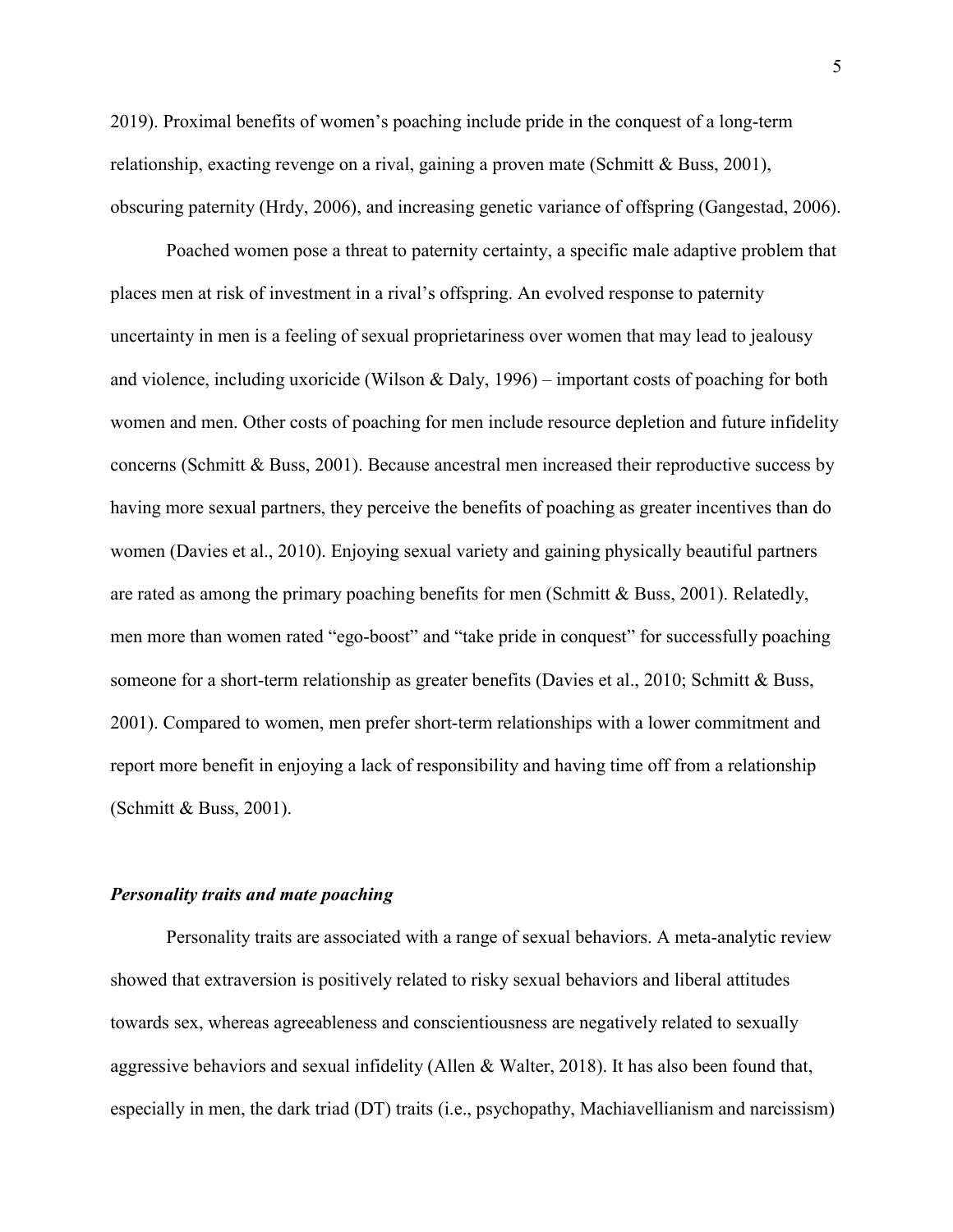are linked to unrestricted sociosexuality manifested as willingness to engage in uncommitted relationships (Reise & Wright, 1996), exploitative short-term sexual strategy (Jonason et al., 2009), and promiscuous sexual attitudes (McHoskey, 2001).

Along with numerous mutually related biological (e.g., menstrual cycle phase, physical attractiveness), psychological (e.g., relationship commitment, mate retention), and cultural and environmental factors (e.g., gender equality, socioeconomic status, sex ratio), personality traits, especially the five-factor traits and the DT traits have been investigated in relation to poaching. Identifying personality traits related to poaching is an important step to better understanding the causes and consequences of poaching because they may create adaptive problems and may be involved in their solution, especially in socially relevant situations such as mateships (Buss, 2010).

Considering the five-factor personality traits, agreeableness and conscientiousness are the most consistently negatively and extraversion positively associated with poaching attempts by women and men (Kardum et al., 2015; Schmitt & Buss, 2001; Schmitt et al., 2004; Schmitt & Shackelford, 2008). Small positive correlations between openness and poaching attempts are found for women and men, and between neuroticism and poaching attempts only for women (Schmitt & Shackelford, 2008). Regarding the DT traits, psychopathy and to a lesser degree narcissism and Machiavellianism are consistently positively related to poaching attempts by both women and men (Jonason et al., 2010; Kardum et al., 2015; Williams et al., 2005).

 From the five-factor personality traits, openness and extraversion correlated positively, whereas agreeableness negatively, with poaching success for both women and men (Kardum et al., 2015; Schmitt et al., 2004). Overall, psychopathy (Jonason et al., 2010; Kardum et al., 2015) as well as its components – erratic lifestyle, criminal tendencies, and interpersonal manipulation – correlated positively with poaching success in women, whereas erratic lifestyle, criminal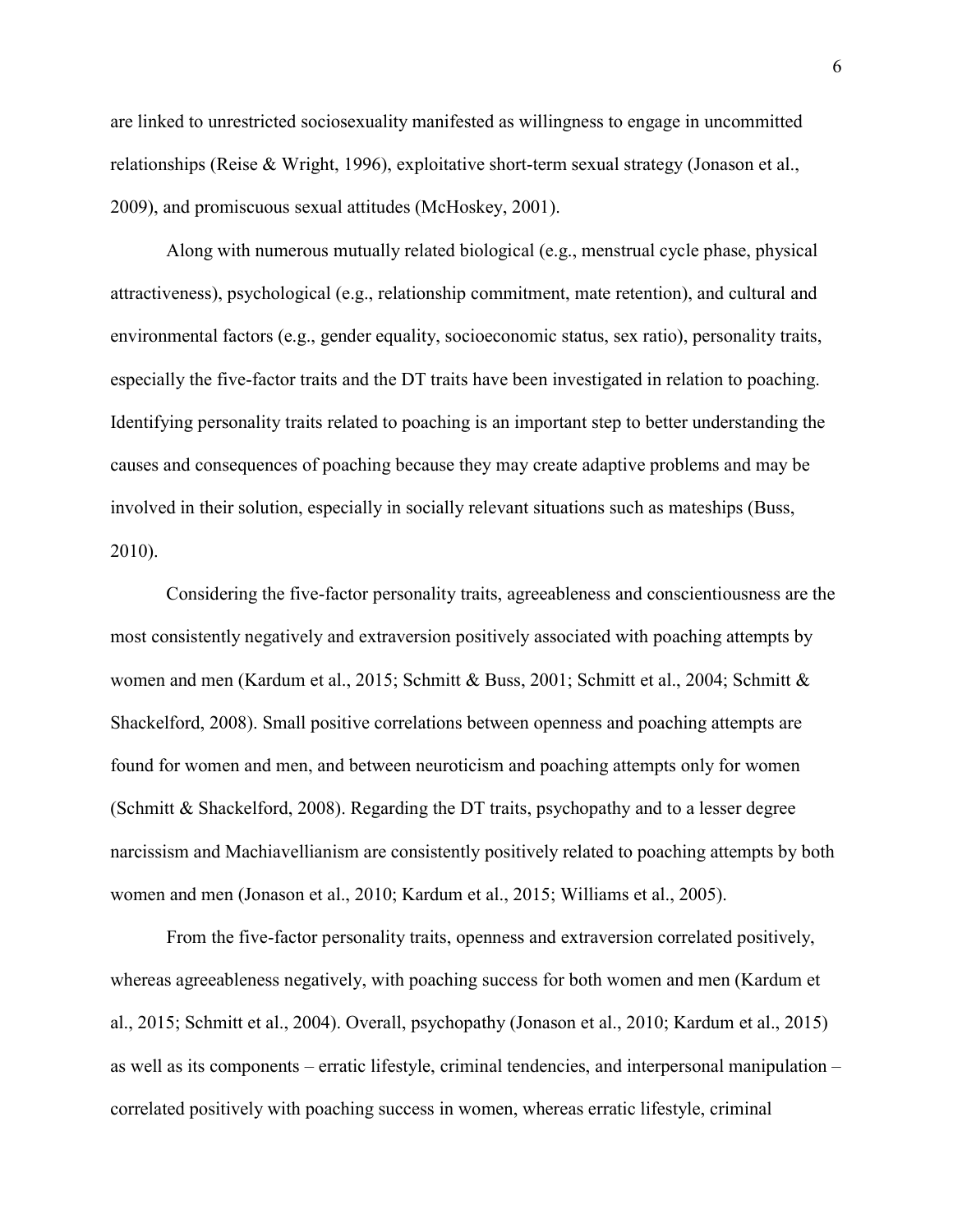tendencies, and cold affect correlated positively with poaching success in men (Sunderani et al., 2013). Narcissism also positively related to poaching success in both women and men, and Machiavellianism positively related to poaching success only in women (Jonason et al., 2010; Kardum et al., 2015).

 Extraversion and openness are the most consistently positively related to being the target of poaching for women and men (Kardum et al., 2015; Schmitt & Buss, 2001; Schmitt et al., 2004). Some studies have found that neuroticism is positively (Schmitt & Shackelford, 2008) and agreeableness negatively related to being the target of poaching for both women and men (Kardum et al., 2015; Schmitt & Shackelford, 2008). Conscientiousness is inconsistently related to being the target of poaching, with some studies reporting negative correlations for women and men (Schmitt & Shackelford, 2008), and some positive, but only for men (Kardum et al., 2015). The DT traits are more strongly related to being the target of poaching than the five-factor personality traits. Single DT traits as well as overall DT score are positively related to being the target of poaching for women and men separately (Kardum et al., 2015), whereas for the whole sample, being the target of poaching is positively related to psychopathy, narcissism, and overall DT (Jonason et al., 2010).

Being successfully poached is strongly negatively related to agreeableness and conscientiousness for women and men (Schmitt & Buss, 2001; Schmitt et al., 2004), whereas it is positively related to neuroticism and men's extraversion (Kardum et al., 2015; Schmitt & Buss, 2001). All DT traits, especially psychopathy, narcissism, and overall DT are more strongly associated with being successfully poached than any of the five-factor personality traits (Jonason et al., 2010). The components of psychopathy, mostly interpersonal manipulation and to a lesser degree cold affect and erratic lifestyle, are positively related to being successfully poached for women (Sunderani et al., 2013). Psychopathy, Machiavellianism, and overall DT score in the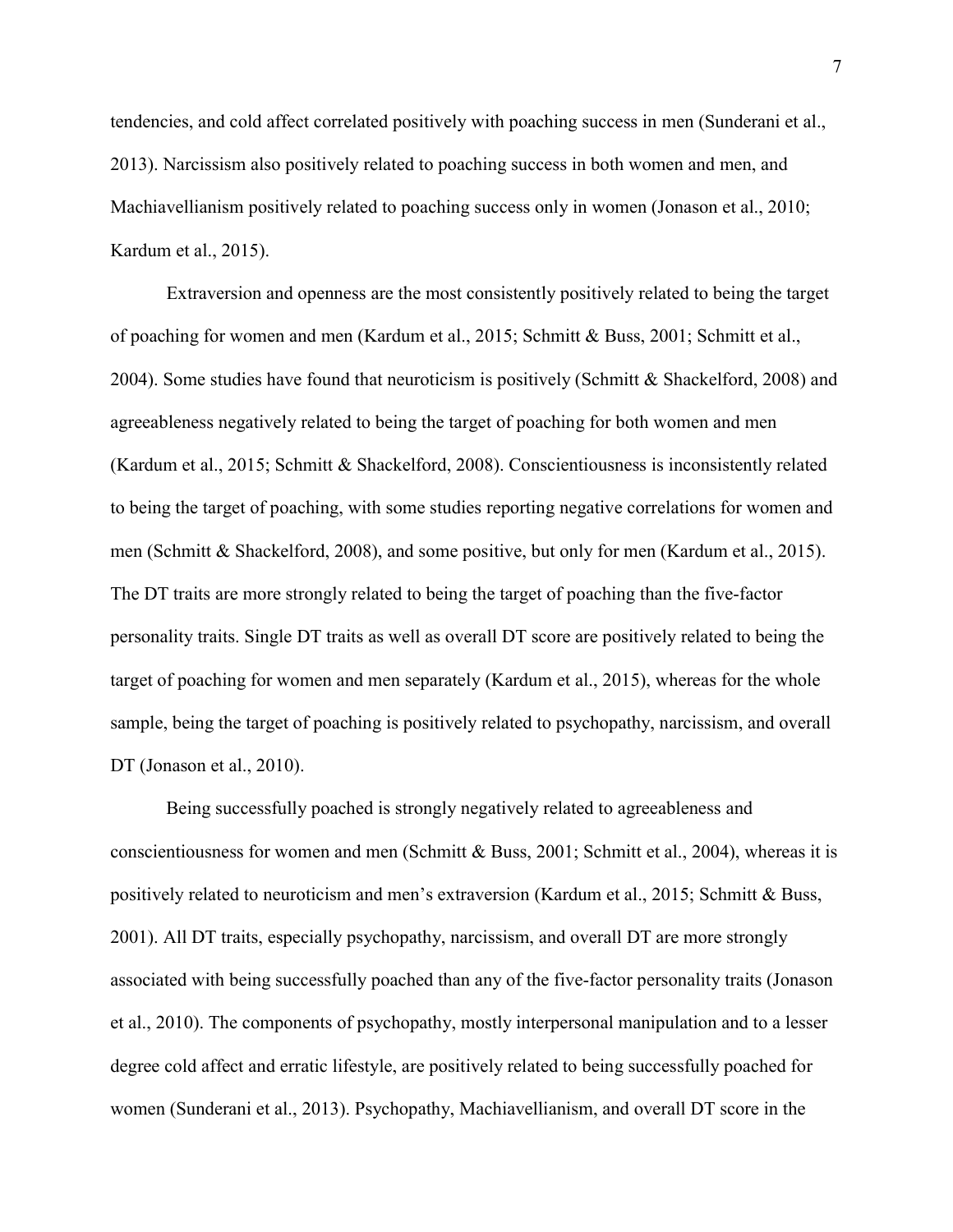sample of women, and each DT trait and overall DT in the sample of men, are positively related to being successfully poached (Kardum et al., 2015). Although being the victim of poaching has rarely been investigated in relation to personality traits, the limited research reports that this aspect of mate poaching is positively related to extraversion, psychopathy, Machiavellianism, narcissism, and overall DT, and negatively to agreeableness (Jonason et al., 2010; Kardum et al., 2015).

Previous research suggests that women and men have somewhat different personality traits related to poaching experiences. Extraversion is more strongly related to poaching attempts by men (Kardum et al., 2015; Schmitt et al., 2004; Schmitt & Shackelford, 2008), whereas narcissism is more strongly related to poaching attempts by women (Kardum et al., 2015). Men who experience more poaching success have higher openness (Kardum et al., 2015; Schmitt et al., 2004), whereas women successful in poaching are higher on the DT traits (Kardum et al., 2015). Being the target of poaching is more strongly related to conscientiousness and openness in men than women, and the DT traits and neuroticism are more strongly related to being the target of poaching attempts in women than men (Kardum et al., 2015; Schmitt & Shackelford, 2008). Being successfully poached is related to extraversion and all DT traits, but more so in men than in women (Kardum et al., 2015). Lower agreeableness and higher Machiavellianism are more strongly related to being the victim of poaching for men than women, whereas this aspect of poaching is more strongly related to extraversion and narcissism for women than men (Grundler et al., 2013; Kardum et al., 2015). The majority of research on the relationship between personality traits and poaching is cross-sectional, mostly conducted on samples of college or university students, and rarely on community samples.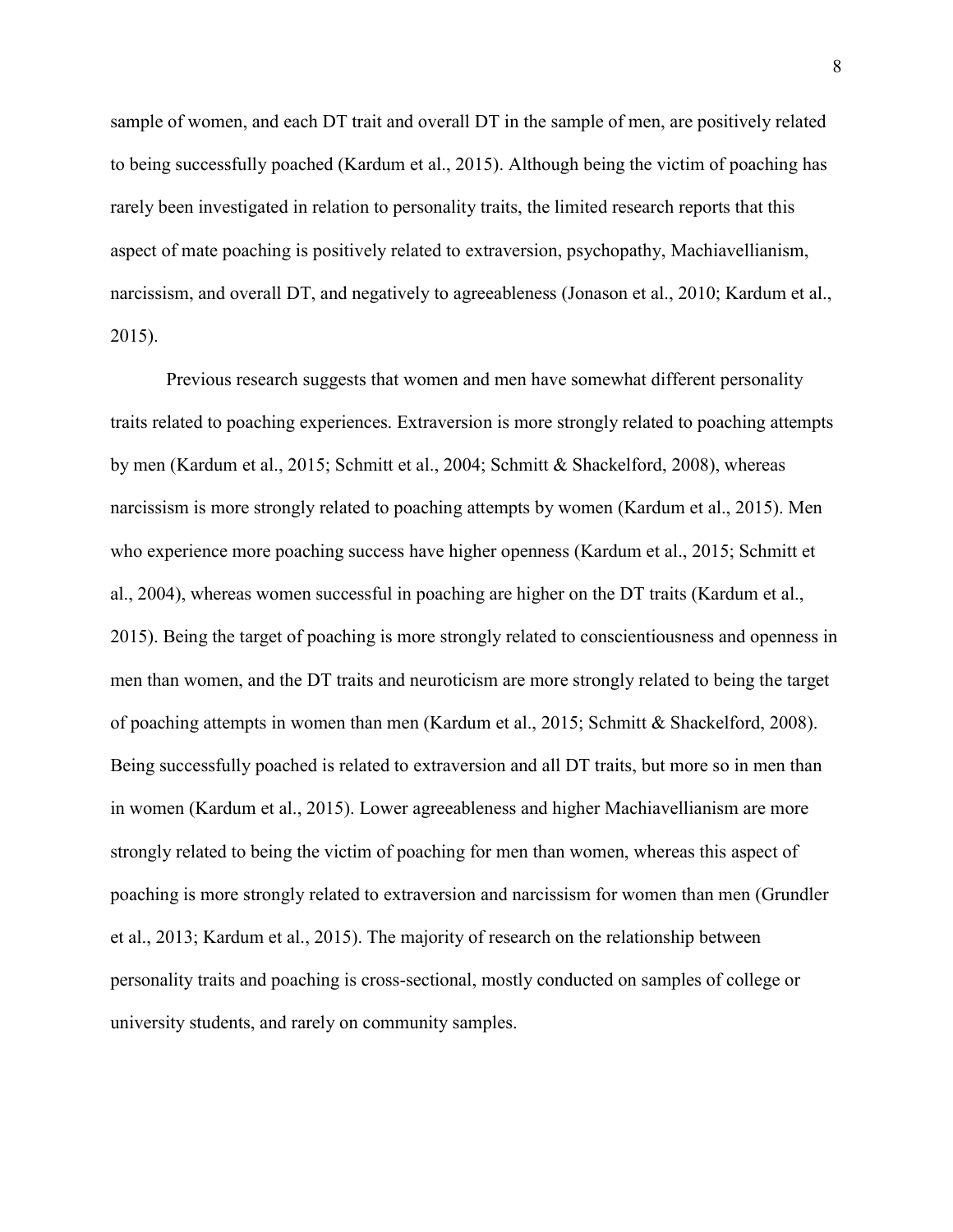## Dyadic approach in personality-outcome relationships

Previous studies have considered the reports of only one partner's personality traits and poaching experiences, and although they were conducted on participants in romantic relationships, to the best of our knowledge there is no research on the effects of personality traits on poaching that includes both members of a couple. There is a growing evidence that in a dyadic relationship, individuals may be affected by their own personality (actor effect) as well as by the personality of their partner (partner effect). For example, the five-factor personality traits showed both actor and partner effects on sexual function (Velten et al., 2019), narcissism showed partner effect on men's sexual satisfaction and intimacy during intercourse (Gewirtz-Meydan, 2017), and the five-factor personality traits and the DT traits showed actor effects and partner effects on mate retention behaviors (Kardum et al, 2019, 2020). Therefore, including both partner's perspectives is important because it offers an interpersonal view on social outcomes, which adds to the perspective of one partner alone (Back & Vazire, 2015). Namely, "the presence of partner effects implies that something relational has occurred in that a person's response depends on some property of the partner" (Kenny & Cook, 1999, p. 435).

Personality traits are distal variables that influence relationship outcomes through several mediating mechanisms (Roberts et al., 2007). First, personality traits affect people's exposure to relationship events such as stressful situations and conflicts. For example, people high in neuroticism are more likely to expose themselves to daily conflicts in a relationship (Suls & Martin, 2005). Second, personality traits affect people's reactions to their partners' behaviors. People high in neuroticism interpret ambiguous relationship situations more negatively, which then affects both partners' relationship satisfaction (Finn et al., 2013). Third, personality traits evoke partners' behaviors, which affect relationship quality. A meta-analytic study found that four of the five-factor personality traits—lower neuroticism, and higher agreeableness,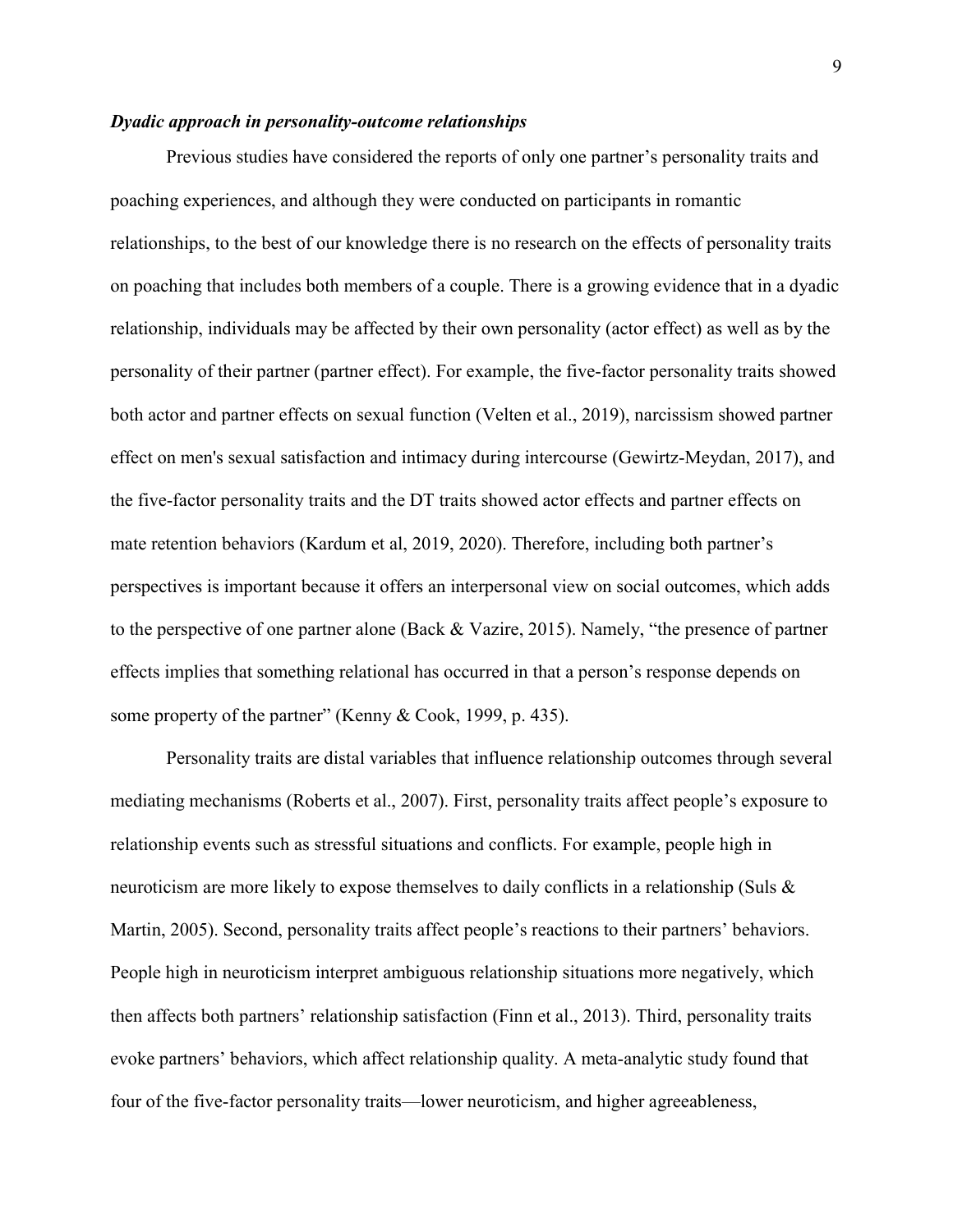conscientiousness, and extraversion—are related to greater relationship satisfaction (Malouff et al., 2010). Furthermore, individuals high on the DT traits are less likely to have a committed, loving, and satisfying romantic relationship. For example, the DT traits negatively affect commitment in a romantic relationship, and relationship satisfaction mediates these links (Smith et al., 2014). This may be especially relevant for mate poaching experiences, because negative relationship outcomes, such as lower relationship satisfaction and lower commitment, may facilitate short-term mating strategies.

#### Present research

The aim of the current study was to examine actor and partner effects of the five-factor personality traits and the DT traits on mate poaching experiences. We included these two groups of personality traits because previous studies found significant relationships between them and various poaching experiences, and notwithstanding a modest to moderate overlap between them, they had non-redundant effects on different poaching experiences (Kardum et al., 2015). Additionally, the inclusion of both sets of personality traits in one study affords a clear comparison of their effects on poaching, because we can rule out differences attributable to sampling or other design-related features that appear when we compare the results from two or more studies.

Furthermore, we extended previous research on the relationship between personality traits and poaching by using a dyadic approach. To statistically control for nonindependence of couple data, we used the Actor–Partner Interdependence Model (APIM) (Kenny, Kashy, & Cook, 2006). As actor effects based on self-reported predictor variables and partner effects based on partnerreported predictor variables are biased by common method variance between the predictor and outcome variables (Kenny & Cook, 1999), we secured both self-reports and partner-reports of the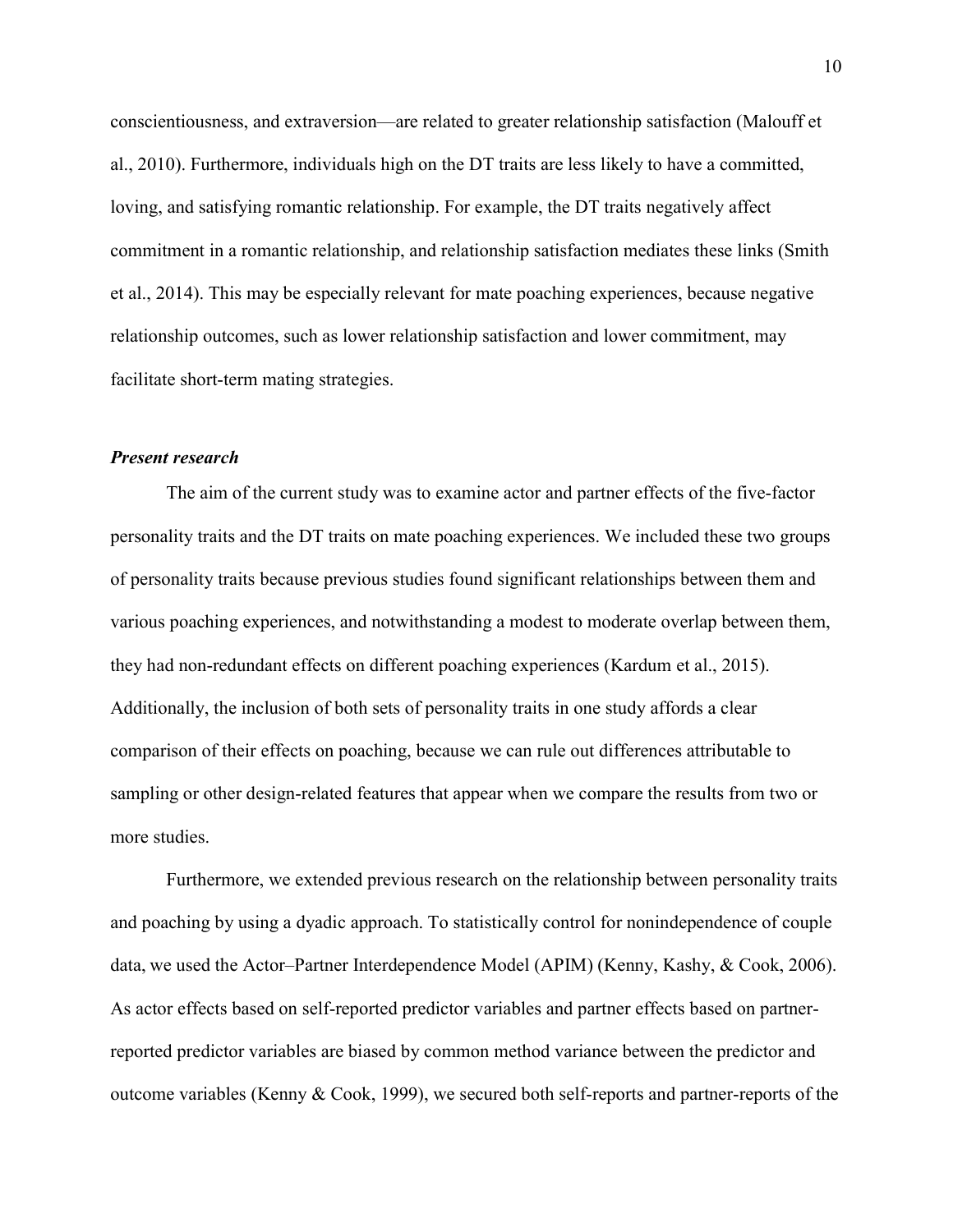five-factor personality traits and the DT traits. As far as we know, this is the first study investigating actor and partner effects of personality traits on poaching experiences.

We derived the hypotheses related to actor effects from the results of previous studies on the relationship between personality traits and poaching experiences. Regarding the five-factor personality traits, we expected that agreeableness and conscientiousness would have negative actor effects on the majority of poaching experiences, whereas extraversion, openness, and neuroticism would have positive effects (H1). We could not derive hypotheses regarding partner effects from previous research, but studies investigating other outcomes such as quality, satisfaction, and stability of relationships showed that neuroticism, agreeableness, and conscientiousness had the largest partner effects on these outcomes (Weidmann et al., 2016). Therefore, we assumed that agreeableness and conscientiousness would demonstrate negative partner effects on poaching, and that neuroticism would demonstrate positive partner effects on mate poaching (H2).

We expected that the DT traits would predict poaching experiences more strongly than the five-factor personality traits, especially being the target of poaching and being successfully poached (H3). As the DT traits facilitate short-term mating in both men and women, we expected that they, and especially psychopathy, would demonstrate significant positive actor effects on poaching experiences and because of their highly antisocial nature, that the DT traits would show positive partner effects on poaching experiences (H4).

According to sexual selection and parental investment theory, men engage more in a mating strategy oriented towards promiscuous sex and more frequently seek casual sexual opportunities, whereas women are more oriented toward a long-term relationship, and tend to be more discriminating of potential sexual partners (Geary, 2021). Men score higher on all DT traits than women and men's DT traits have more deleterious effects on relationship outcomes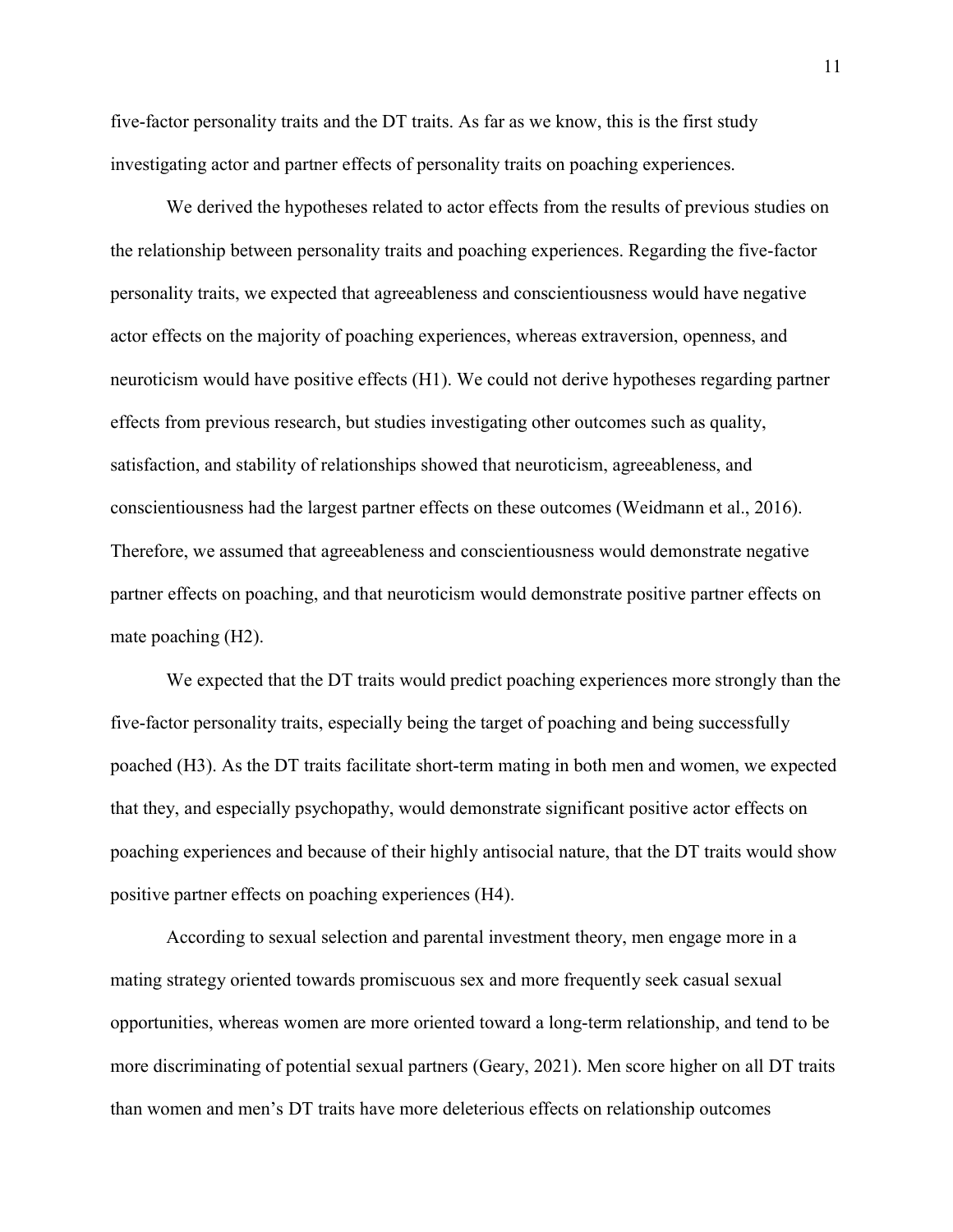(Jonason et al., 2009). Additionally, being with an agreeable partner is more beneficial for women's than for men's relationship satisfaction (Dyrenforth et al., 2010; Solomon & Jackson, 2014). The above-mentioned theoretical and empirical reasons are in line with our hypothesis that women more than men's poaching experiences will be affected by the personality traits of their partners (H5).

Although partner-reports are not redundant with self-reports, as other people may know things about our personality that we do not (Vazire & Carlson, 2011), both self-reports and partner-reports may be similar in predicting behaviors. Therefore, we hypothesized that the largest actor and partner effects would generalize across self-reports and partner-reports (H6). Furthermore, we expected larger actor effects for self-reports, and larger partner effects for partner-reports (H7).

#### **Method**

### Participants and procedure

A sample of 187 Caucasian heterosexual married (16%), cohabiting (37%), and dating (47%) urban couples participated in this study. All were in a committed relationship at the time of the study, and 11% percent had children. They were members of the general public from one town in Croatia, recruited by psychology students invited to refer eligible couples. Participation was voluntary and not compensated. The exclusion criteria were age less than 18 years and less than 6 months relationship length. Relationship length ranged 6 months to 18 years ( $M = 53.88$ ) months,  $SD = 35.52$ ). Participants' ages ranged 18 to 35 years ( $M = 24.91$  years,  $SD = 3.62$  for men; M = 23.40 years, SD = 3.29 for women;  $t = 8.23$ ;  $p < .001$ ;  $d = 0.44$ ), and women (M = 13.44 years of education,  $SD = 2.18$ ) were more educated than men (M = 13.02 years of education, SD = 1.95;  $t = 2.41$ ,  $p = .013$ ,  $d = 0.20$ ). The majority of men (70%) and 36% of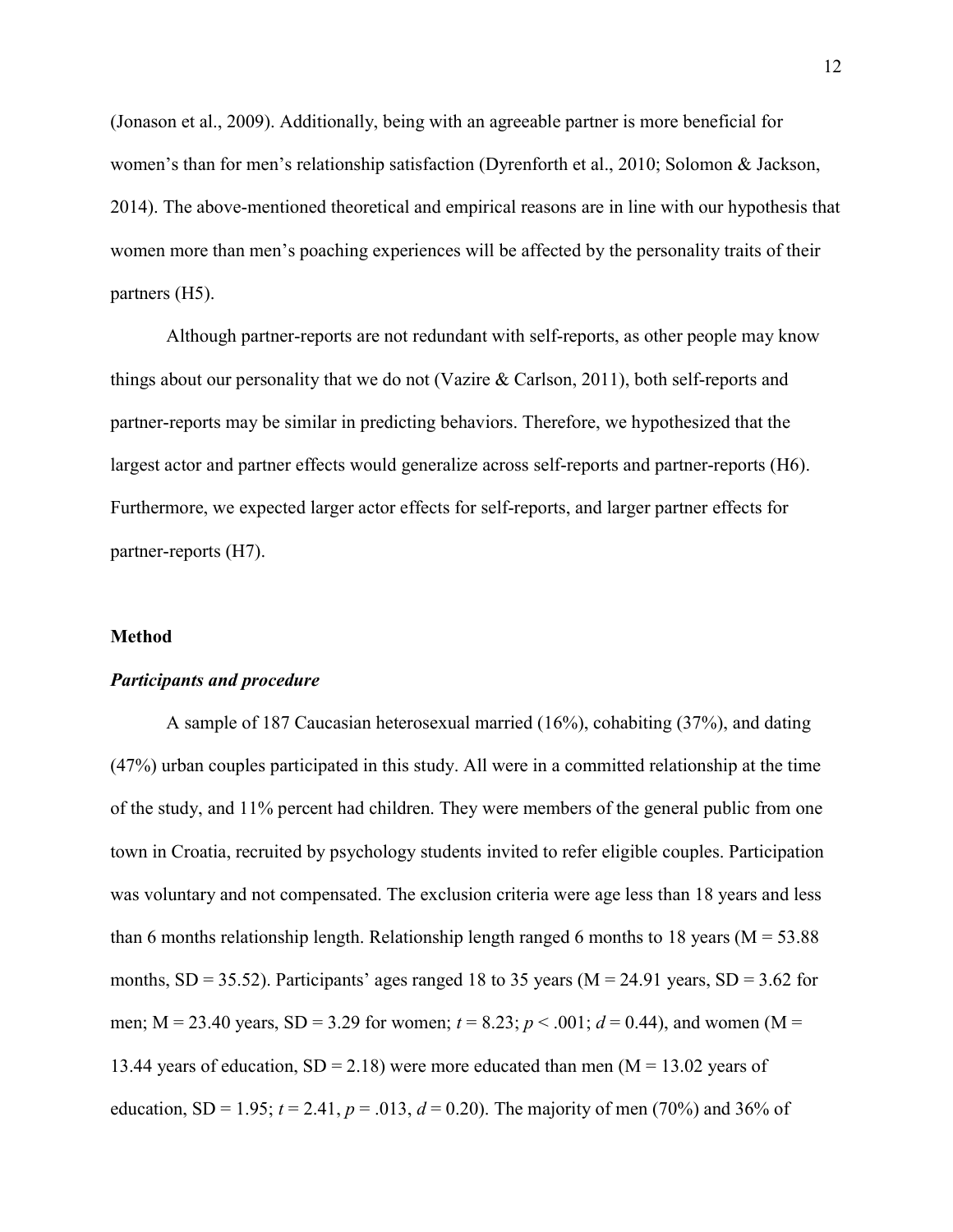women were employed. Two research assistants administered the questionnaires to each couple in their homes. Participants first provided verbal informed consent and then rated their own and their partner's five-factor personality traits and Dark triad (DT) traits along with their own mate poaching experiences by paper and pencil method. The order of questionnaires was counterbalanced within self-reports and partner-reports to control for order effects. Partners sat apart from each other while completing the questionnaires. To ensure confidentiality, they returned the completed questionnaires via sealed envelope. At the end of the procedure, participants were informed about the aims and hypotheses of the study. This study was a part of a larger study with additional measures not analyzed here, and was approved by the institutional ethics review committee prior to initiation.

### **Measures**

We measured five-factor personality traits with the Big Five Inventory (BFI; Benet-Martinez & John, 1998). Participants rated each of 44 items on a scale ranging from 1 (strongly disagree) to 5 (strongly agree). The Dark triad (DT) traits were measured by The Dirty Dozen (DD; Jonason & Webster, 2010), a 12-item measure consisting of three four-item subscales for psychopathy, Machiavellianism, and narcissism. For the purpose of this study, in addition to the three subscales we analyzed the overall DT score. Participants indicated the extent to which each statement reflected their own personalities on a five-point scale ranging from 1 (not at all like me) to 5 (very much like me).

As mentioned before, in previous research the five-factor personality traits and the DT traits were modestly to moderately related. In this study correlations between these two groups of personality traits ranged from -0.41 (women's agreeableness and psychopathy) to 0.27 (women's neuroticism and narcissism) for self-reports, and from -0.46 (men's agreeableness and men's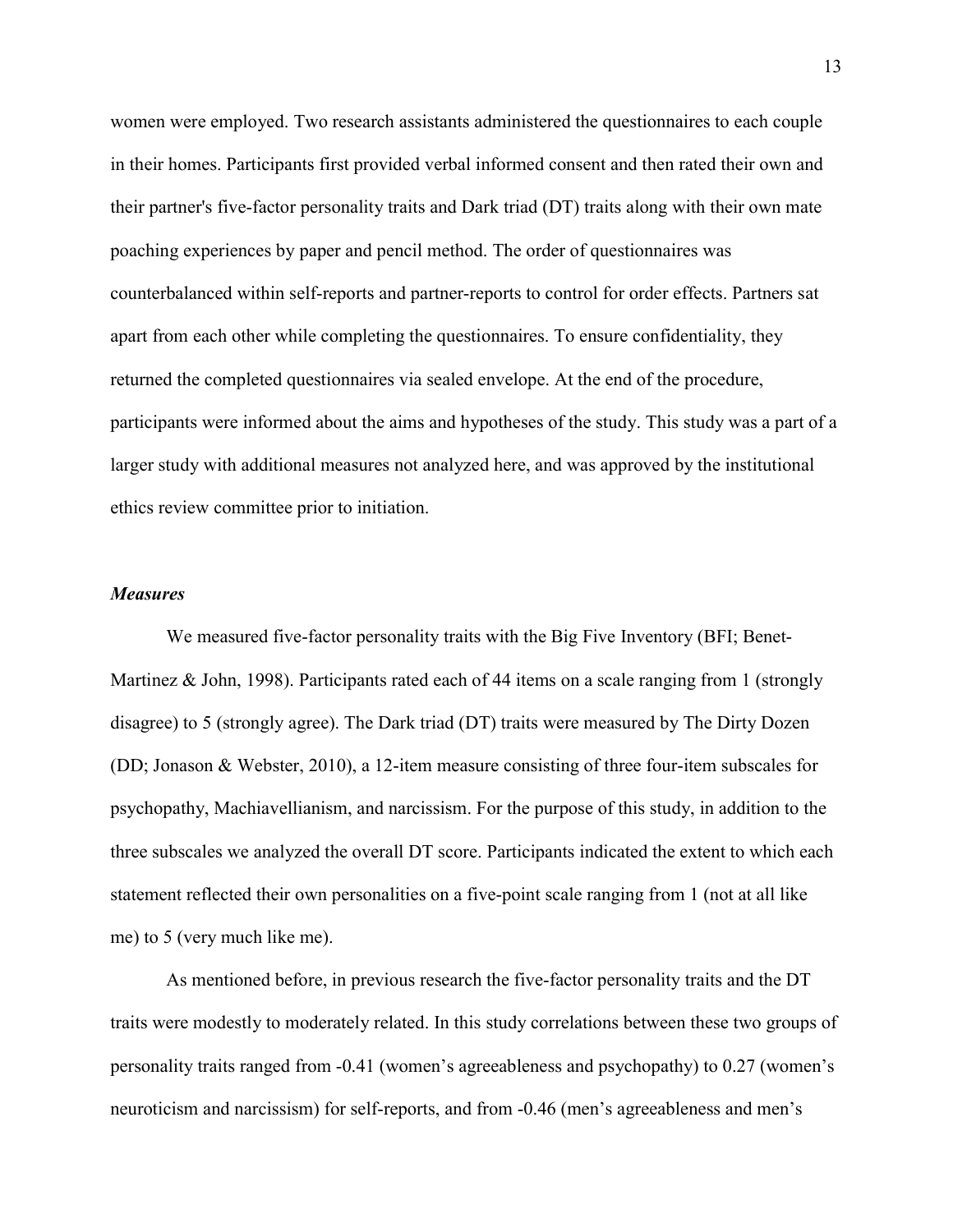psychopathy) to 0.29 (women's neuroticism and narcissism). In both self-reports and partnerreports, as well as in women and men, the highest correlations were those of agreeableness with psychopathy and Machiavellianism (from -0.32 to -0.46). All other correlations obtained on selfreports had absolute correlation mean of 0.14 ( $SD = 0.08$ ), and on partner-reports 0.15 ( $SD =$ 0.09).

We assessed short-term mate poaching with the Anonymous Romantic Attraction Survey (ARAS; Schmitt & Buss, 2001). It consists of one question for each of five poaching experiences: poaching attempts ("Have you ever attempted to attract someone who was already in a romantic relationship with someone else for a short-term sexual relationship with you?"), successful poaching ("If you have tried to attract someone who was already in a romantic relationship, how successful have you been?"), being the victim of poaching ("While you were in a romantic relationship, have others ever attempted to obtain your partner away from you for a short-term sexual relationship?"), being the target of poaching ("While you were in a romantic relationship, have others ever attempted to obtain you away from your partner as a short-term sexual partner?"), and being successfully poached ("If others have attempted to obtain you as a short-term sexual partner, how successful have they been?"). We did not analyze the last question because of the low variability in the responses. Descriptive statistics and sex differences for poaching experiences are presented in Table 1.

## [Table 1 near here]

Man had higher scores on poaching attempts and being the victim of poaching, whereas women had higher scores on being the target of poaching, with small effect sizes. No sex difference was obtained for poaching success.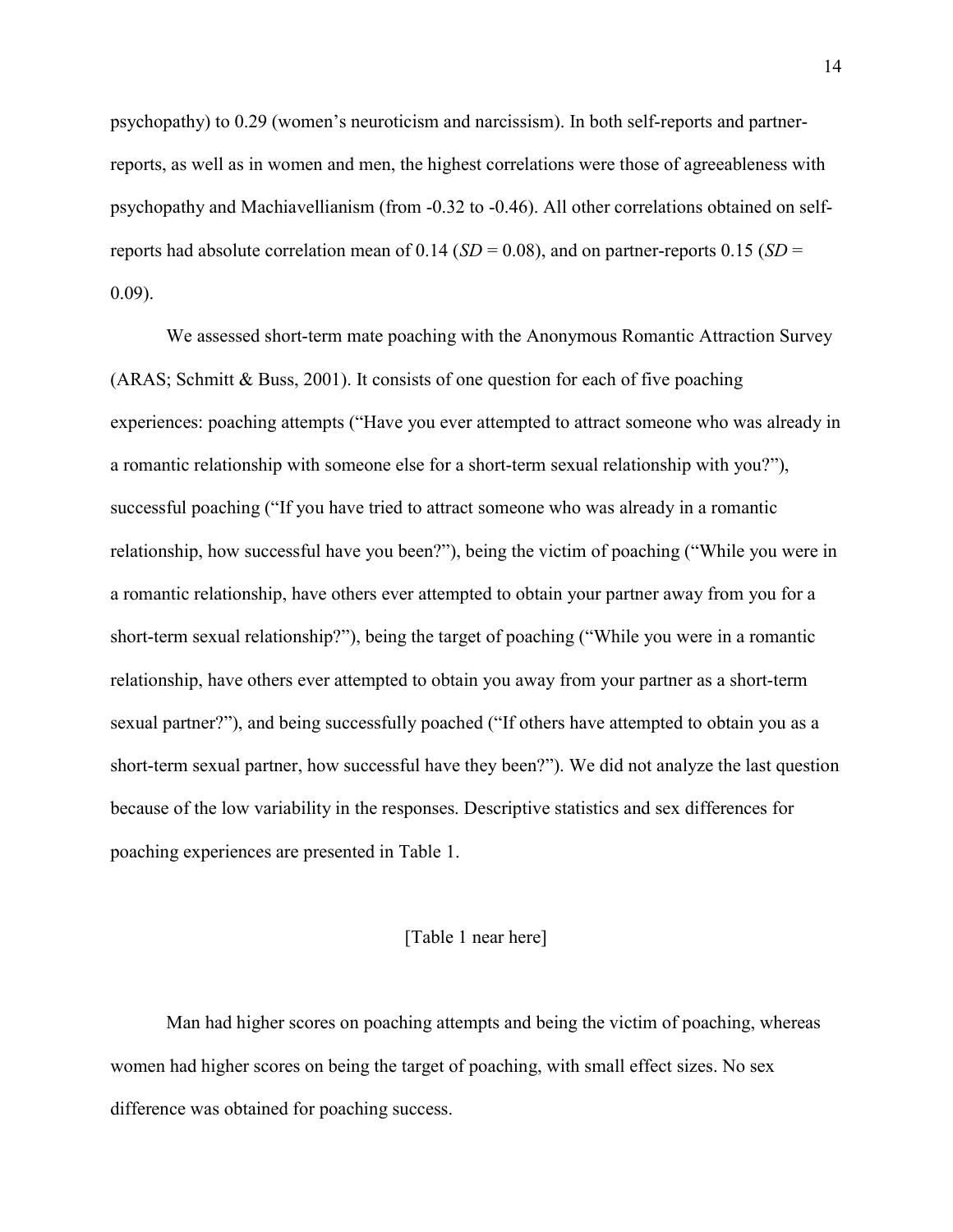#### Statistical procedure

Because couple data are often interdependent, meaning that their scores are either more similar or more different than the scores of two unpaired individuals, we used actor-partner interdependence model (APIM; Kenny et al., 2006) to statistically control for nonindependence in couple data. A general model presenting APIM for women and men's personality trait and women and men's poaching experiences is presented in Figure 1.

## [Figure 1 near here]

This analytical approach allows simultaneous examination of the relationship between an individual's trait and her/his own outcome (actor effect), and the relationship between individual's trait and her/his partner's outcome (partner effect). Additionally, APIM controls for two sources of nonindependence, correlation between the independent variables and correlation between residual variables (Cook & Kenny, 2005). Thus, actor effects are estimated controlling for partner effects, and partner effects are estimated controlling for actor effects. Choosing APIM prevents from making Type I or Type II errors which is a risk when performing correlations or regression analyses with nonindependent data.

Actor effects for women show whether their self-reported or partner-reported personality traits relate to their own mate poaching experiences, whereas actor effects for men show whether their self-reported or partner-reported personality traits relate to their own mate poaching experiences. Partner effects for women show whether their partner's self-reported or partnerreported personality traits relate to women's mate poaching experiences, whereas partner effects for men show whether their partner's self-reported or partner-reported personality traits relates to men's mate poaching experiences. To determine the most likely dyadic pattern that describes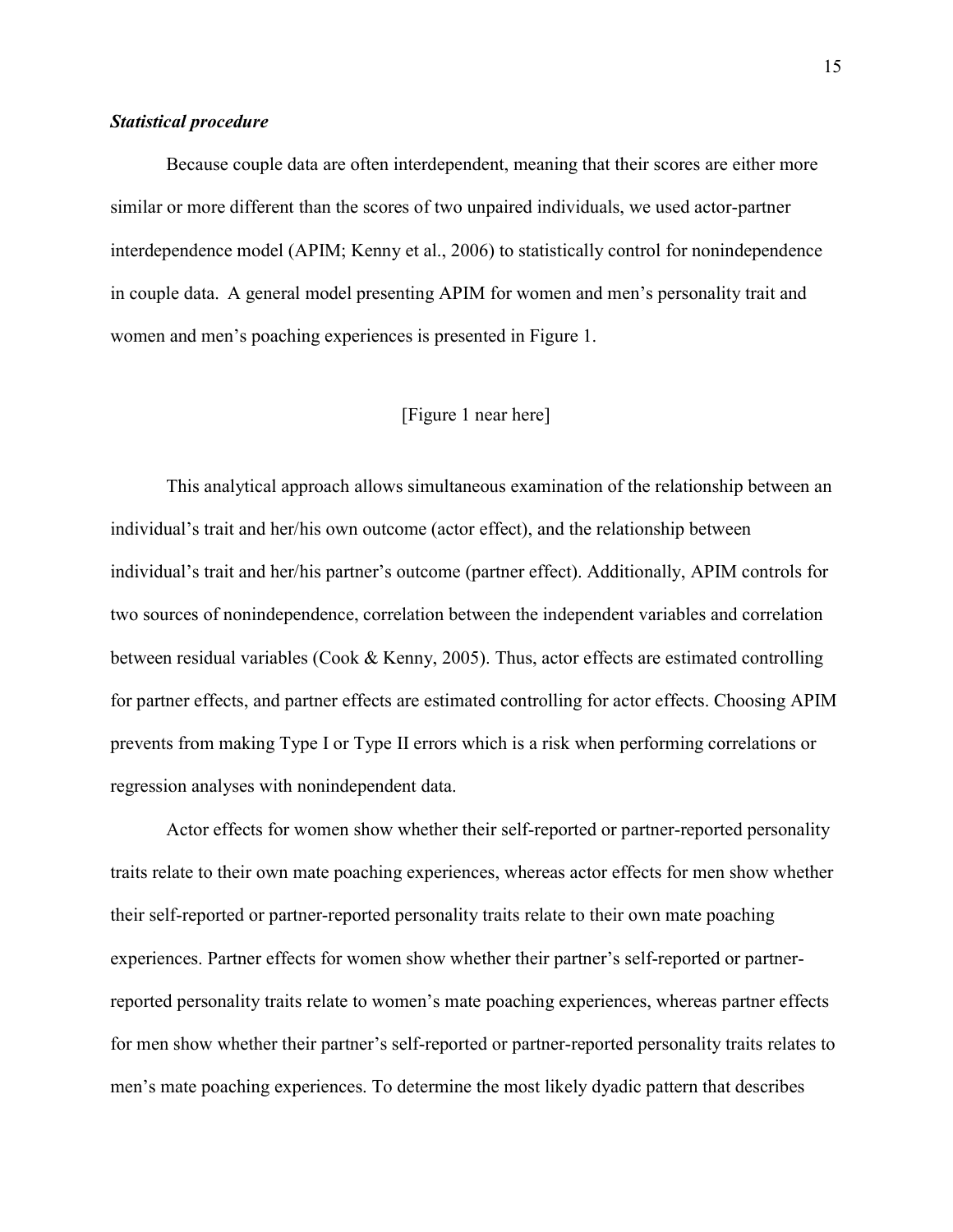dyadic relationships, we computed the parameter  $k$ , which equals the partner effect divided by the actor effect (Kenny & Ledermann, 2010). Four general dyadic patterns can be computed: the actor-only, the couple, the contrast, and the partner-only pattern. The actor-only pattern is present when the actor effect is nonzero, and the partner effect is zero  $(k = 0)$ , meaning that independent variable (here personality traits) has an effect on his or her own outcome variable (here poaching experiences), but not on the partner's outcome variables. The couple pattern is indicated if actor and partner effects are equal  $(k = 1)$ , which means that a person's outcome variable is equally affected by his or her independent variable and by the independent variable of the partner. The contrast pattern occurs if actor and partner effects are equal in size but have opposite signs  $(k = -1)$ 1), meaning that a person's outcome variable is positively predicted by his or her independent variable and negatively predicted by the partner's independent variable. The partner-only pattern is relatively rare and occurs if the partner effect is nonzero, but the actor effect is zero (Kenny & Ledermann, 2010). We interpreted the parameter  $k$  when standardized values of the actor effect were greater than 0.10, and when both were statistically significant. For these analyses, we used the free web-based application APIM\_SEM (Stas et al., 2018). Based on earlier findings of personality traits and mate poaching experiences (Kardum et al., 2015), we assumed a small to medium actor effect (0.20) and a small partner effect (0.15). Given that the correlation between actor and partner variables is  $r = 0.20$ , and the correlation between errors is  $r = 0.30$ , the power of detecting actor effects of 0.20 is 0.97, and the power of detecting partner effects of 0.15 is 0.81 (Ackerman & Kenny, 2016).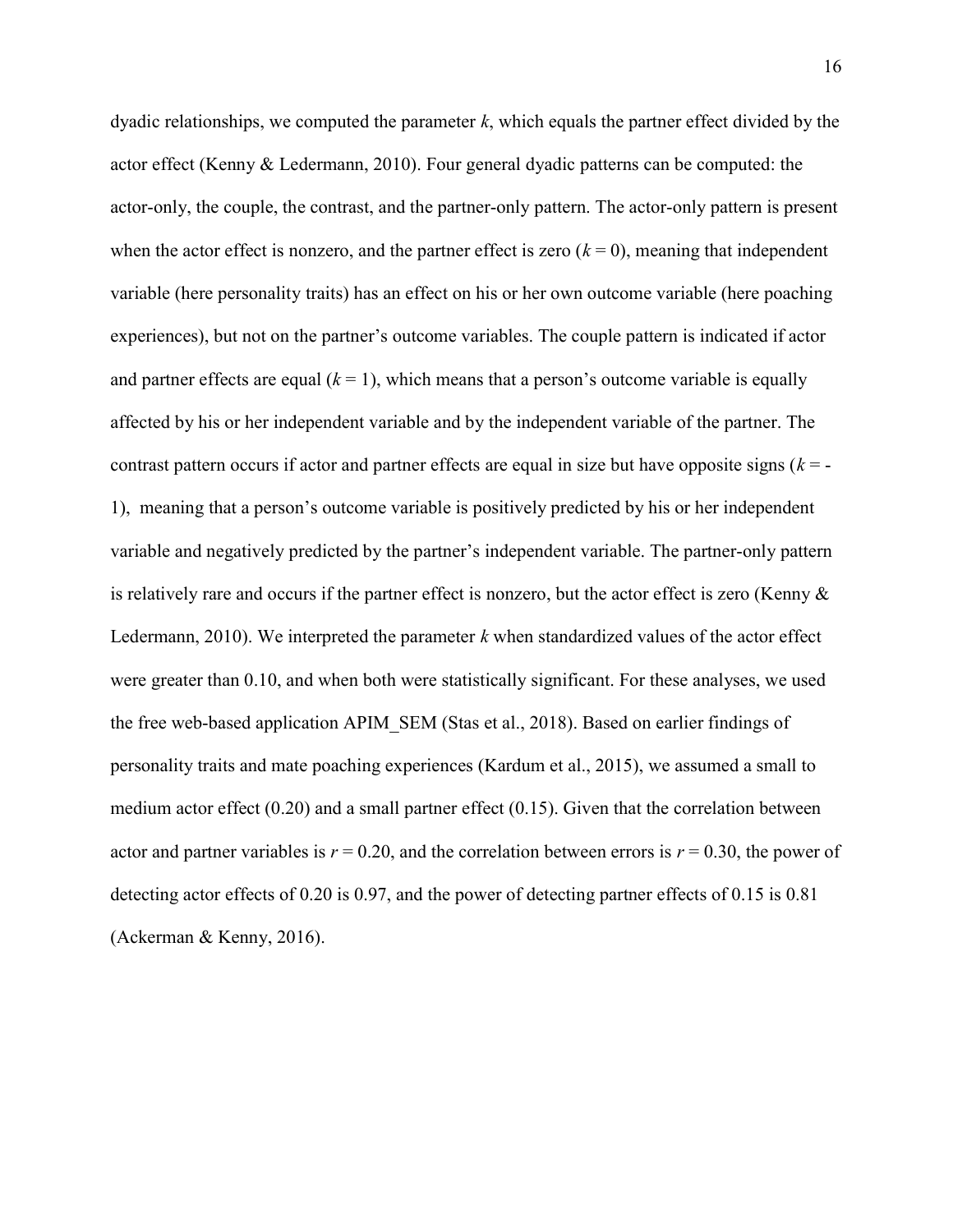#### **Results**

# Part 1

In the first part of this study, we used a dyadic approach to predict mate poaching experiences from five-factor personality traits. First, we computed descriptive statistics and sex differences for self-reported and partner-reported five-factor personality traits (Table 2).

## [Table 2 near here]

As shown in Table 2, women had significantly higher scores on self-reported and partnerreported neuroticism with medium effect sizes and on self-reported and partner-reported openness, and partner-reported conscientiousness with small effect sizes. Next, we computed correlations between women and men's self-reported and partner-reported five-factor personality traits and women and men's mate poaching experiences (Table 3).

## [Table 3 near here]

Women and men's self-reported and partner-reported five-factor personality traits showed low to moderate correlations with women and men's poaching experiences. Regarding women's poaching experiences, poaching attempts demonstrated the smallest correlations with the five-factor personality traits, whereas being the target of poaching showed more numerous and larger correlations with the five-factor personality traits. For men's compared to women's poaching experiences, poaching success and being the target of poaching had fewer significant correlations, whereas poaching attempts had more significant correlations with the five-factor personality traits. Agreeableness, and especially men's agreeableness, demonstrated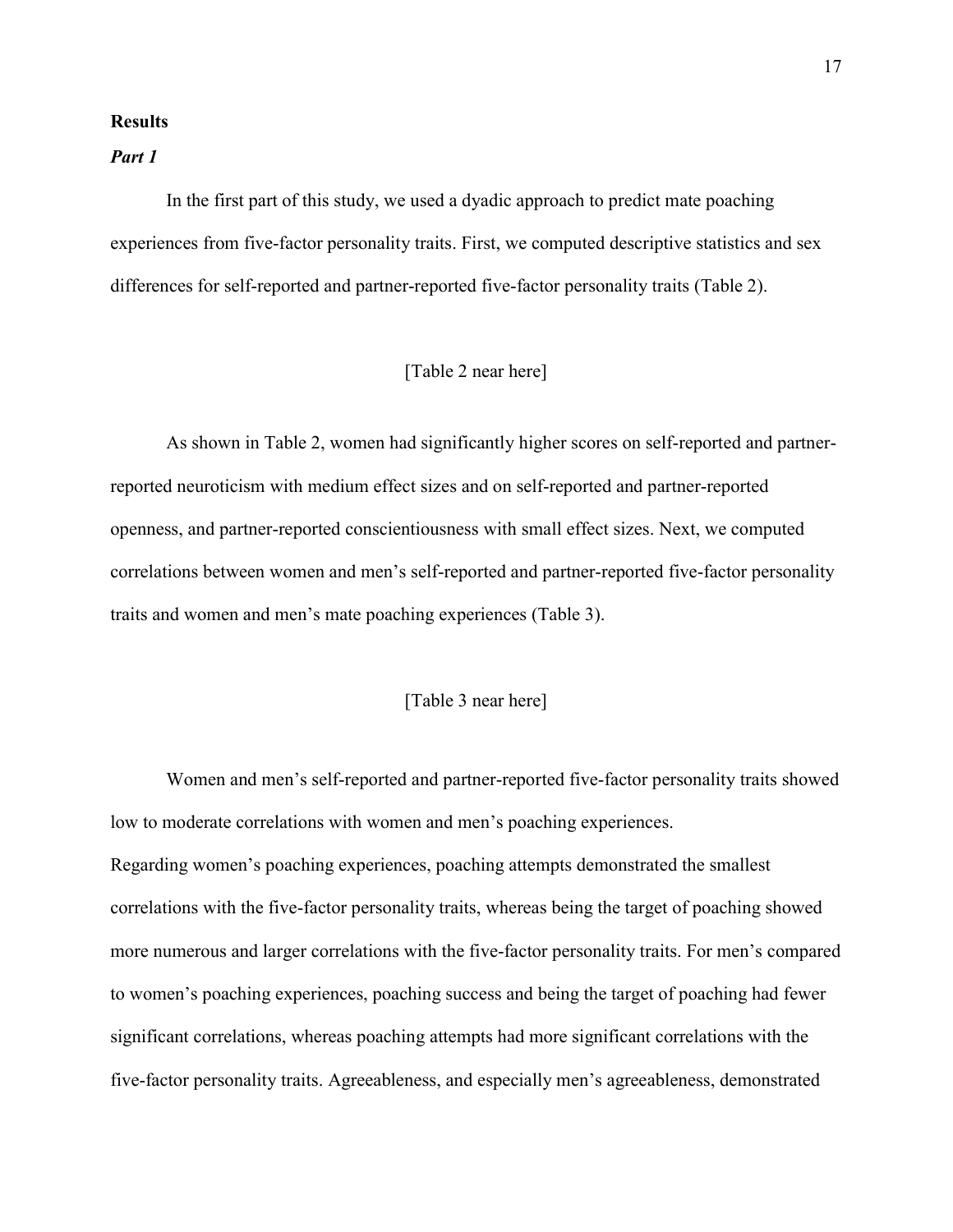the most significant correlations with women and men's poaching experiences, whereas men's extraversion and openness did not have any significant correlation with women or men's poaching experiences. Correlations of men's agreeableness with women and men's poaching experiences most often generalized across self-reports and partner-reports.

APIMs for self-reported and partner-reported five-factor personality traits predicting mate poaching

Next, we investigated whether self-reported and partner-reported women and men's fivefactor personality traits related to their self-reported poaching experiences. The results of these APIM analyses are presented in Table 4.

## [Table 4 near here]

The majority of distinguishability tests were significant, suggesting that women and men could be treated as distinguishable members. Although distinguishability tests for the effects of self-reported and partner-reported extraversion, agreeableness, and conscientiousness on poaching success were not significant, we treated dyad members as distinguishable across all analyses to make the results more easily comparable, as suggested by Kenny and Lederman (2010).

 First, we describe the actor and partner effects that were consistently obtained across self-reports and partner-reports. Regarding poaching attempts, only the negative actor effects of men's conscientiousness were obtained. The lower men's conscientiousness was the more frequent were their own poaching attempts. For poaching success, consistent positive women's actor effects of extraversion and openness and negative men's actor effect of agreeableness were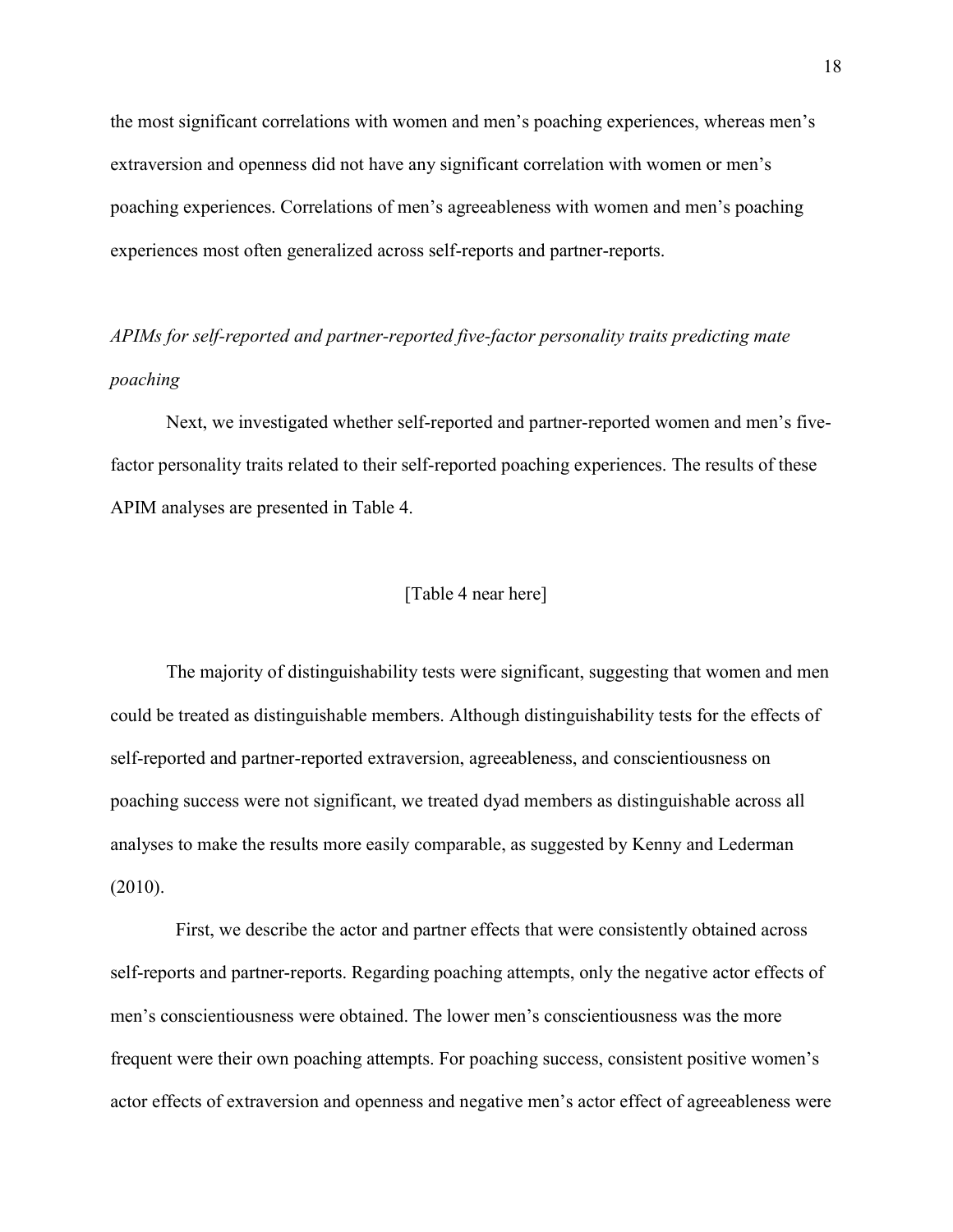obtained. Therefore, the higher women's extraversion and openness were and the lower men's agreeableness was the higher was estimated poaching success. Only agreeableness had consistent negative actor effects and partner effects on reports of being the victim of poaching. The more disagreeable men were, the higher were their reports of being the victim of poaching (men's actor effect), as well as their partners' estimation of being the victim of poaching (women's partner effect). Similarly, the more disagreeable men were, the higher were their reports of being the target of poaching (men's actor effect), as well as their partners' reports of being the target of poaching (women's partner effect). Additionally, positive women's partner effect of neuroticism on being the target of poaching was obtained. The higher men's neuroticism was the higher were women's reports of being the target of poaching.

 To sum up, regarding the five-factor personality traits, men's agreeableness was the most important predictor of men's own and their partners' mate poaching experiences. Extraversion, conscientiousness, and openness consistently showed actor effects only, neuroticism showed one consistent partner effect and agreeableness showed consistent actor and partner effects. Poaching attempts were the least predictable aspect of mate poaching experiences. Two partner effects that were not consistent across self-reported and partner-reported personality traits, but which included two informants and, therefore, were less susceptible to common method variance, were a positive men's partner effect of agreeableness on being the target of poaching and a positive women's partner effect of neuroticism on being the victim of poaching.

 Several actor effects obtained only by self-reported personality traits included a positive men's actor effect of neuroticism on poaching attempts, a positive men's actor effect of extraversion on poaching success, a negative women's actor effect of agreeableness and a positive men's actor effect of neuroticism on being the victim of poaching, as well as positive men's actor effects of extraversion and openness on being the target of poaching. Although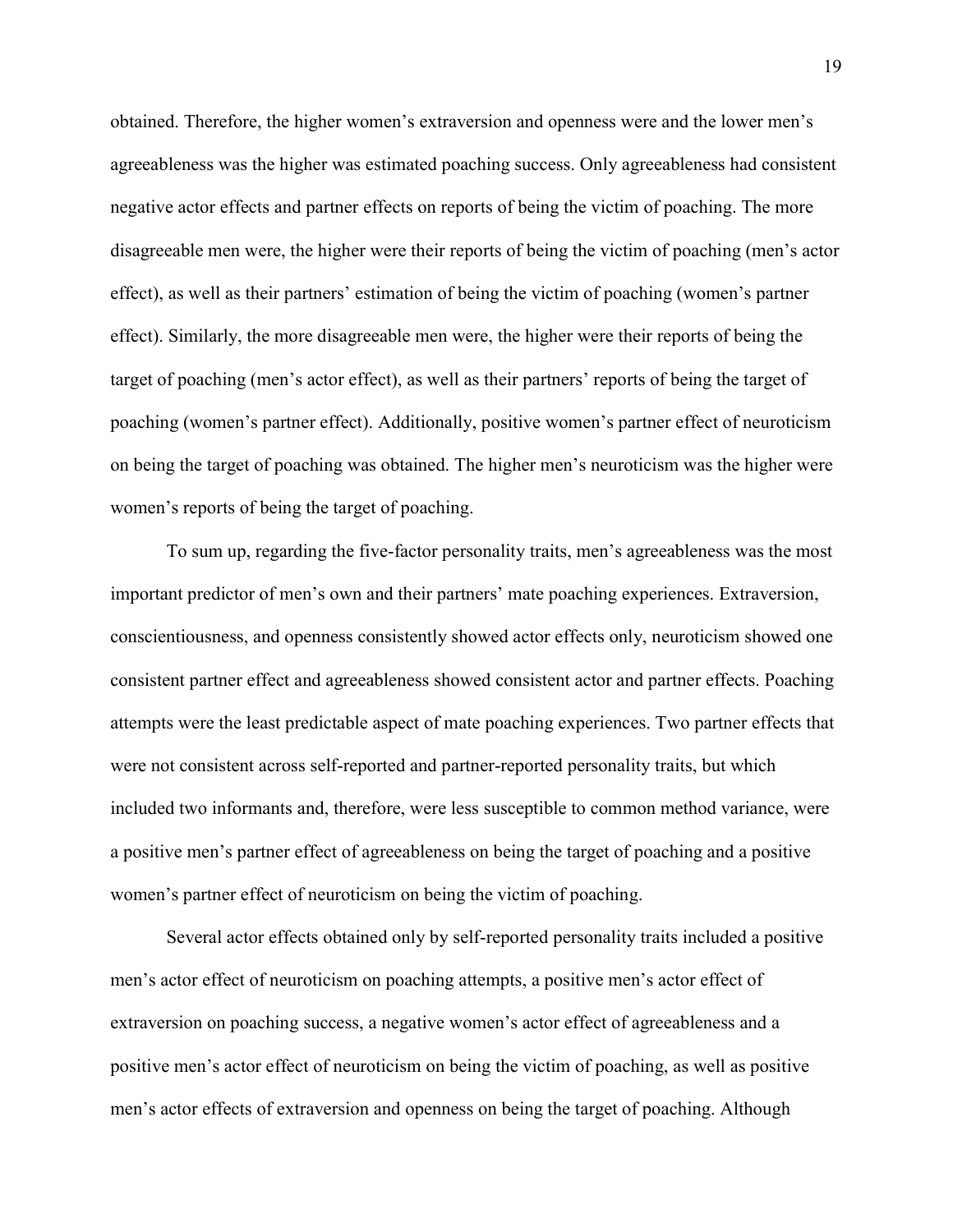potentially important, these effects were affected more by common method variance. We obtained several partner effects that were not consistent across self-reports and partner-reports. They also included one informant and, therefore, were affected more by common method variance. Regarding poaching attempts, partner-reported agreeableness had significant negative women and men's partner effects, and partner-reported conscientiousness had a negative men's partner effect. As for poaching success, partner-reported agreeableness had a negative women's partner effect, whereas partner-reported neuroticism had a positive men's partner effect. Concerning reports of being the victim of poaching, partner-reported agreeableness and conscientiousness had negative men's partner effects. Furthermore, partner-reported conscientiousness had a negative women's partner effect, and partner-reported neuroticism had a positive men's partner effect on reports of being the target of poaching.

#### Dyadic patterns of the relationships between the five-factor personality traits and mate poaching

Plausible dyadic patterns in this study relate to the effects of self-reported extraversion on poaching success and self-reported agreeableness on the experience of being the victim of poaching. Dyadic patterns for the effects of self-reported extraversion on poaching success were actor-only for both women and men, and dyadic patterns for the effects of self-reported agreeableness on the experience of being the victim of poaching were couple and actor-only in women, and actor-only in men. Therefore, poaching success was related only to the higher selfreported extraversion in both members of a dyad. Being the victim of poaching in men was related to their own lower self-reported agreeableness, whereas in women being the victim of poaching was related to their own as well their partners' lower self-reported agreeableness.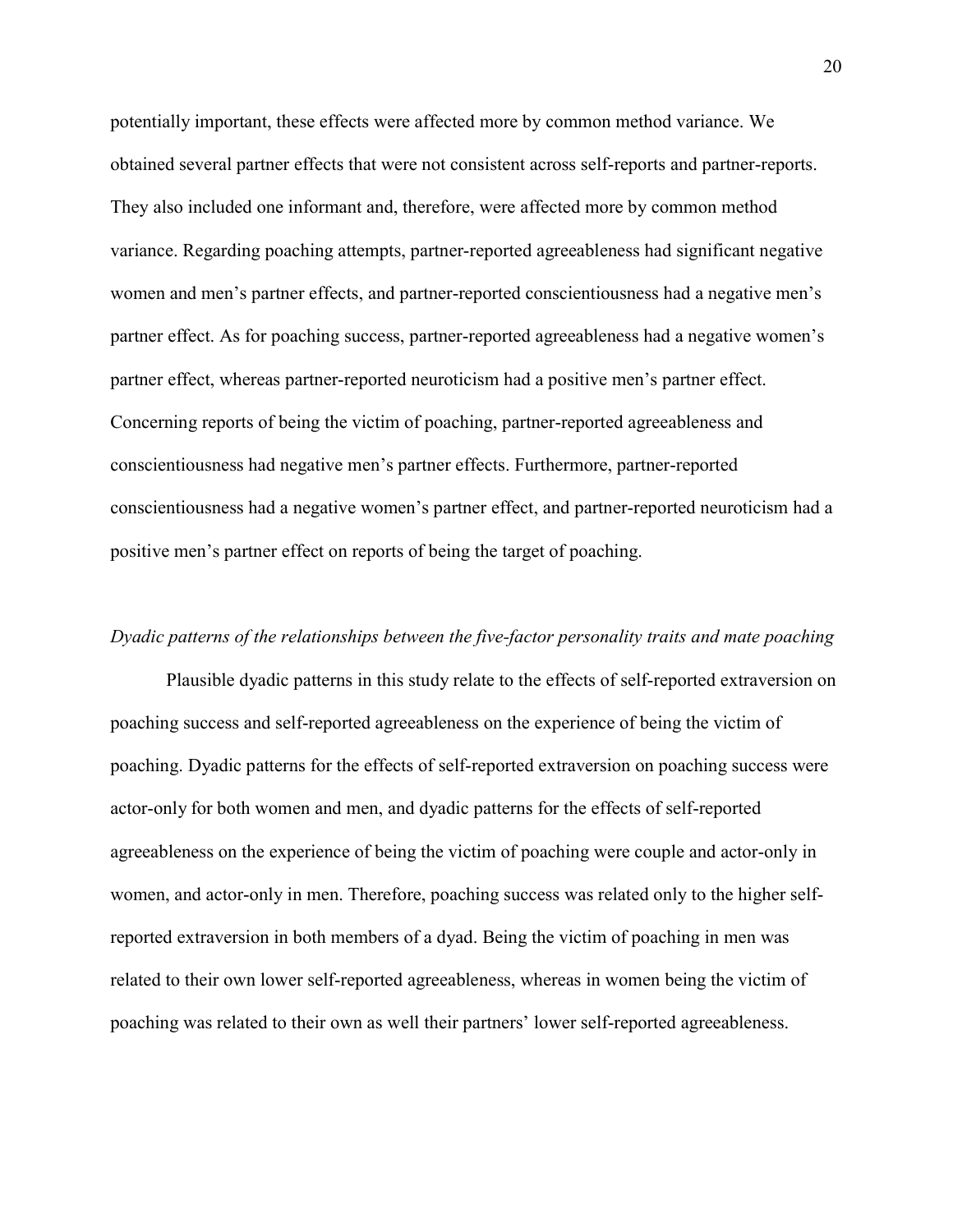## Part 2

In the second part of this study, we used a dyadic approach to predict mate poaching experiences from the Dark triad (DT) traits. Descriptive statistics and sex differences for selfreported and partner-reported DT traits are presented in Table 5.

## [Table 5 near here]

As shown in Table 5, men had a significantly higher score on self-reported psychopathy with small effect size. Further, we computed correlations between women and men's selfreported and partner-reported DT traits and women and men's mate poaching experiences (Table 6).

## [Table 6 near here]

Women and men's self-reported and partner-reported DT traits showed more and larger correlations with women and men's poaching experiences than the five-factor personality traits. Considering women's poaching experiences, poaching attempts again demonstrated the smallest correlations with the DT traits, and being the target of poaching showed more numerous and larger correlations with the DT traits than other aspects of mate poaching. As for men's poaching experiences, poaching attempts and poaching success had more correlations with the DT traits than being the victim and the target of poaching. Women and men's psychopathy and Machiavellianism demonstrated the strongest relationships with women's and men's mate poaching experiences, and correlations between men's Machiavellianism and both women's and men's poaching experiences generalized most often across self-reports and partner-reports.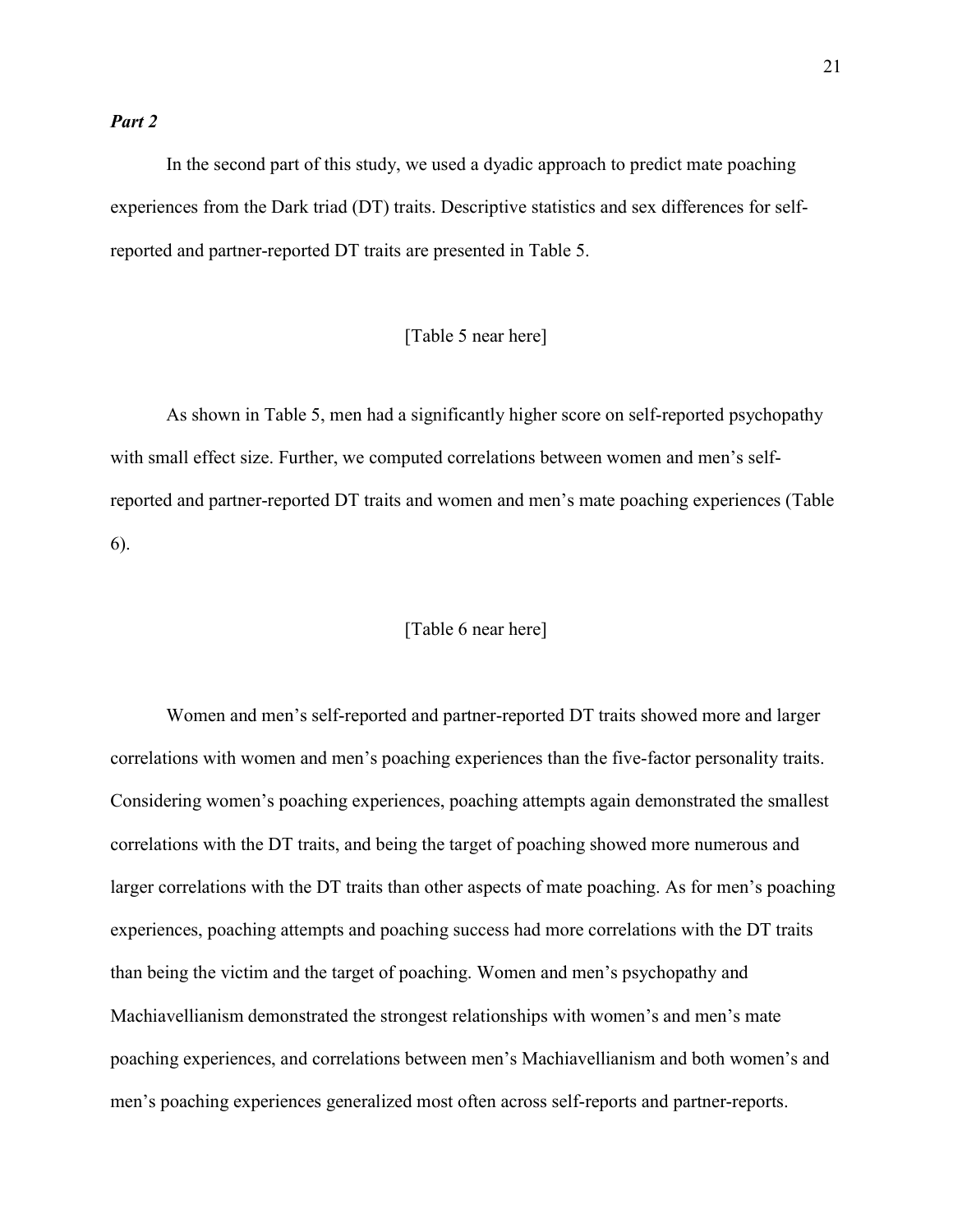#### APIMs for self-reported and partner-reported DT traits predicting mate poaching

The results of APIM analyses concerning the DT traits are presented in Table 7.

## [Table 7 near here]

All distinguishability tests were significant, except for the effects of self-reported and partner-reported narcissism on poaching success. For the reason stated before, we treated dyad members as distinguishable across all analyses. Here we also begin by commenting on the actor and the partner effects consistently obtained across self-reports and partner-reports (see Table 7). Regarding poaching attempts, we obtained only positive actor effect of men's Machiavellianism. The higher men's Machiavellianism was, the more frequent were their poaching attempts. As for poaching success, we obtained consistent positive actor effects of women and men's psychopathy, women's partner effect of Machiavellianism, and men's actor effect of overall DT traits. The higher women's psychopathy and men's Machiavellianism were, the higher were women's reports of their own poaching success, and the higher men's psychopathy and overall DT traits were, the higher were men's reports of their own poaching success.

Psychopathy, Machiavellianism, and overall DT traits showed consistent positive actor and partner effects on reports of being the victim of poaching. The higher women's psychopathy was, the higher their reports of being the victim of poaching, and the higher men's Machiavellianism was, the higher their reports of being the victim of poaching. Furthermore, the higher were men's psychopathy, Machiavellianism, and overall DT traits were, the higher were women's reports of being the victim of poaching. Psychopathy, Machiavellianism, and overall DT traits had also consistent positive actor and partner effects on being the target of poaching.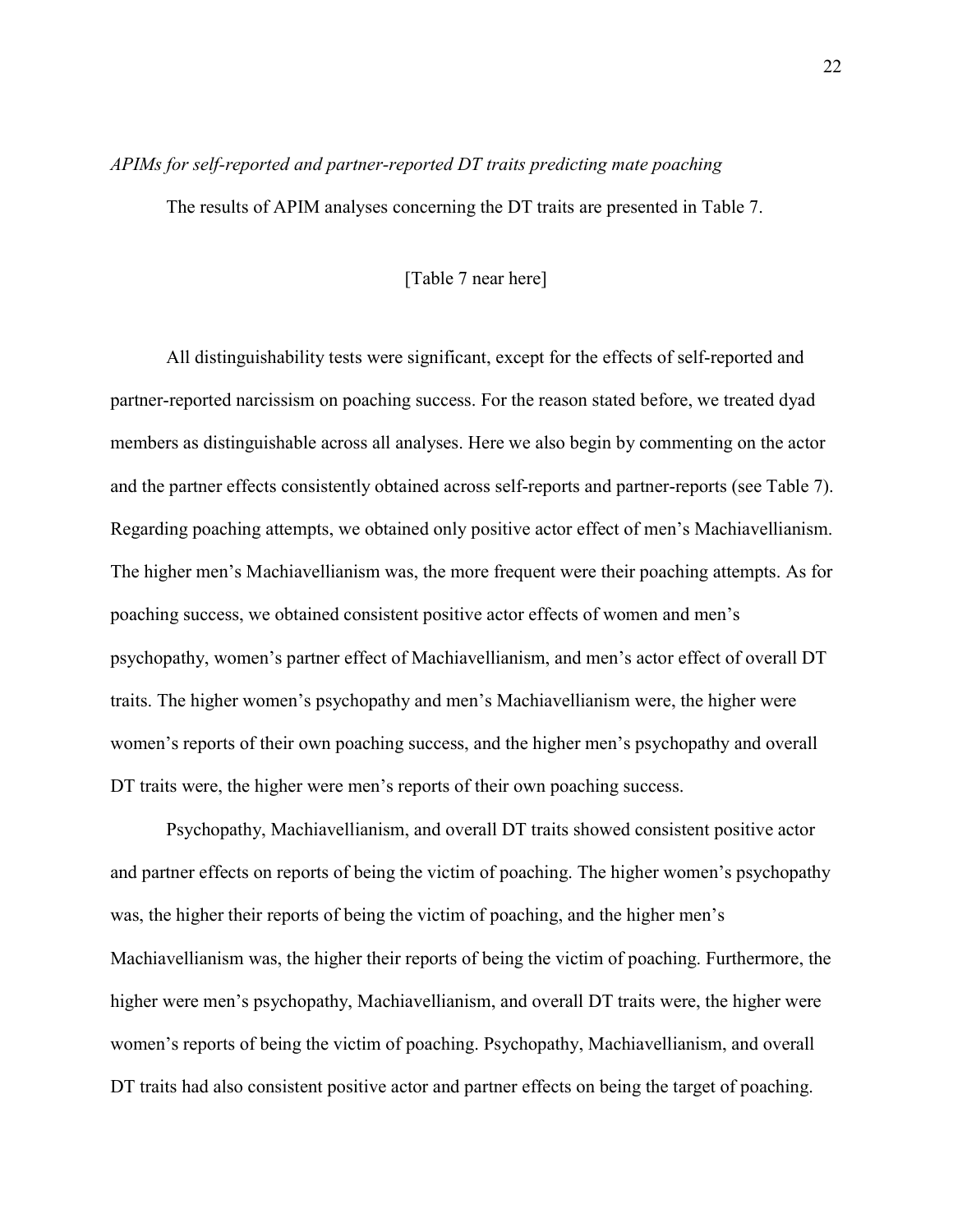The higher women's and men's psychopathy, Machiavellianism and overall DT traits were, the higher were women's reports of being the target of poaching, and the higher men's Machiavellianism and overall DT traits were, the higher were their reports of being the target of poaching.

Compared to the five-factor personality traits, the DT showed more numerous and consistent effects on poaching experiences. Women's mate poaching experiences were the most strongly related to their own psychopathy and to men's psychopathy and Machiavellianism, whereas men's poaching experiences were the most strongly related to their own Machiavellianism. Narcissism did not show any actor or partner effects on poaching that generalized across both self-reports and partner-reports. Actor effects obtained only on selfreported data included a positive men's actor effect on poaching attempts, and women and men's actor effects on poaching success and being the target of poaching. Psychopathy showed positive men's actor effects on poaching attempts and being the victim and the target of poaching. Machiavellianism showed a positive women's actor effect on poaching attempts and a positive men's actor effect on poaching success, whereas overall DT traits showed positive women's and men's actor effects on poaching attempts, a positive women's actor effect on poaching success, and a positive men's actor effect on being the victim of poaching.

Additionally, we obtained several partner effects that did not generalize across selfreports and partner-reports. All these effects were obtained on partner-reported personality traits and included only one informant. Regarding poaching attempts, psychopathy and narcissism had significant men's partner effects, whereas Machiavellianism and overall DT traits had significant women and men's partner effects. Considering poaching success, Machiavellianism and overall DT traits had significant men's partner effects, and narcissism and overall DT traits had positive women's partner effects. Regarding the reports of being the victim of poaching, psychopathy,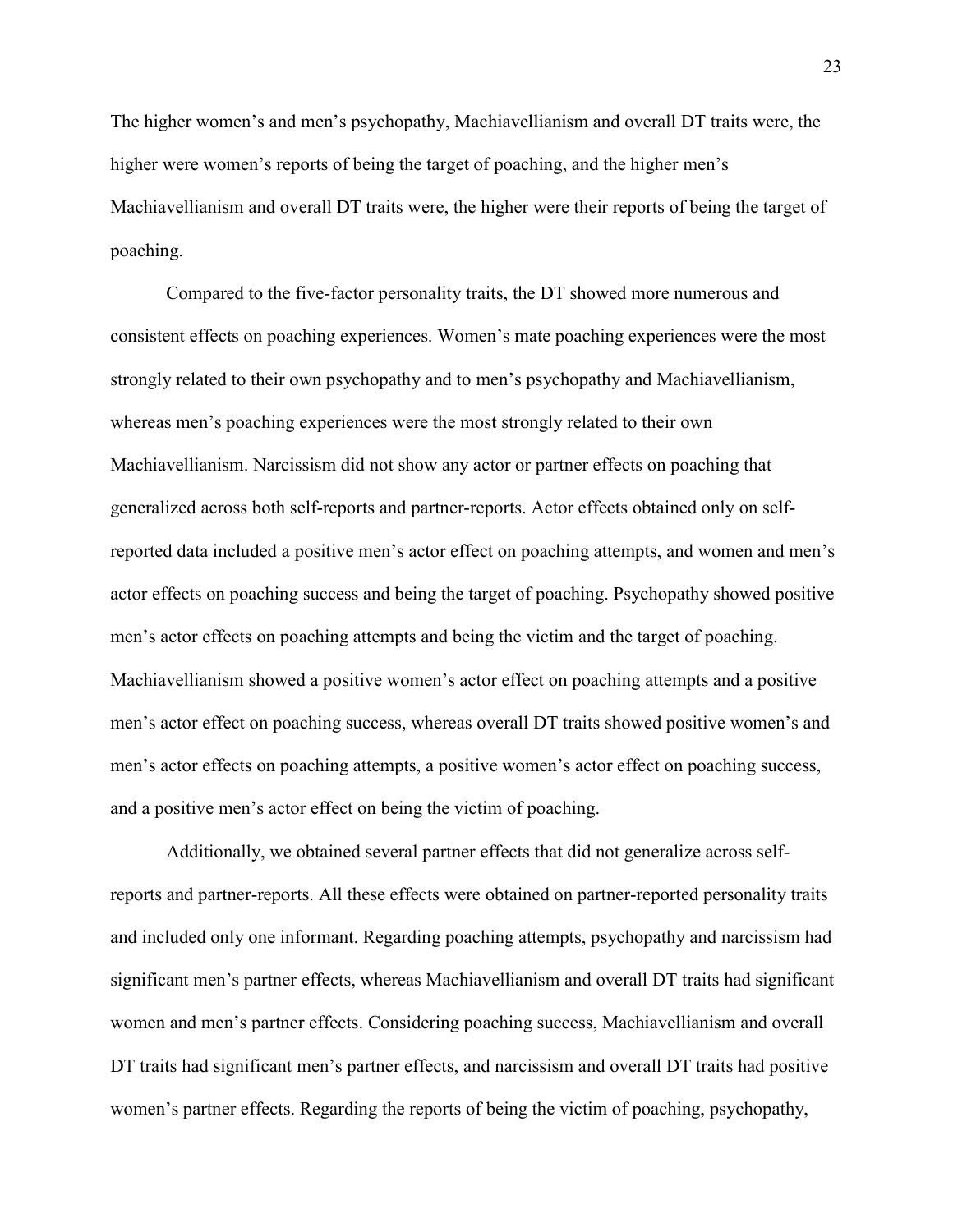Machiavellianism, and overall DT traits had significant men's partner effects. Furthermore, narcissism had a positive women's partner effect on being the target of poaching.

#### Dyadic patterns of the relationships between the DT traits and mate poaching

The DT traits showed more interpretable dyadic patterns than the five-factor personality traits. Plausible dyadic patterns for the effects of self-reported and partner-reported psychopathy on poaching success in women were couple and actor-only, whereas in men self-reported psychopathy resulted in actor-only and partner-reported psychopathy in couple and actor-only dyadic patterns. Dyadic patterns for the effects of self-reported psychopathy on being the victim of poaching in women were couple and actor-only, and in men actor-only. The effects of selfreported psychopathy on being the target of poaching were best described by a couple dyadic pattern in women, and by an actor-only pattern in men. Plausible dyadic patterns for the effects of self-reported Machiavellianism on poaching attempts were actor-only for both women and men. The effects of self-reported and partner-reported Machiavellianism on being the target of poaching in women were best described by couple and actor-only dyadic patterns. Self-reported Machiavellianism showed actor-only, whereas partner-reported Machiavellianism showed couple and actor-only dyadic patterns on being the target of poaching in men. Dyadic patterns for the effects of self-reported narcissism on poaching success and being the target of poaching were couple and actor-only in women, and actor-only in men. Expectedly, the results obtained for the overall DT score reflect the above-mentioned dyadic patterns. Plausible dyadic patterns for selfreported overall DT on poaching attempts and poaching success were couple and actor-only in women, and actor-only in men. The effects of self-reported and partner-reported overall DT on being the target of poaching were best described by couple and actor-only patterns in women.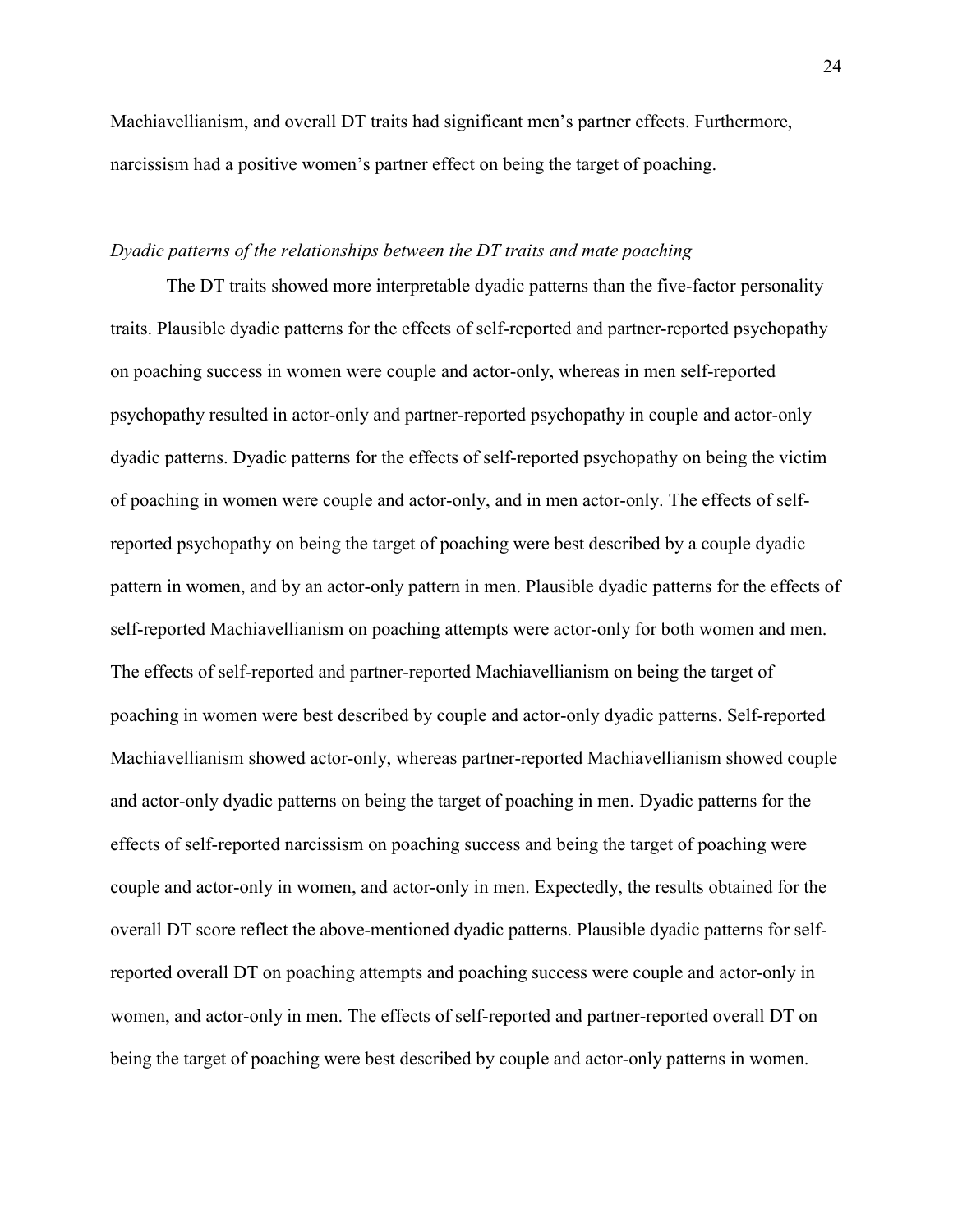Self-reported overall DT showed actor-only dyadic pattern, whereas partner-reported overall DT couple-and actor-only dyadic pattern on being the target of poaching in men.

## Controlling for age and relationship status

We controlled for relevant variables that could modify the relationship between personality traits and mate poaching experiences. Specifically, we may assume that poaching experiences increase with age, and that costs associated with mate poaching are likely to increase in participants who are in more committed relationships such as cohabiting and married couples than dating couples. However, correlations between participants' age and poaching experiences as well as between relationship status and poaching experiences did not corroborate these assumptions. Only significant correlations were between men's age and women ( $r = 0.18$ ;  $p =$ .012) and men's poaching attempts ( $r = 0.15$ ;  $p = .037$ ), as well as between men's age and women's reports of being the victim of poaching ( $r = 0.18$ ;  $p = .012$ ). Women in more committed relationships were somewhat more inclined towards poaching attempts ( $r = 0.17$ ;  $p = .019$ ). Expectedly, controlling for participants' age and relationship status (dating vs cohabiting and married couples) by including these variables in APIMs as within-dyad (age) and between-dyad (relationship status) covariates, we obtained very similar results to those presented in Tables 4 and 7, showing that they did not modify relationships between the personality traits and mate poaching experiences.

In Table 8 we presented the summary of the most consistent effects of self-reported and partner-reported five-factor personality traits and DT traits on women and men's poaching experiences.

[Table 8 near here]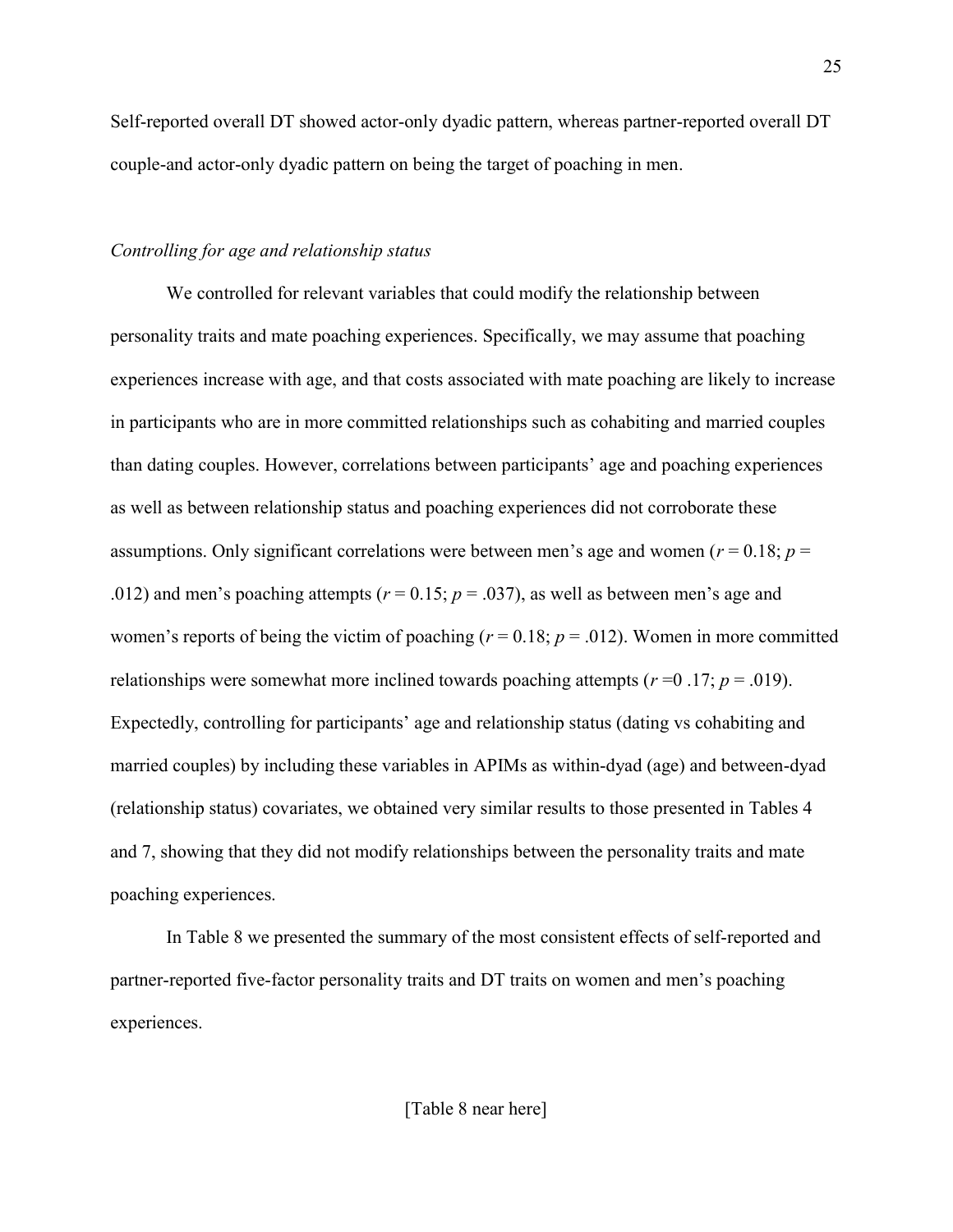Given the number of analyses conducted in this study, there is a possibility that some of the significant results might be spurious. Therefore, we used a recommendation given by Benjamin et al. (2018), and in Table 8 we bolded those personality traits that have at least one (self-reported or partner-reported) significant actor or partner effect at the level of  $p < .005$ . The effects meeting this threshold could be treated as "significant", whereas other effects, which do not meet this threshold, as "suggestive" (Benjamin et al., 2018).

## **Discussion**

 In the present study, we investigated actor and partner effects of self-reported and partnerreported five-factor personality traits and the Dark triad (DT) traits on self-reported poaching experiences on the sample of heterosexual romantic couples. As there are no studies on the partner effects of personality traits on mate poaching, only the actor effects from this study could be compared to previous findings. Firstly, we will commented on actor effects of the five-factor personality traits and the DT traits on mate poaching experiences.

## Actor effects of personality traits on mate poaching experiences

 Along with several women and men's actor effects obtained by one informant (self or partner), our results showed two consistent (across both informants) actor effects on poaching attempts: negative actor effects of men's conscientiousness and positive actor effects of men's Machiavellianism. These results are partly in accord with previous studies that did not use a dyadic approach, and confirm that low impulse control and manipulative, self-interested, and exploitative behaviors of male Machiavellians facilitate short-term gains and immediate benefits that may be achieved by frequent poaching attempts (Kardum et al., 2015).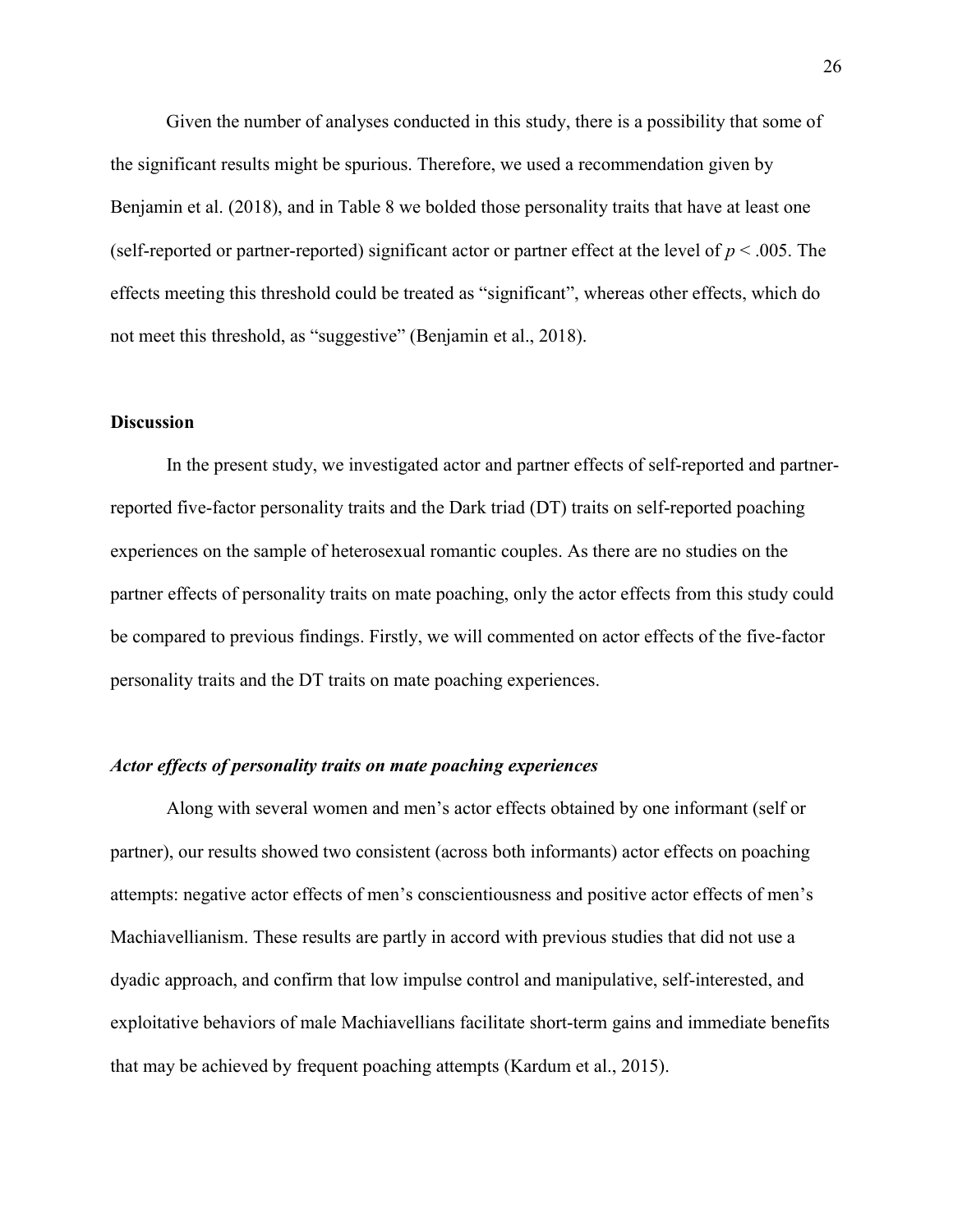Regarding poaching success, women's extraversion, openness and psychopathy as well as men's psychopathy and overall DT traits had consistent positive actor effects, whereas men's agreeableness had consistent negative actor effect on this poaching experience. The results regarding actor effects are in line with previous findings and indicate that different personality traits are associated with poaching success in women and men. These traits in men are related to a short-term sexual strategy, whereas in women they are not only related to short-term sexual strategy but also to women's higher mate value. A function of extraversion and openness in women may be in securing social context for poaching but they also are indicators of their potentially higher mate quality. Extraversion is a highly visible trait accurately perceived by others (Borkenau et al., 2009), desirable for potential partners (Figueredo et al., 2006), and positively associated with various indices of women's mate quality (e.g., facial symmetry and attractiveness) (Welling et al., 2009). Similarly, the creativity facet of openness may increase social and sexual attractiveness (Nettle & Clegg, 2006) and thus facilitate poaching success. It is likely that the combination of extraversion and openness may provide opportunity to a poacher, because individuals who are highly social and open to new ideas and experiences are more likely to interact with those who attempt to poach (Schmitt et al., 2004). Once again, our results confirm that psychopathy facilitates high mating effort-strategy, pursuing many partners with little investment (Jonason et al., 2011). Individuals higher on psychopathy have higher self-perceived mate value, which may broaden their pool of mating partners to choose from, make them more confident in attracting mates, and consequently, lead them to be more successful in luring a new partner from a current relationship (Erik, & Bhogal, 2016). Although there is evidence that the interpersonal facet of psychopathy positively predicts the fertility component of fitness (Međedović, et al., 2017), it is also possible that a grandiose self-concept and poor insight may result in positively distorted reports of poaching success in individuals higher on psychopathy.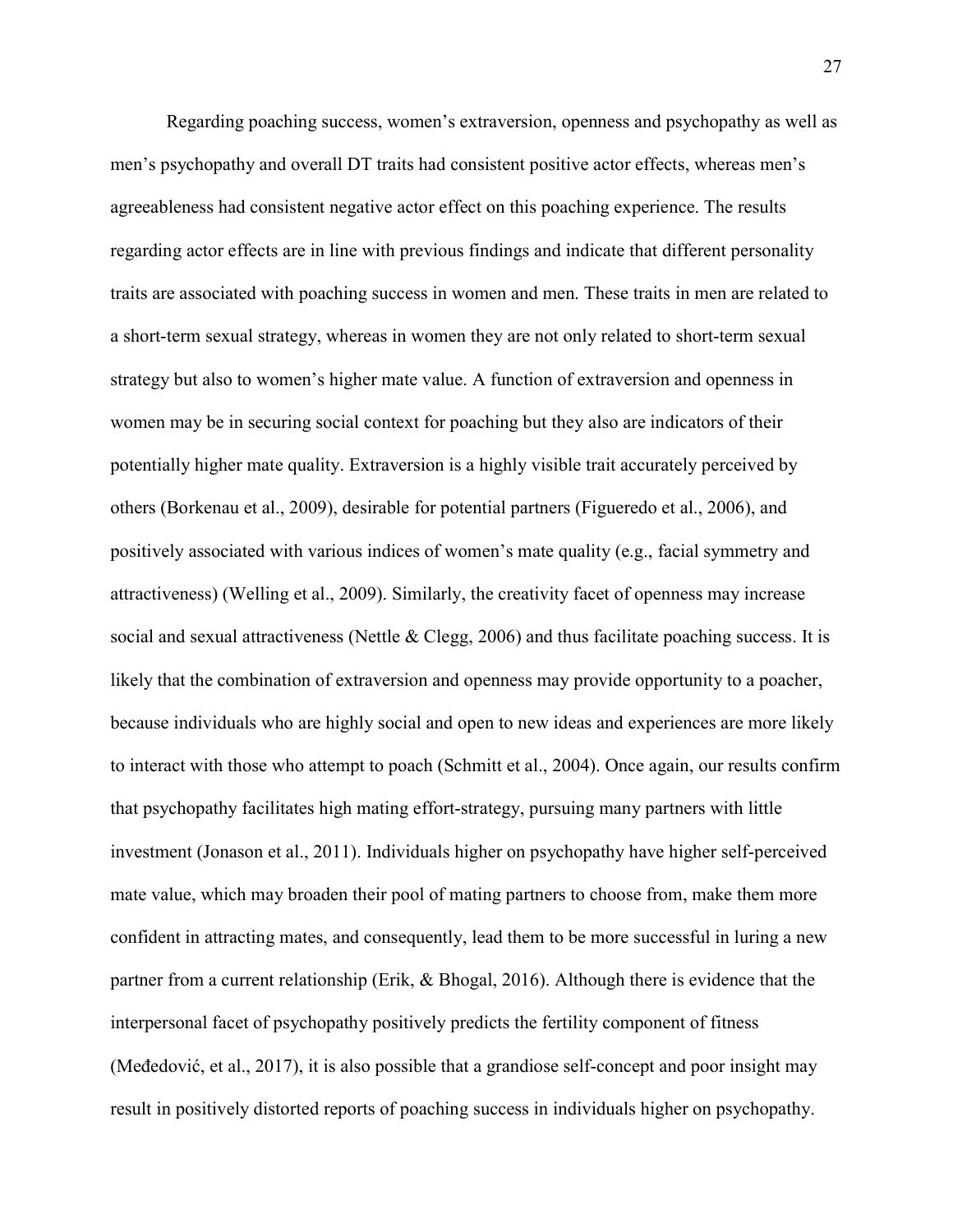Lower agreeableness and higher Machiavellianism in men as well as higher psychopathy in women had consistent actor effects on being the victim of poaching, which is in line with previous studies (Jonason et al., 2010; Kardum et al., 2015). Predictors of being the victim of poaching were similar to those of being the target of poaching. Namely, higher psychopathy, Machiavellianism, and overall DT traits in women and lower agreeableness, higher Machiavellianism, and overall DT traits in men demonstrated consistent actor effects on being the target of poaching. Personality traits predicting being the victim of poaching as well as being the target of poaching are undesirable characteristics that may facilitate one's own and one's partner sexual unfaithfulness. Additionally, these traits may make an individual suspicious about the partner's faithfulness, which may create the impression of being the victim of poaching, even in the absence of confirmatory information. It seems that a lack of moral concern, manipulativeness and a tendency towards short-term mating form the dynamics of these two aspects of mate poaching in which a person's propensity toward being the target of poaching may be either justified by the perception of partner's unfaithfulness, or may serve as a retaliation for perceived poaching victimization.

## Partner effects of personality traits on mate poaching experiences

 Regarding partner effects of the five-factor personality traits, men's lower agreeableness demonstrated consistent effects on women's perception of being the victim and the target of poaching, and men's higher neuroticism on women's perception of being the target of poaching. The DT traits demonstrated more numerous and stronger partner effects than the five-factor personality traits. Men's higher Machiavellianism showed consistent effects on women's poaching success, and women's perception of being the victim and the target of poaching.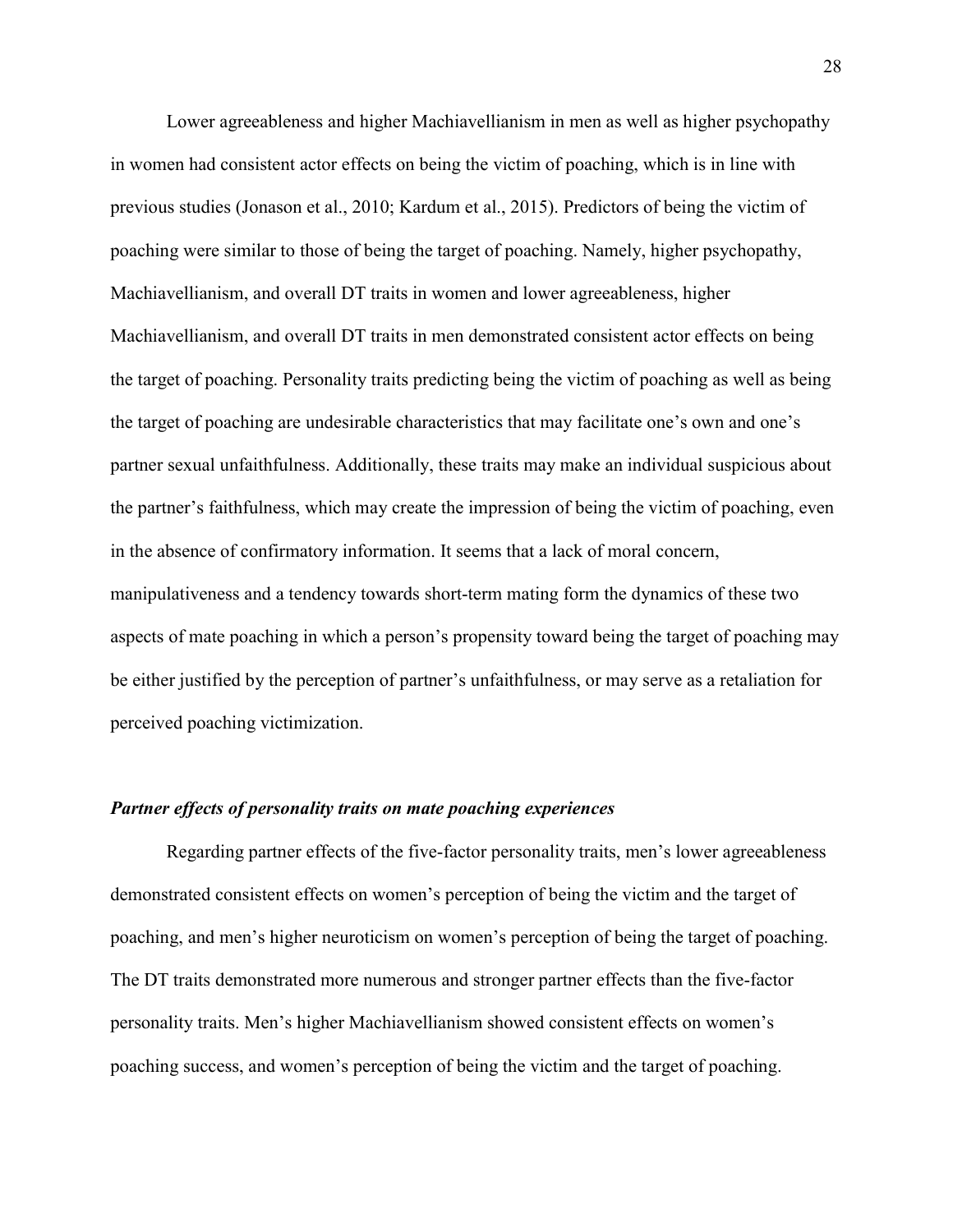Furthermore, men's higher psychopathy and men's overall DT demonstrated consistent effects on women's perception of being the victim and the target of poaching.

 Therefore, we confirmed the hypothesis that men's personality traits would affect women's poaching experiences more than women's personality traits would affect men's poaching, because all consistent partner effects were women's partner effects. Thus, our results demonstrated that a partner ''matters'' to women's poaching more than to men's poaching. This is also confirmed by the dyadic patterns of the relationship between personality traits and poaching, showing that agreeableness, psychopathy and Machiavellianism most frequently resulted in a couple dyadic pattern, and especially in women. Therefore, our results show that women are more sensitive to their partners' characteristics than men are.

Although the design of our study did not allow the direct testing of two competing hypotheses about women's poaching, dual mating and mate switching hypotheses, it seems that our results are more in line with mate switching hypothesis (Buss et al., 2017). Namely, personality traits in men that increase the tendency of women's mate poaching are socially undesirable and potentially detrimental for romantic relationship. Women whose partners are high on these traits may be more prone to seek a new partner and eventually break up with a previous partner and remate with a new one. On the other hand, dual mating hypothesis imply that a current partner is committed to the relationship and provides investment and resources (Gangestad & Haselton, 2015). Although not unequivocally, evidence shows that the abovementioned socially undesirable personality traits are often related to lower socioeconomic status and income (Benning et al., 2003; Judge et al., 2012), as well as lower commitment in a romantic relationship (Smith et al, 2014). Therefore, a woman's poaching experiences may be better explained by her desire to change a current partner who is higher on undesirable and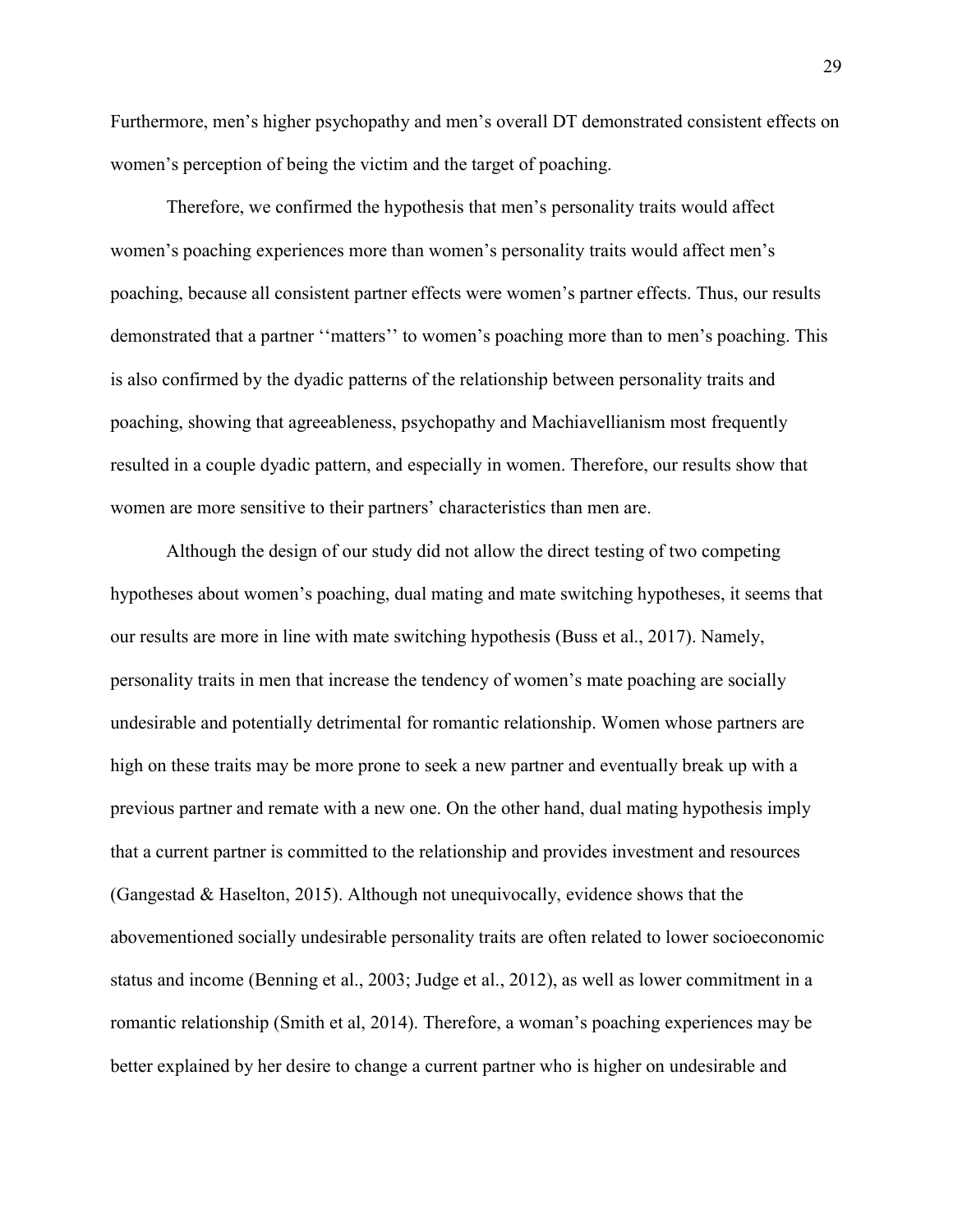detrimental traits than by her desire for another partner who can provide benefits that cannot be provided by their regular one (e.g. superior genes).

 Taken together, actor and partner effects of these personality traits in men show that the same personality traits that contribute to men's poaching may also make them vulnerable because these traits facilitate their partners' poaching success and being the target of poaching. In other words, those personality traits in men that may facilitate their reproductive success may as well produce a cost via the loss of mate by poaching. Therefore, by using different methodological approach, the results of this study are in line with previous findings that in the context of reproductive success the DT traits may have benefits as well as costs (e.g. Jonason et al., 2010). It should be noted that our main results were not modified by participants' age and relationship stability, but similarity in the effects of agreeableness, psychopathy and Machiavellianism could be partly attributable to the shared variance between these traits.

### **Conclusions**

We partly confirmed our hypotheses regarding actor and partner effects of the five-factor personality traits (H1 and H2). It seems that men's lower agreeableness is the most important predictor of poaching experiences in both men (actor effects) and women (partner effects). The role of other personality traits from the five-factor model is limited to some specific aspects of poaching experiences. Regarding the DT traits, we also partly confirmed the hypotheses (H3 and H4). Higher psychopathy and Machiavellianism, especially in men, proved to be the most important predictors of poaching experiences in both men and women. Contrary to our expectation, from the personality traits analyzed, narcissism did not demonstrate any consistent actor or partner effect on mate poaching experiences. Notably, previous research showed that narcissism was inconsistently related to infidelity, with some studies finding a positive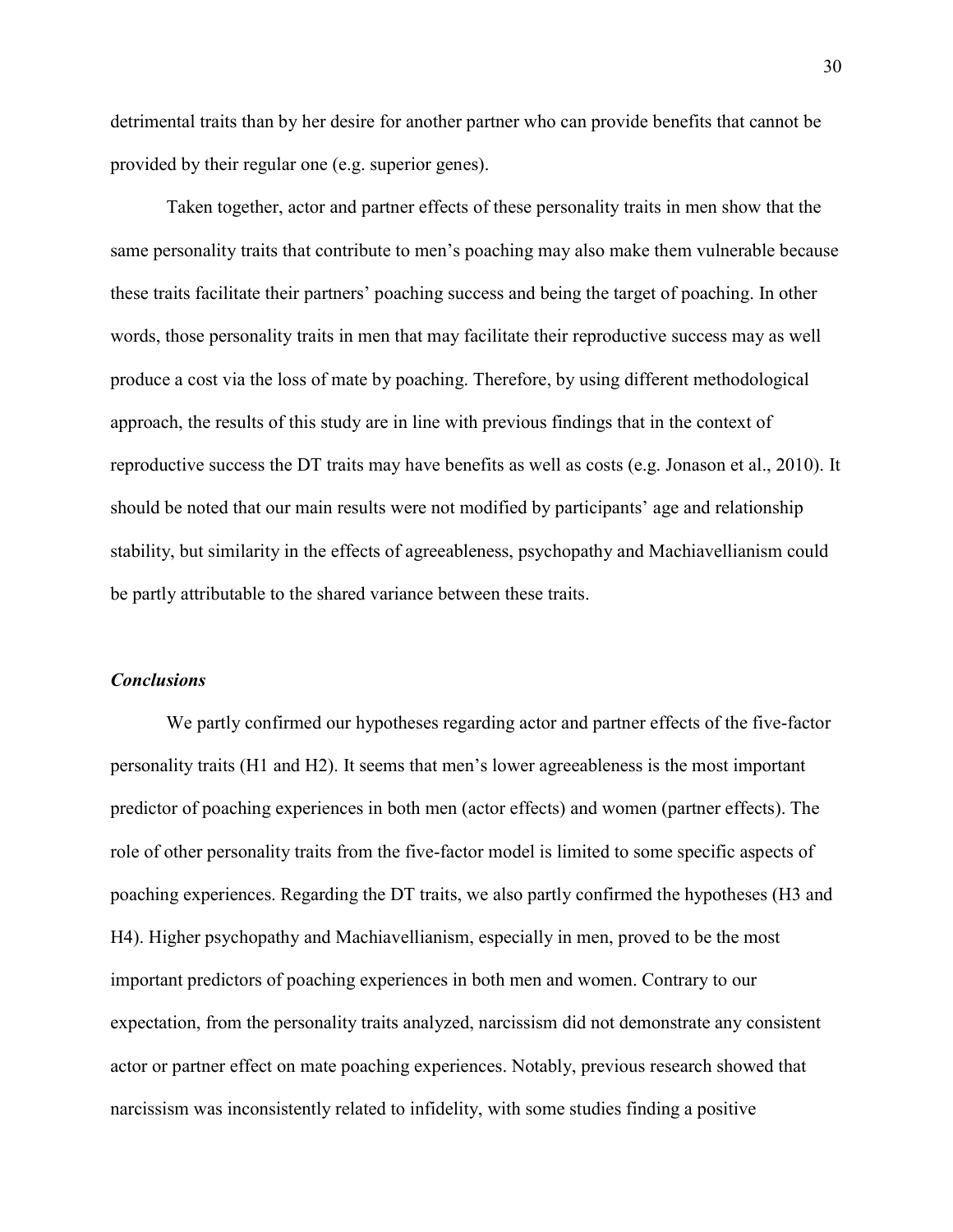relationship between narcissism and infidelity, whereas others did not find any significant relationship between them. These inconsistencies may be due to the global assessment of narcissism, which is coarse and does not capture specific facets of narcissism activated in the sexual domain, such as sexual narcissism (McNulty & Widman, 2018). Moreover, some studies suggest that narcissism is not adequately represented in Dirty Dozen, and that this measure is better conceptualized as a combined Machiavellianism-psychopathy factor than three-factor scale (Kajonius et al., 2016). These are possible reasons why in this study narcissism showed only those actor and partner effects obtained by one informant.

As hypothesized (H5), our results show that men's mate poaching is more under the impact of their own personality traits, whereas women's poaching is influenced by their own as well as their partner's personality traits, suggesting once again that women's sexuality is more contextual and discriminative than men's. In line with our hypothesis (H6), the results showed several actor and partner effects that generalized across self-reports and partner-reports. Regarding inconsistent effects of personality traits on poaching experiences, we can see that all actor effects were obtained on self-reports, and almost all partner effects (except two) on partnerreports, which is in accord with our hypothesis (H7). These results indicate that they were influenced by an unknown degree of common method variance.

Generally, relationships between personality traits and mate poaching experiences in this study corroborated the finding that men have greater tendency towards a fast life history strategy. Whereas slow life history strategy organizes and facilitates long-term gains and benefits that could promote delayed reproduction, pro-social behavior etc., fast life history strategy organizes and facilitates short-term gains and immediate benefits that could manifest in different domains reproductive (e.g. the increase in reproductive success with minimal parental investment), behavioral (e.g. antisocial behavior), and physiological (e.g. high sympathetic reactivity) (Reale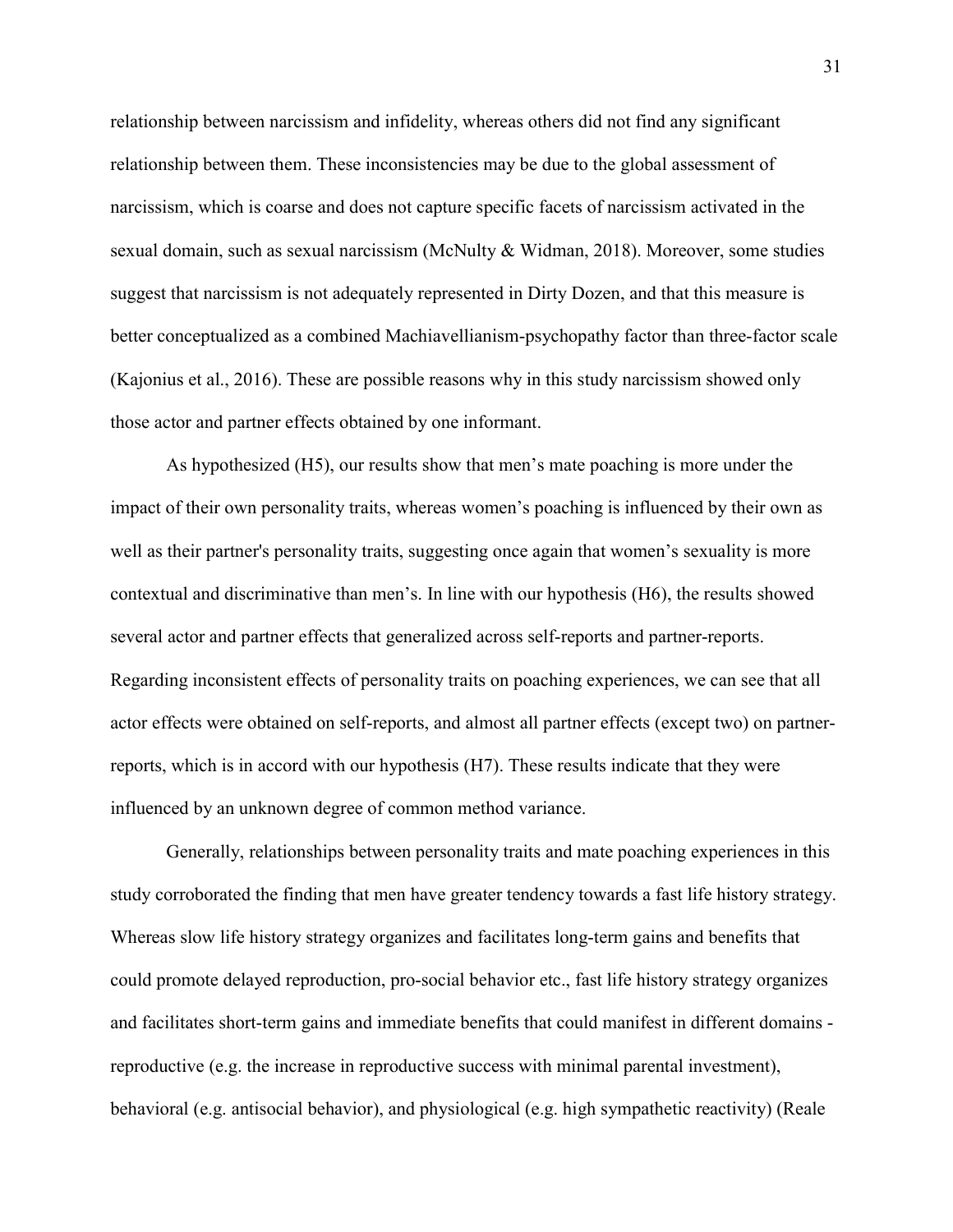et al., 2010). Our results suggest that men's mate poaching experiences are the most consistently related to traits indicating fast life history strategy (psychopathy, Machiavellianism and disagreeableness). On the other hand, regarding mate poaching in women, our results are more in accord with the mate switching hypothesis.

#### Strengths, limitations, and future research

A key contribution of this research is that it is the first to examine the relationships between personality traits and mate poaching experiences using a dyadic perspective on a large and heterogeneous sample of heterosexual romantic couples. We secured both self-reports and partner-reports of independent variables, thus controlling for common method variance, which enables obtaining more reliable actor and partner effects. Specifically, consistent actor effects may help in addressing the inconsistencies of previous research results obtained only by selfreports, and thus were under the influence of an unknown degree of method variance. Furthermore, by including two relevant sets of personality traits as predictors afforded a clearer comparison of their effects on poaching experiences. Additionally, identifying personality traits related to mate poaching and eventual relationship dissolution may help treating couples facing infidelity.

This study has several limitations that could be addressed in future research. One of them is its cross-sectional design that precludes causal interpretations. Additionally, only partners in current relationships, but not those who broke up were included, and therefore our results could be partly a consequence of attrition. Namely, the effects of personality traits on some aspects of poaching experiences such as poaching attempts may be stronger than obtained in this study, which may eventually cause a breakup. Furthermore, our results may be specific regarding sociodemographic characteristics of participants and their relationships. Because monogamous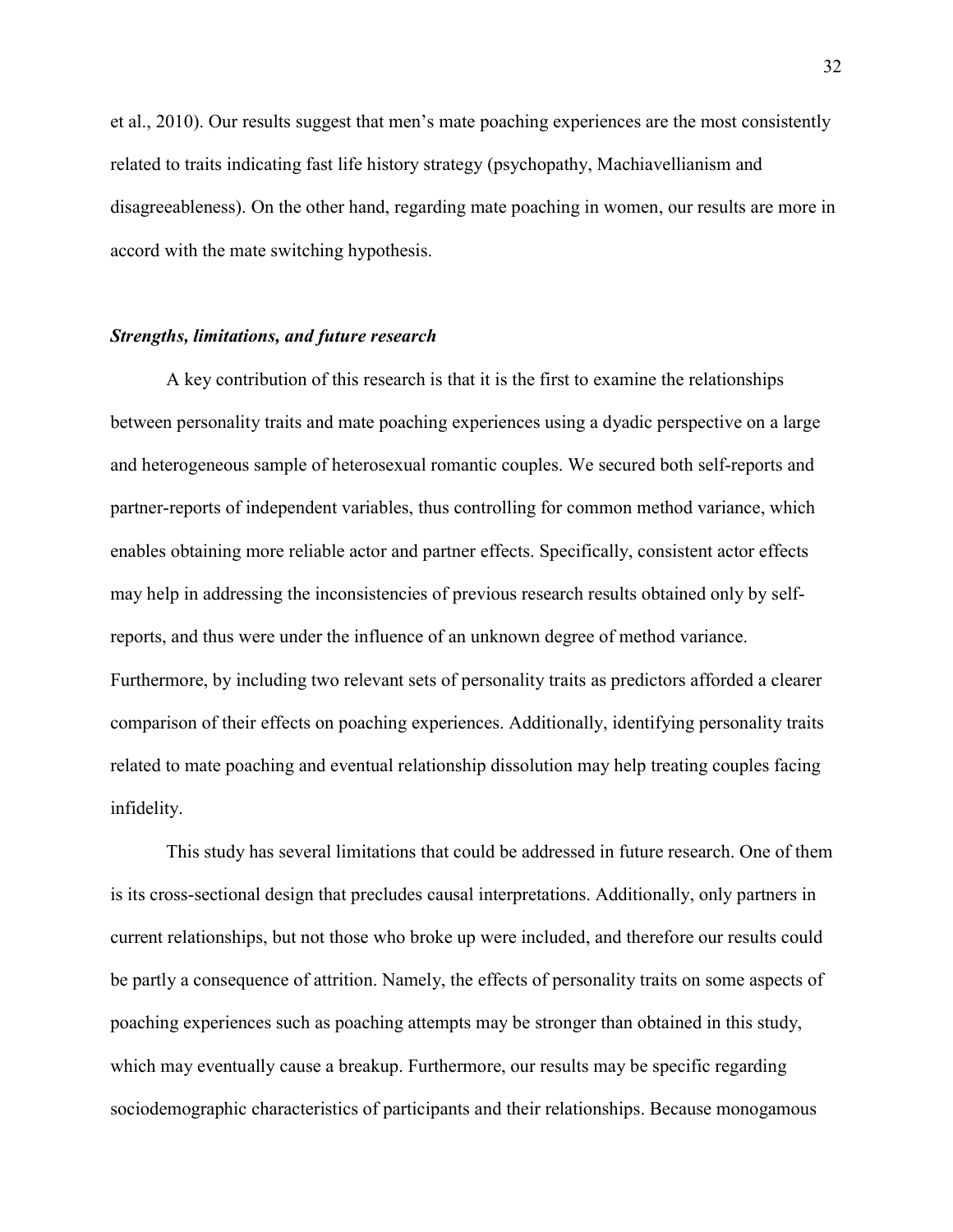societies consider poaching as socially undesirable (Vakiritzis & Roberts, 2012), we assume that the participants' responses were biased towards socially desirable responses to an unknown extent, which might have narrowed the variability of responses on poaching experiences and restricted their correlations with personality traits. Therefore, to obtain more valid data of poaching experiences, future research should secure multiple informants (e.g. partners and friends). Additionally, because of the modest to moderate overlap within both personality domains as well as between them, the unique contribution of each personality trait should be investigated. Furthermore, future research should use a more comprehensive measure of the fivefactor traits, and especially the DT traits because the results obtained by them could give insight into potential mechanisms through which personality traits may have impact on mate poaching experiences.

Disclosure statement: The authors report there are no competing interests to declare.

Data availability statement: The data that support the findings of this study are available from the corresponding author upon reasonable request.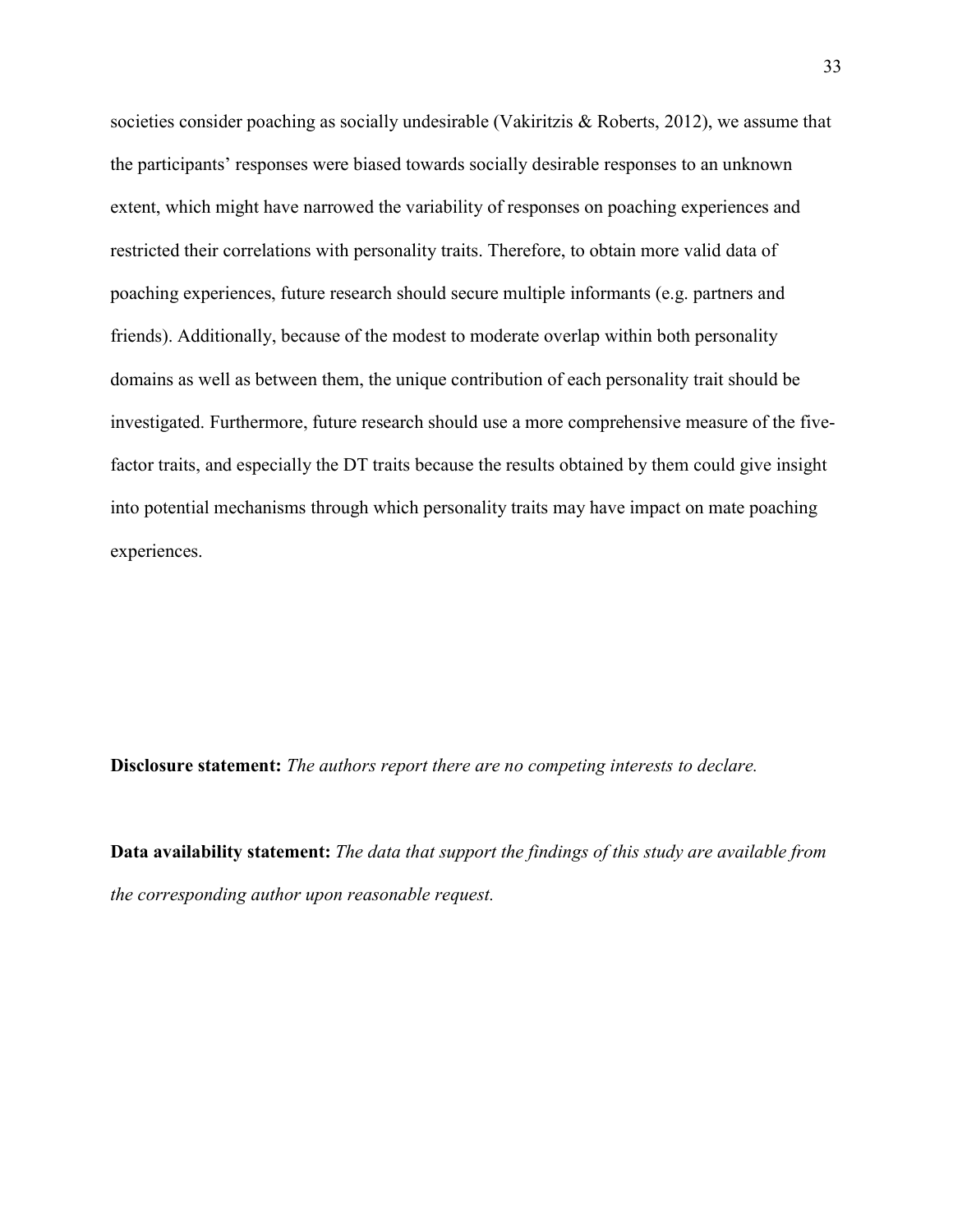## **References**

- Ackerman, R. A., & Kenny, D. A. (2016). APIMPowerR: An interactive tool for Actor-Partner Interdependence Model power analysis [Computer software]. Available from https://robert-a-ackerman.shinyapps.io/APIMPowerRdis/
- Allen, M. S., & Walter, E. E. (2018). Linking big five personality traits to sexuality and sexual health: A meta-analytic review. Psychological Bulletin, 144(10), 1081-1110. https://doi.org/10.1037/bul0000157
- Anderson, K. G., Kaplan, H., & Lancaster, J. (1999). Paternal care by genetic fathers and step fathers I: Reports from Albuquerque men. Evolution and Human Behavior, 20(6), 405- 431. https://doi:10.1016/s1090-5138(99)00023-9
- Back, M. D., & Vazire, S. (2015). The social consequences of personality: Six suggestions for future research. European Journal of Personality, 29(2), 296-307. https://doi:10.1002/per.1998
- Belu, C., & O'Sullivan, L. (2018). Why find my own when I can take yours?: The quality of relationships that arise from successful mate poaching. Journal of Relationships Research, 9, E6. https://doi:10.1017/jrr.2018.5
- Benet-Martinez, V., & John, O. P. (1998). Los Cinco Grandes across cultures and ethnic groups: Multitrait-multimethod analyses of the Big Five in Spanish and English. Journal of Personality and Social Psychology, 75(3), 729-750. https://doi.org/10.1037/0022- 3514.75.3.729
- Benjamin, D. J., Berger, J. O., Johannesson, M., Nosek, B. A., Wagenmakers, E. J., Berk, R., Bollen, K. A., Brembs, B., Brown, L., Camerer, C., Cesarini, D., Chambers, C. D., Clyde, M., Cook, T. D., De Boeck, P., Dienes, Z., Dreber, A., Easwaran, K., Efferson, C., …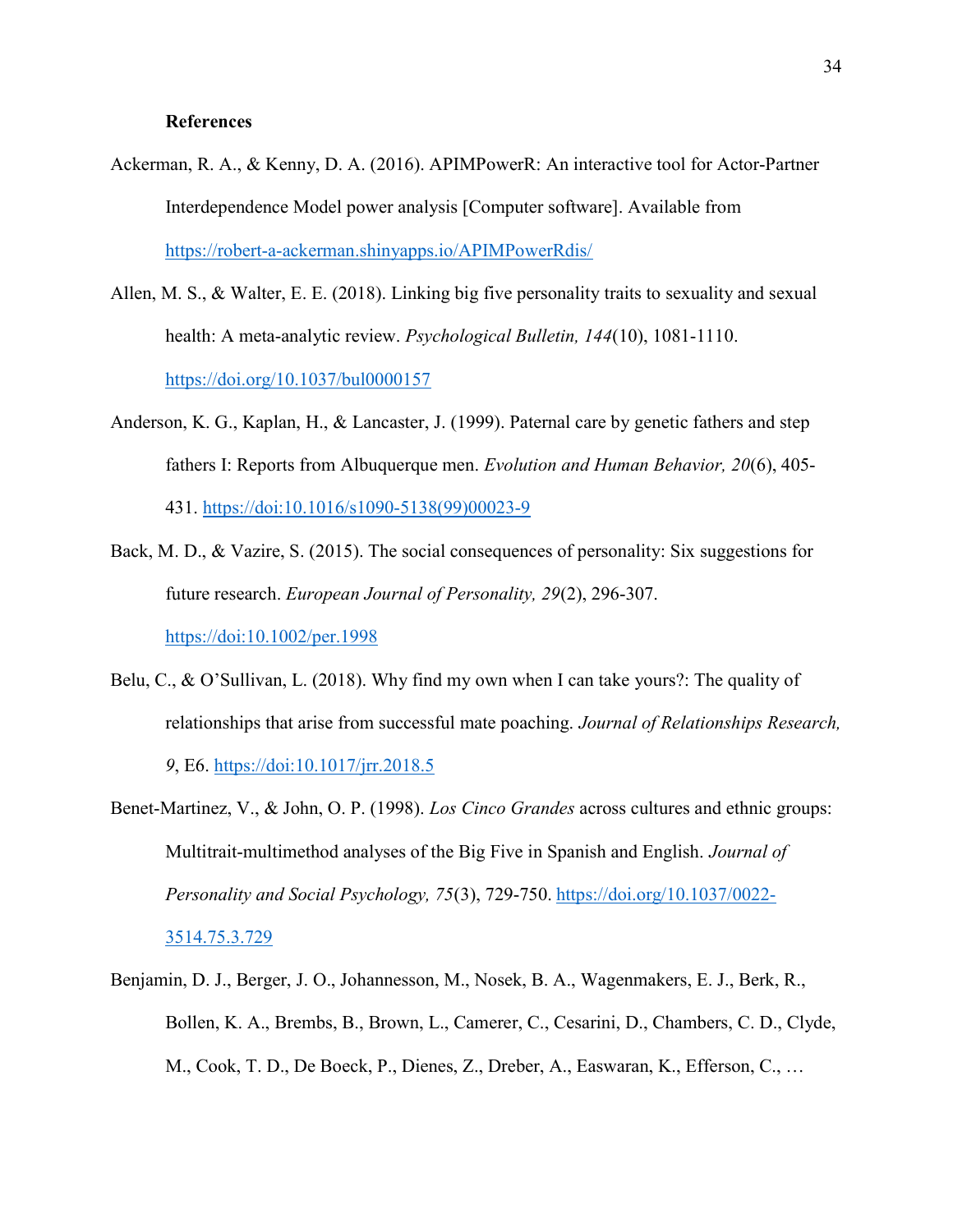Johnson, V. E. (2018). Redefine statistical significance. Nature Human Behaviour, 2(1), 6–10. http://orca.cf.ac.uk/104229/

- Benning, S. D., Patrick, C. J., Hicks, B. M., Blonigen, D. M., & Krueger, R. F. (2003). Factor structure of the Psychopathic Personality Inventory: Validity and implications for clinical assessment. Psychological Assessment, 15(3), 340-350. https://doi.org/10.1037/1040- 3590.15.3.340
- Borkenau, P., Brecke, S., Möttig, C., & Paelecke, M. (2009). Extraversion is accurately perceived after a 50-ms exposure to a face. Journal of Research in Personality, 43(4), 703-706. https://doi:10.1016/j.jrp.2009.03.007
- Buss, D. M. (1989). Sex differences in human mate preferences: Evolutionary hypotheses tested in 37 cultures. Behavioral and Brain Sciences, 12(1), 1-14. https://doi:10.1017/s0140525x00023992
- Buss, D. M. (2010). Personality and the adaptive landscape: The role of individual differences in creating and solving social adaptive problems. In D. M. Buss & P. H. Hawley (Eds.), The evolution of personality and individual differences (pp. 29-57). Oxford University Press.
- Buss, D. M., & Schmitt, D. P. (2019). Mate preferences and their behavioral manifestations. Annual Review of Psychology, 70, 77-110. https://doi:10.1146/annurev-psych-010418- 103408
- Buss, D. M., Goetz, C., Duntley, J. D., Asao, K., & Conroy-Beam, D. (2017). The mate switching hypothesis. Personality and Individual Differences, 104, 143-149. https://doi:10.1016/j.paid.2016.07.022
- Daly, M., & Wilson, M. (1988). Homicide. Transaction Publishers.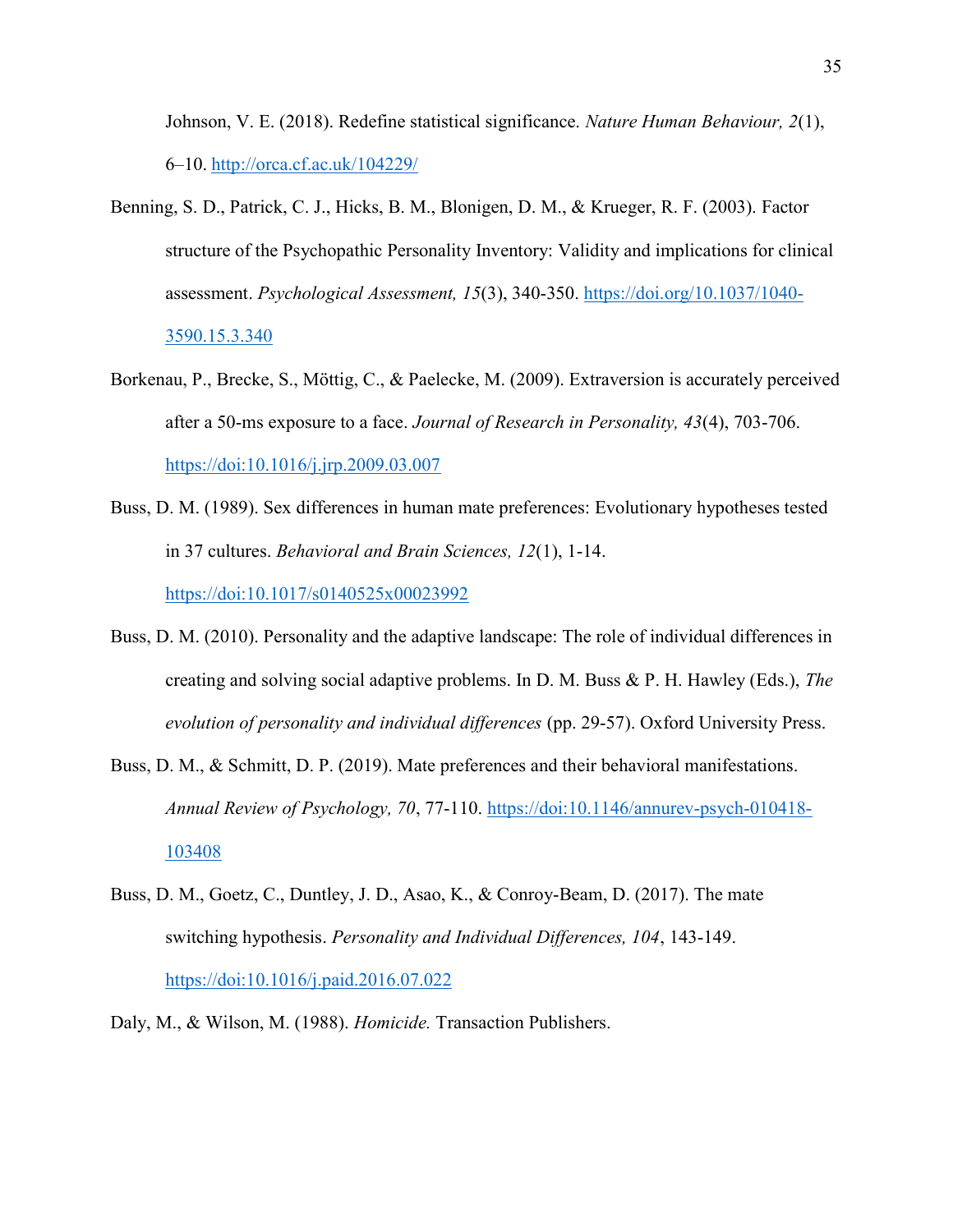- Daly, M., & Wilson, M. (2008). Is the "Cinderella Effect" controversial?: A case study of evolution-minded research and critiques thereof. In C. Crawford & D. Krebs (Eds.), Foundations of Evolutionary Psychology (pp. 383-400). Erlbaum.
- Davies, A. P. C., Shackelford, T. K., & Hass, R. G. (2010). Sex differences in perceptions of benefits and costs of mate poaching. Personality and Individual Differences, 49(5), 441- 445. https://doi:10.1016/j.paid.2010.04.014
- Dyrenforth, P. S., Kashy, D. A., Donnellan, M. B., & Lucas, R. E. (2010). Predicting relationship and life satisfaction from personality in nationally representative samples from three countries: The relative importance of actor, partner, and similarity effects. Journal of Personality and Social Psychology, 99(4), 690-702. https://doi:10.1037/a0020385
- Erik, E., & Bhogal, M. S. (2016). Do the dark triad and self-perceived mate value predict intention to mate poach? Letters on Evolutionary Behavioral Science, 7(2), 1-4. https://doi.org/10.5178/lebs.2016.50
- Figueredo, A. J., Sefcek, J. A., & Jones, D. N. (2006). The ideal romantic partner personality. Personality and Individual Differences, 41(3), 431-441. https://doi.org/10.1016/j.paid.2006.02.004
- Finn, C., Mitte, K., & Neyer, F. J. (2013). The relationship-specific interpretation bias mediates the link between neuroticism and satisfaction in couples. European Journal of Personality, 27(2), 200-212. https://doi.org/10.1002/per.1862
- Foster, J. D., Jonason, P. K., Shrira, I., Campbell, W. K., Shiverdecker, L. K., & Varner, S. C. (2014). What do you get when you make somebody else's partner your own? An analysis of relationships formed via mate poaching. Journal of Research in Personality, 52, 78-90. https://doi:10.1016/j.jrp.2014.07.008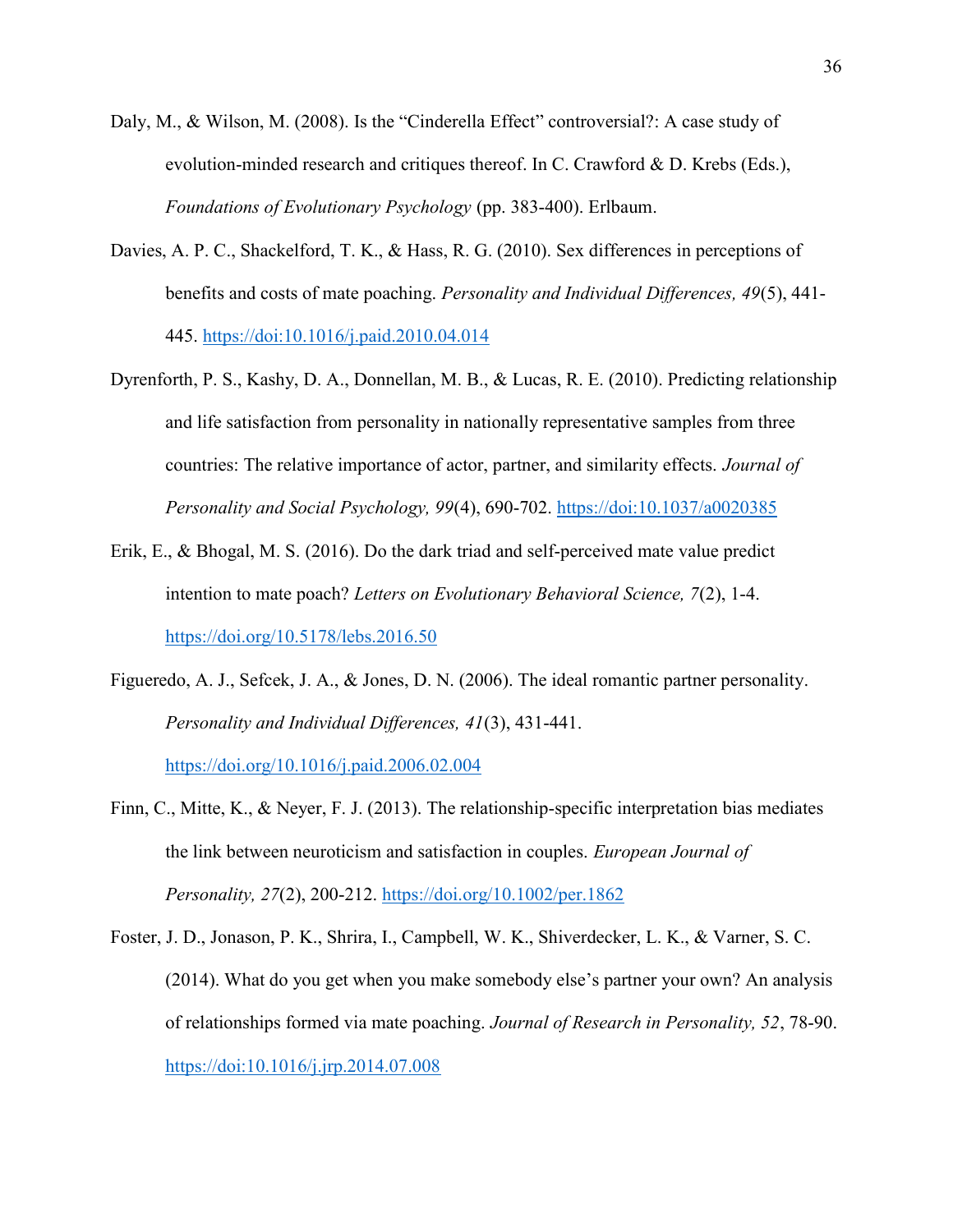- Gangestad, S. W. (2006). Evidence for adaptations for female extra-pair mating in humans: thoughts on current status and future directions. In S. M. Platek & T. K. Shackelford (Eds.), Female infidelity and paternal uncertainty (pp. 37-57). Cambridge University Press.
- Gangestad, S. W., & Haselton, M. G. (2015). Human estrus: Implications for relationship science. Current Opinion in Psychology, 1, 45-51. https://doi:10.1016/j.copsyc.2014.12.007
- Geary, D. C. (2021). *Male, female: The evolution of human sex differences*. American Psychological Association.
- Gewirtz-Meydan, A. (2017). Why do narcissistic individuals engage in sex? Exploring sexual motives as a mediator for sexual satisfaction and function. Personality and Individual Differences,105, 7-13. https://doi:10.1016/j.paid.2016.09.009
- Goetz, A. T., & Shackelford, T. K. (2009). Sexual coercion in intimate relationships: A comparative analysis of the effects of women's infidelity and men's dominance and control. Archives of Sexual Behavior, 38(2), 226-234. https://doi.org/10.1007/s10508-008- 9353-x
- Grundler, P., Kardum, I., & Hudek-Knezevic, J. (2013). Učestalost nekih aspekata preotimanja partnera i njihova povezanost sa socioseksualnosti [The frequency of some aspects of mate poaching and their relationship with sociosexuality]. Društvena istraživanja, 22(1), 63-78. https://doi.org/10.5559/di.22.1.04
- Hrdy, S. B. (2006). The optimal number of fathers: Evolution, demography, and history in the shaping of female mate preferences. Annals of the New York Academy of Sciences, 907(1), 75-96. https://doi:10.1111/j.1749-6632.2000.tb06617.x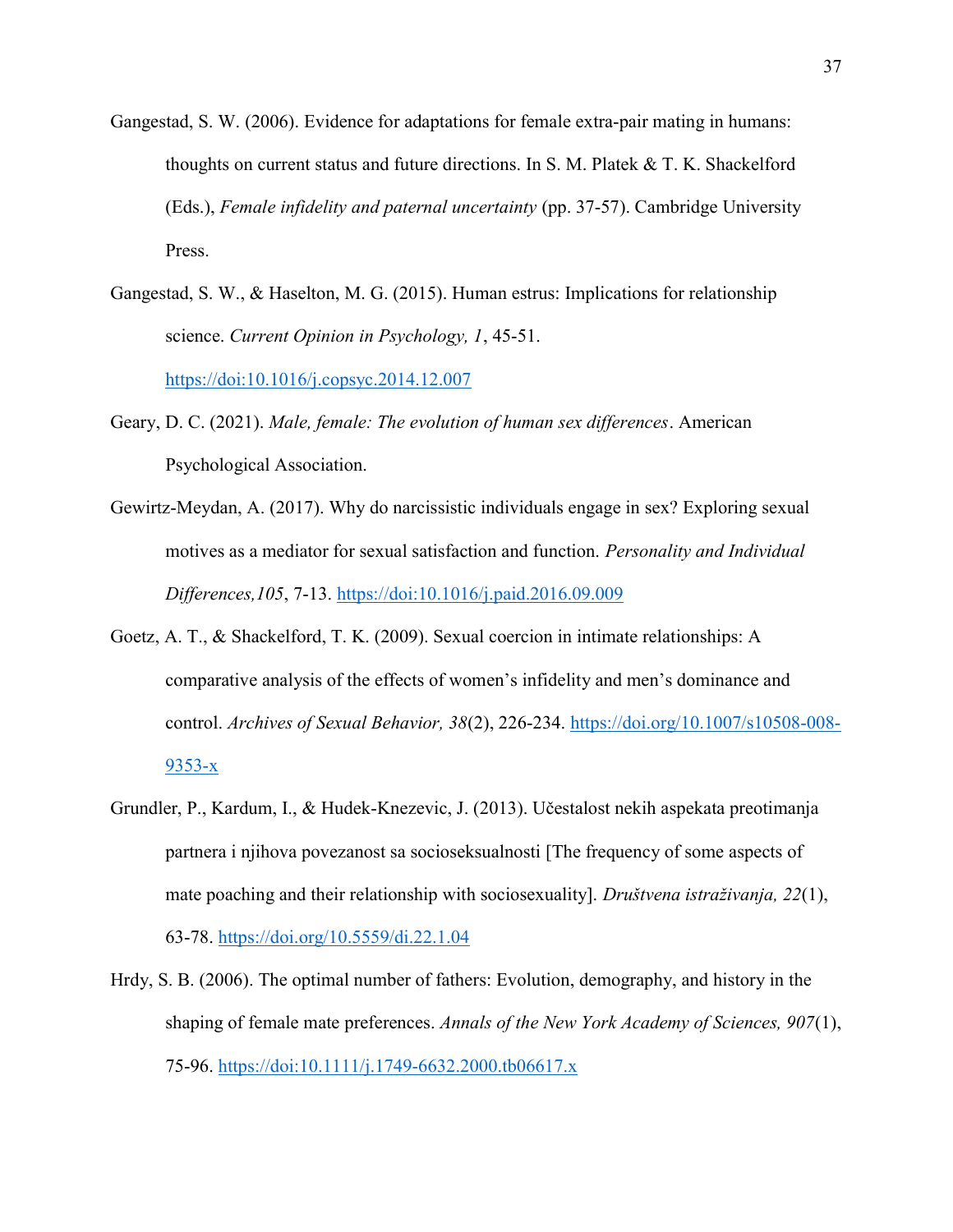- Jonason, P. K., & Webster, G. D. (2010). The dirty dozen: A concise measure of the dark triad. Psychological Assessment, 22(2), 420-432. https://doi:10.1037/a0019265
- Jonason, P. K., Li, N. P., & Buss, D. M. (2010). The costs and benefits of the Dark Triad: Implications for mate poaching and mate retention tactics. Personality and Individual Differences, 48(4), 373-378. https://doi.org/10.1016/j.paid.2009.11.003
- Jonason, P. K., Li, N. P., Webster, G. W., & Schmitt, D. P. (2009). The Dark Triad: Facilitating short-term mating in men. European Journal of Personality, 23(1), 5-18. https://doi.org/10.1002/per.698
- Jonason, P. K., Valentine, K. A., Li, N. P., & Harbeson, C. L. (2011). Mate-selection and the Dark Triad: Facilitating a short-term mating strategy and creating a volatile environment. Personality and Individual Differences, 51(6), 759-763.

https://doi.org/10.1016/j.paid.2011.06.025

- Judge, T. A., Livingston, B. A., & Hurst, C. (2012). Do nice guys-and gals-really finish last? The joint effects of sex and agreeableness on income. Journal of Personality and Social Psychology, 102(2), 390-407. https://doi.org/101037/a0026021
- Kajonius, P. J., Persson, B. N., Rosenberg, P., & Garcia, D. (2016). The (mis)measurement of the dark triad dirty dozen: Exploitation at the core of the scale. *PeerJ*, 4, e1748. https://doi:10.7717/peerj.1748

Kardum, I., Hudek-Knezevic, J., & Mehić, N. (2019). Dark Triad traits and mate retention behaviors in romantic couples: The Actor–Partner interdependence model. Evolutionary Psychology, 17(4), 1-11. https://doi:10.1177/1474704919887703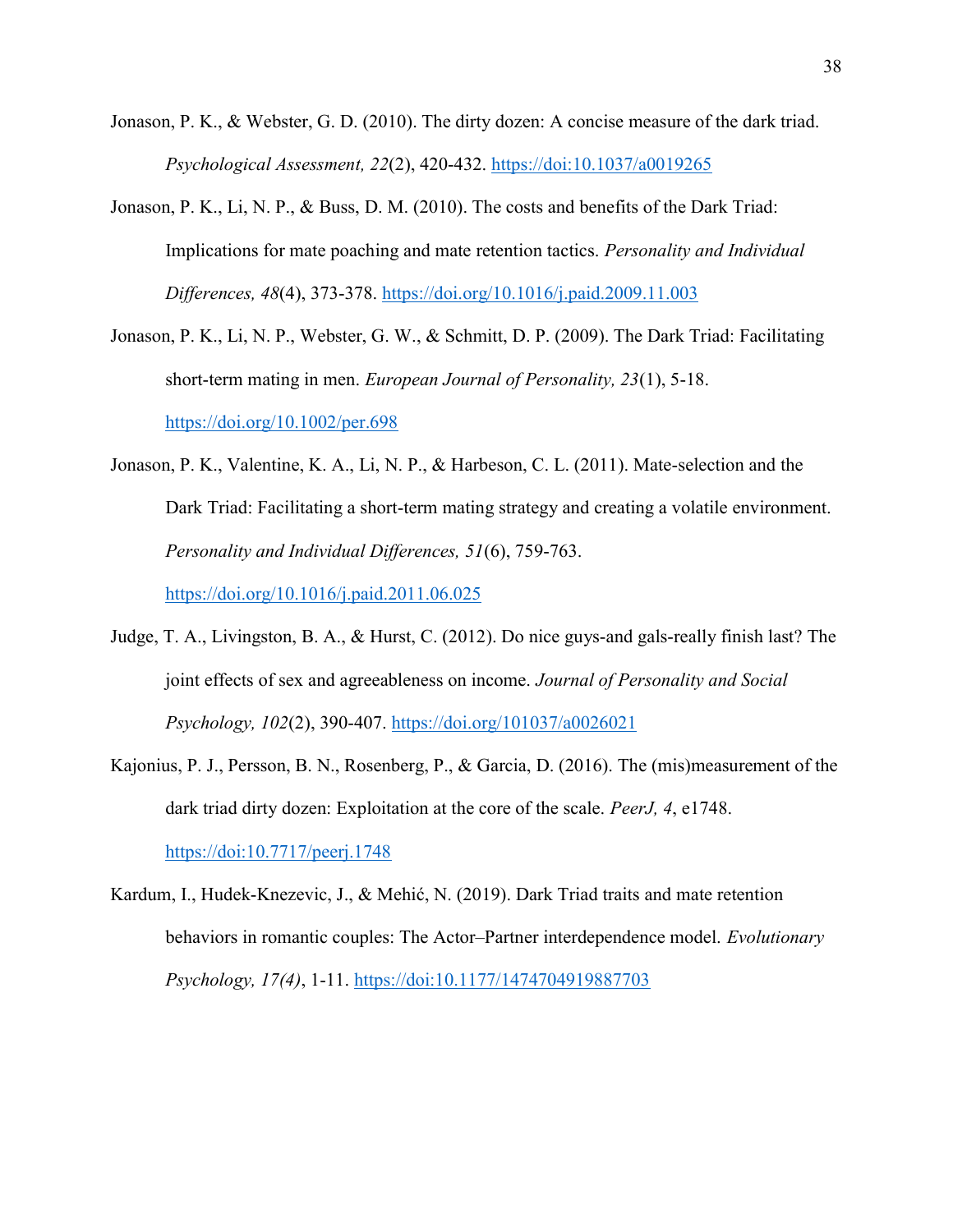- Kardum, I., Hudek-Knezevic, J., Mehić, N., & Shackelford, T.K. (2020). Predicting mate retention behaviors from five-factor personality traits: A dyadic approach. *Personality* and Individual Differences 163, 1-6. https://doi.org/10.1016/j.paid.2020.110069
- Kardum, I., Hudek-Knezevic, J., Schmitt, D. P., & Grundler, P. (2015). Personality and mate poaching experiences. Personality and Individual Differences, 75, 7-12. https://doi.org/10.1016/j.paid.2014.10.048
- Kenny, D. A., & Cook, W. L. (1999). Partner effects in relationship research: Conceptual issues, analytic difficulties, and illustrations. Personal Relationships, 6(4), 433-448. https://doi.org/10.1111/j.1475-6811.1999.tb00202.x
- Kenny, D. A., & Ledermann, T. (2010). Detecting, measuring, and testing dyadic patterns in the actor-partner interdependence model. Journal of Family Psychology, 24(3), 359-366. https://doi:10.1037/a0019651
- Kenny, D. A., Kashy, D., & Cook, W. L. (2006). Dyadic data analysis. Guilford Press.
- Malouff, J. M.,Thorsteinsson, E. B., Schutte, N. S., Bhullar, N., & Rooke, S. E. (2010).The Five-Factor model of personality and relationship satisfaction of intimate partners: A metaanalysis. Journal of Research in Personality, 44(1), 124-127. https://doi:10.1016/j.jrp.2009.09.004
- McHoskey, J. (2001). Machiavellianism and sexuality: On the moderating role of biological sex. Personality and Individual Differences, 31(5), 779-789. https://doi.org/10.1016/S0191-8869(00)00180-X
- McNulty, J. K., & Widman, L. (2018) Narcissistic qualities and infidelity. In A. D. Herman, A. B. Brunell, & J. D. Foster (Eds.), Handbook of trait narcissism: Key advances, research methods, and controversies (pp. 327-333). Springer International Publishing. https://doi.org/10.1007/978-3-319-92171-6\_35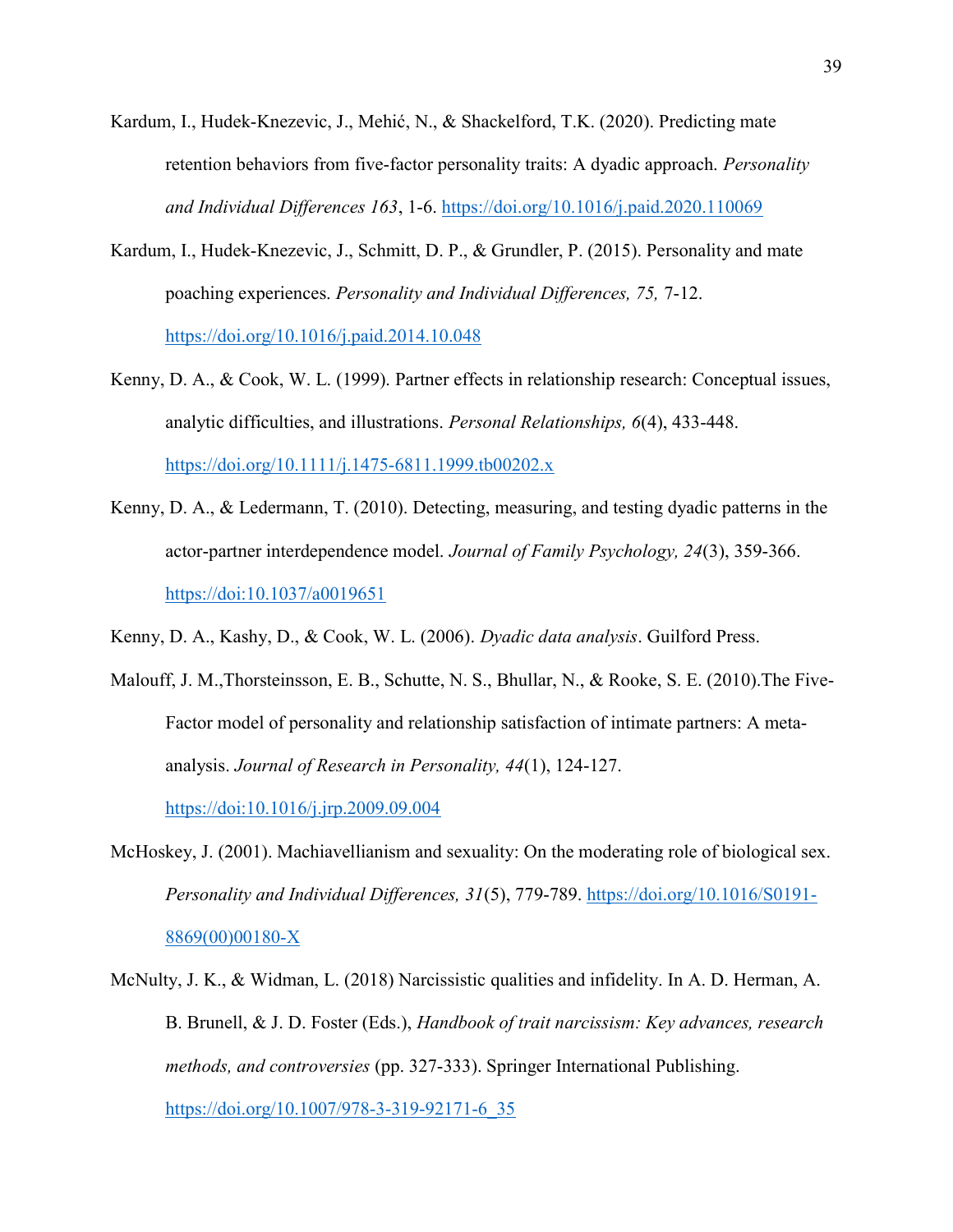- Međedović, J., Petrović, B., Želeskov-Đorić, J., & Savić, M. (2017). Interpersonal and affective psychopathy traits can enhance human fitness. Evolutionary Psychological Science, 3(3), 306-315. http://dx.doi.org/10.1007/s40806-017-0097-5
- Nettle, D., & Clegg, H. (2006). Schizotypy, creativity and mating success in humans. Proceedings of the Royal Society, Series B, 273, 611-615. https://doi.org/10.1098/rspb.2005.3349
- Reale, D., Garant, D., Humphries, M. M., Bergeron, P., Careau, V., & Montiglio, P. O. (2010). Personality and the emergence of the pace-of-life syndrome concept at the population level. Philosophical Transactions of the Royal Society of London. Series B, Biological Sciences,365(1560), 4051-4063. https://doi.org/10.1098/rstb.2010.0208
- Reise, S. P., & Wright, T. M. (1996). Personality traits, cluster B personality disorders, and socio-sexuality. Journal of Research in Personality, 30(1), 128-136. https://doi.org/10.1006/jrpe.1996.0009
- Roberts, B. W., Kuncel, N. R., Shiner, R. L., Caspi, A., & Goldberg, L. R. (2007). The power of personality: The comparative validity of personality traits, socioeconomic status, and cognitive ability for predicting important life outcomes. Perspectives on Psychological Science, 2(4), 313-345. https://doi:10.1111/j.1745-6916.2007.00047.x
- Schmitt, D. P., & Buss, D. M. (2001). Human mate poaching: Tactics and temptations for infiltrating existing mateships. Journal of Personality and Social Psychology, 80(6), 894- 917. https://doi.org/10.1037//0022-3514.80.6.894
- Schmitt, D. P., & Shackelford, T. K. (2008). Big Five traits related to short-term mating: From personality to promiscuity across 46 nations. Evolutionary Psychology, 6(2), 246-282. https://doi.org/10.1177/147470490800600204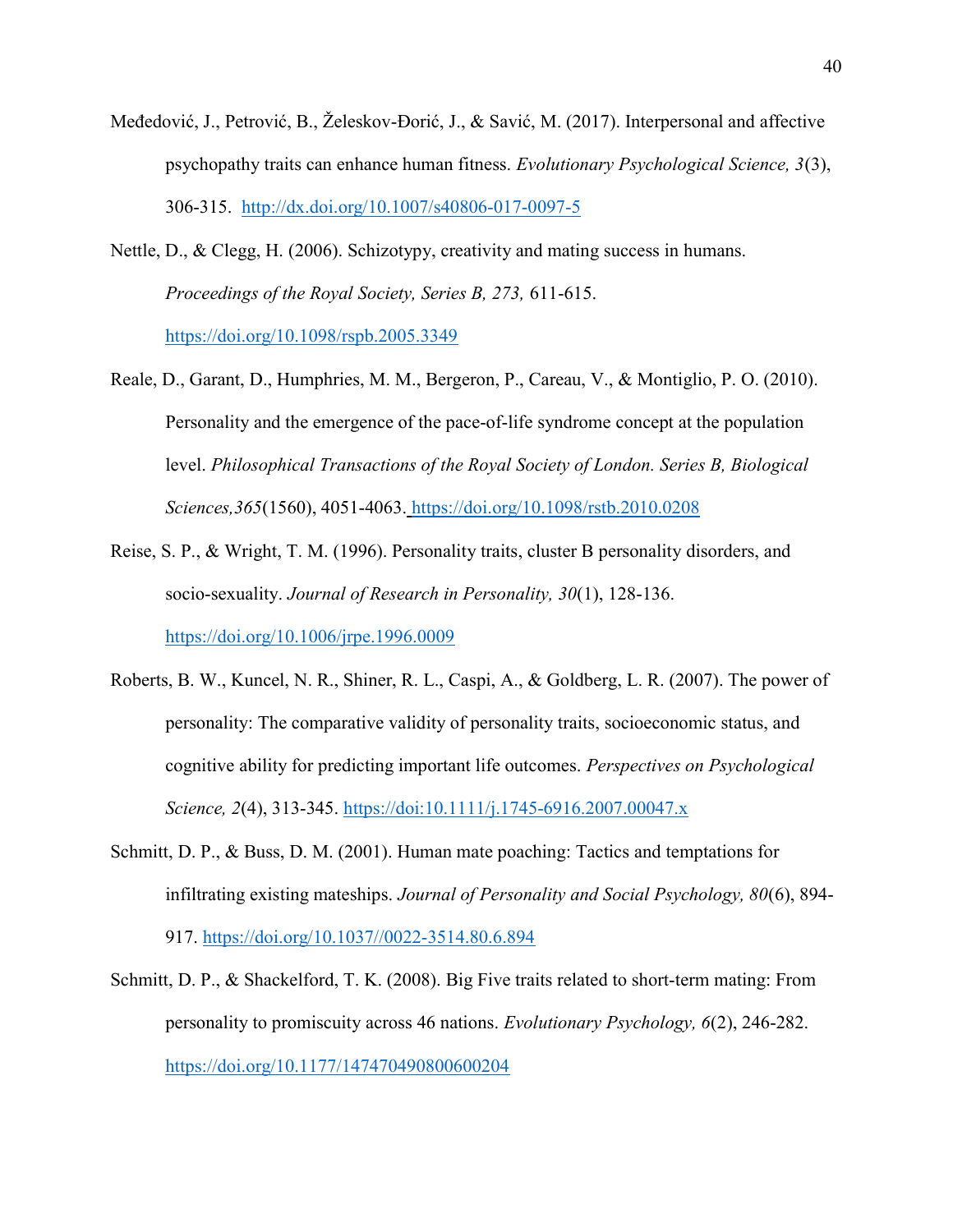- Schmitt, D. P., Alcalay, L., Allik, J., Angleitner, A., Ault, L., Austers, I., et al. (2004). Patterns and universals of mate poaching across 53 nations: The effects of sex, culture, and personality on romantically attracting another person's partner. Journal of Personality and Social Psychology, 86(4), 560-584. https://doi:10.1037/0022-3514.86.4.560
- Semchenko, A. Y., & Havlíček, J. (2019). Costs and benefits of mate poaching. In T. K. Shackelford & V. A. Weekes-Shackelford (Eds.), Encyclopedia of Evolutionary Psychological Science. Springer International Publishing. https://doi:10.1007/978-3-319- 16999-6\_1748-1
- Smith, C. V., Hadden, B. W., Webster, G. D., Jonason, P. K., Gesselman, A. N., & Crysel, L. C. (2014). Mutually attracted or repulsed? Actor-partner interdependence models of dark triad traits and relationship outcomes. Personality and Individual Differences, 67, 35-41. http://dx.doi.org/10.1016/j.paid.2014.01.044
- Solomon, B. C., & Jackson, J. J. (2014). The long reach of one's spouse: Spouses' personality influences occupational success. Psychological Science, 25(12), 2189-2198. https://doi:10.1177/0956797614551370
- Stas, L., Kenny, D. A., Mayer, A., & Loeys, T. (2018). Giving dyadic data analysis away: A userfriendly app for actor-partner interdependence models. Personal Relationships, 25(1), 103-119. https://doi.org/10.1111/pere.12230
- Suls, J., & Martin, R. (2005). The daily life of the garden-variety neurotic: Reactivity, stressor exposure, mood spillover, and maladaptive coping. Journal of Personality, 73(6), 1-25. https://doi:10.1111/j.1467-6494.2005.00356.x
- Sunderani, S., Arnocky, S., & Vaillancourt, T. (2013). Individual differences in mate poaching: An examination of hormonal, dispositional, and behavioral mate-value traits. Archives of Sexual Behavior, 42(4), 533-542. https://doi.org/10.1007/s10508-012-9974-y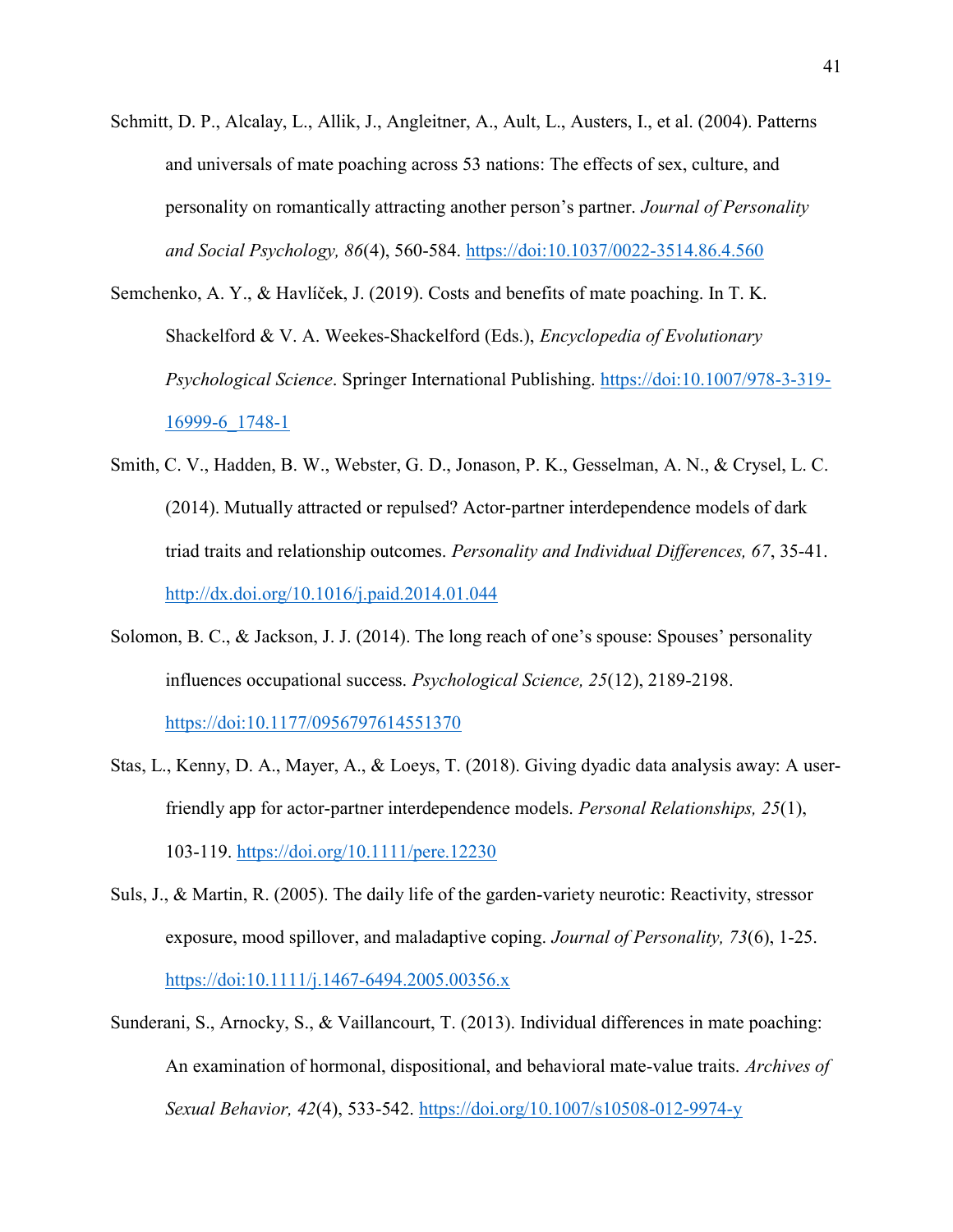- Vakiritzis, A., & Roberts, S. C. (2012). Do women really like taken men? Results from a large questionnaire study. Journal of Social, Evolutionary, and Cultural Psychology, 6(1), 50- 65. https://doi.org/10.1037/h0099225
- Vazire, S., & Carlson, E. N. (2011). Others sometimes know us better than we know ourselves. Current Directions in Psychological Science, 20(2), 104-108. https://doi.org/10.1177/0963721411402478
- Velten, J., Brailovskaia, J., & Margraf, J. (2019). Exploring the impact of personal and partner traits on sexuality: Sexual excitation, sexual inhibition, and Big Five predict sexual function in couples. The Journal of Sex Research, 56(3), 287-299.

https://doi:10.1080/00224499.2018.1491521

- Welling, L. L. M., DeBruine, L. M., Little, A. C., & Jones, B. C. (2009). Extraversion predicts individual differences in women's face preferences. Personality and Individual Differences, 47(8), 996-998. https://doi:10.1016/j.paid.2009.06.030
- Weidmann, R., Ledermann, T., & Grob, A. (2016). The interdependence of personality and satisfaction in couple: A review. European Psychologist, 21(4), 284-295. https://doi.org/10.1027/1016-9040/a000261
- Williams, K. M., Spidel, A., & Paulhus, D. L. (2005). Sex, lies, and more lies: Exploring the intimate relationships of subclinical psychopaths. In Poster presented at the 1st conference of the Society for the Scientific Study of Psychopathy. Vancouver: Canada.
- Wilson, M. I., & Daly, M. (1996). Male sexual proprietariness and violence against wives. Current Directions in Psychological Science, 5(1), 2-7. https://doi:10.1111/1467- 8721.ep10772668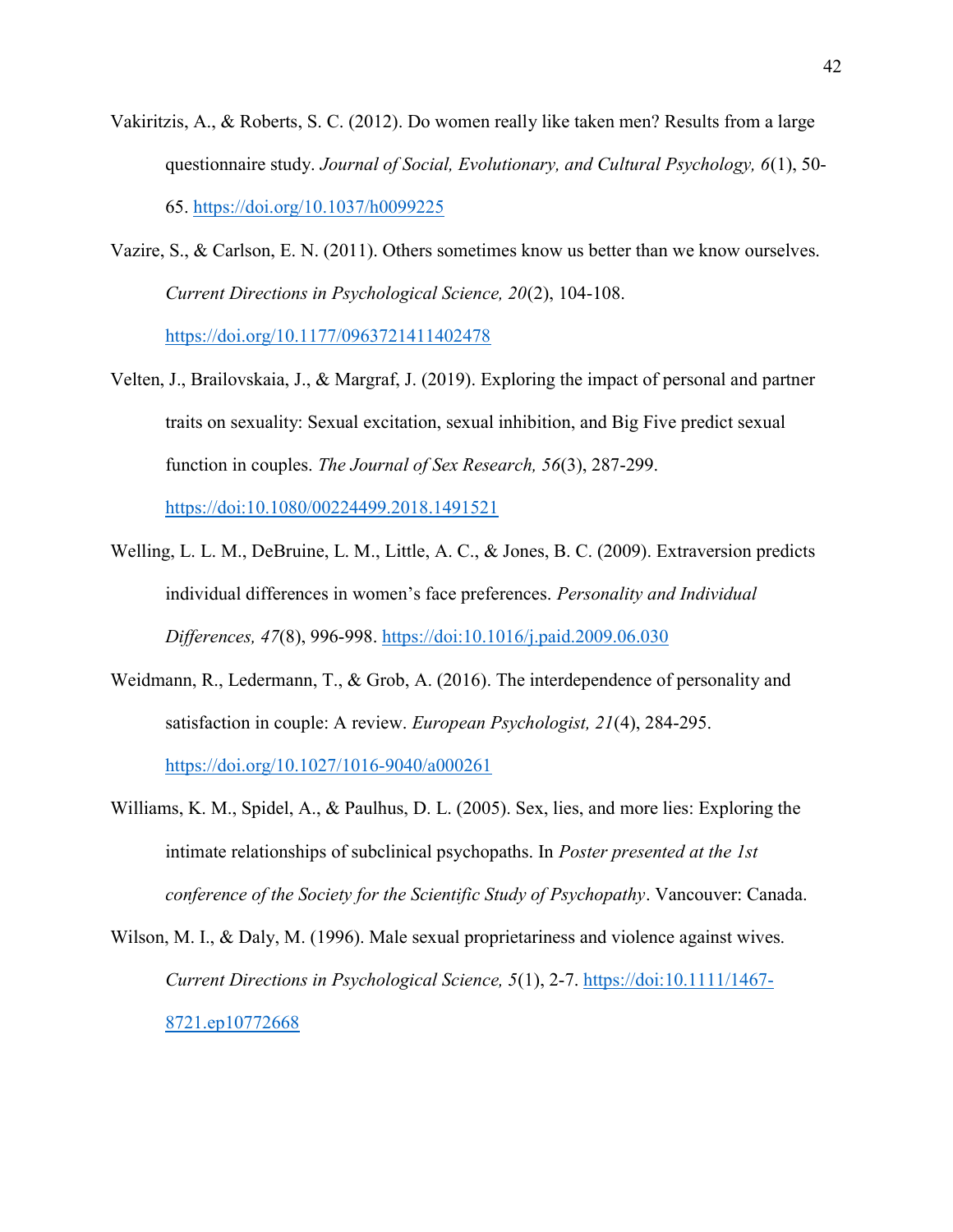Tables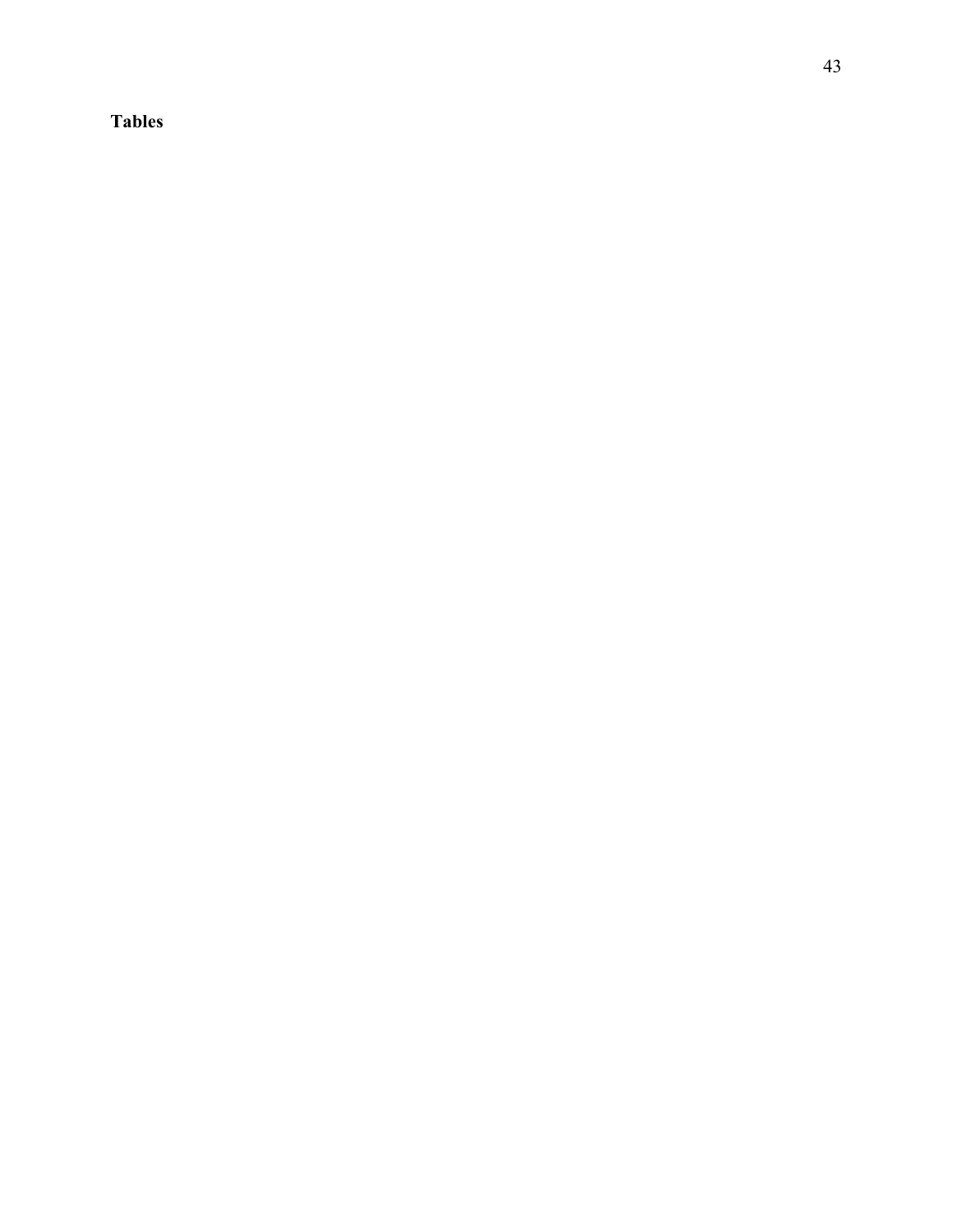|      | SD   |       | <i>SD</i> |           | a    |
|------|------|-------|-----------|-----------|------|
| .19  | 0.59 | 1.53  | 1.13      | $4.24***$ | 0.31 |
| 2.73 | 1.84 | 2.86  | 1.84      | 0.82      | 0.06 |
| 1.87 | 1.22 | 2.19  | 1.53      | $2.60**$  | 0.19 |
| 2.41 | l.45 | 2.05  | 1.31      | $2.97**$  | 0.22 |
|      |      | Women |           | Men       |      |

Table 1. Descriptive statistics and sex differences for poaching experiences.

*Note.*  $M$  = mean;  $SD$  = standard deviation;  $t$  = t-test;  $d$  = Cohen's d.

\*  $p < .05$ ; \*\*  $p < .01$ ; \*\*\*  $p < .001$ .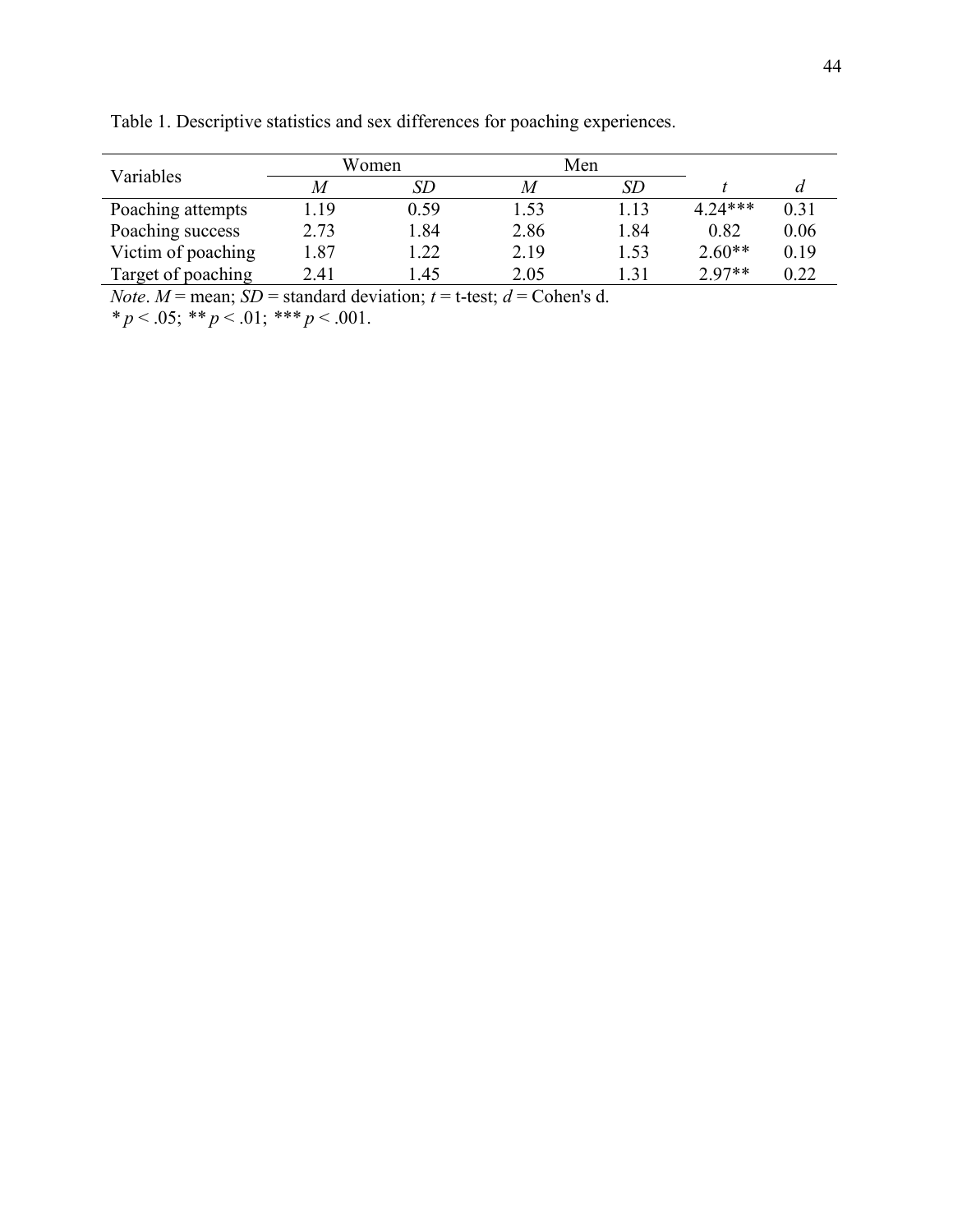| Variables          |                   |       | Women     |          |                | Men  |          |           |                |
|--------------------|-------------------|-------|-----------|----------|----------------|------|----------|-----------|----------------|
|                    |                   | M     | <b>SD</b> | $\alpha$ | $\overline{M}$ | SD   | $\alpha$ | t         | $\overline{d}$ |
|                    | Extraversion      | 29.17 | 4.79      | .76      | 29.52          | 4.77 | .76      | .70       | 0.05           |
| Self-report        | Agreeableness     | 32.66 | 4.90      | .72      | 32.60          | 5.29 | .74      | .11       | 0.01           |
|                    | Conscientiousness | 33.80 | 5.61      | .84      | 33.40          | 5.42 | .81      | .70       | 0.05           |
|                    | Neuroticism       | 22.39 | 5.67      | .84      | 19.07          | 5.34 | .80      | 5.83***   | 0.43           |
|                    | <b>Openness</b>   | 35.38 | 6.36      | .83      | 34.07          | 5.81 | .76      | $2.12*$   | 0.16           |
|                    | Extraversion      | 30.59 | 4.81      | .80      | 30.58          | 5.43 | .76      | .02       | 0.00           |
|                    | Agreeableness     | 34.31 | 5.52      | .80      | 35.12          | 5.77 | .75      | 1.51      | 0.11           |
| Partner-<br>report | Conscientiousness | 35.31 | 6.34      | .84      | 33.83          | 6.23 | .84      | $2.20*$   | 0.16           |
|                    | Neuroticism       | 23.04 | 6.46      | .81      | 18.24          | 5.61 | .86      | $7.71***$ | 0.57           |
|                    | Openness          | 36.24 | 6.56      | .84      | 33.30          | 7.04 | .83      | $4.68***$ | 0.35           |

Table 2. Descriptive statistics, Cronbach alpha coefficients and sex differences for five-factor personality traits.

Note.  $\alpha$  = Cronbach's alpha;  $M$  = mean;  $SD$  = standard deviation;  $t$  = t-test;  $d$  = Cohen's d. \*  $p < .05$ ; \*\*  $p < .01$ ; \*\*\*  $p < .001$ .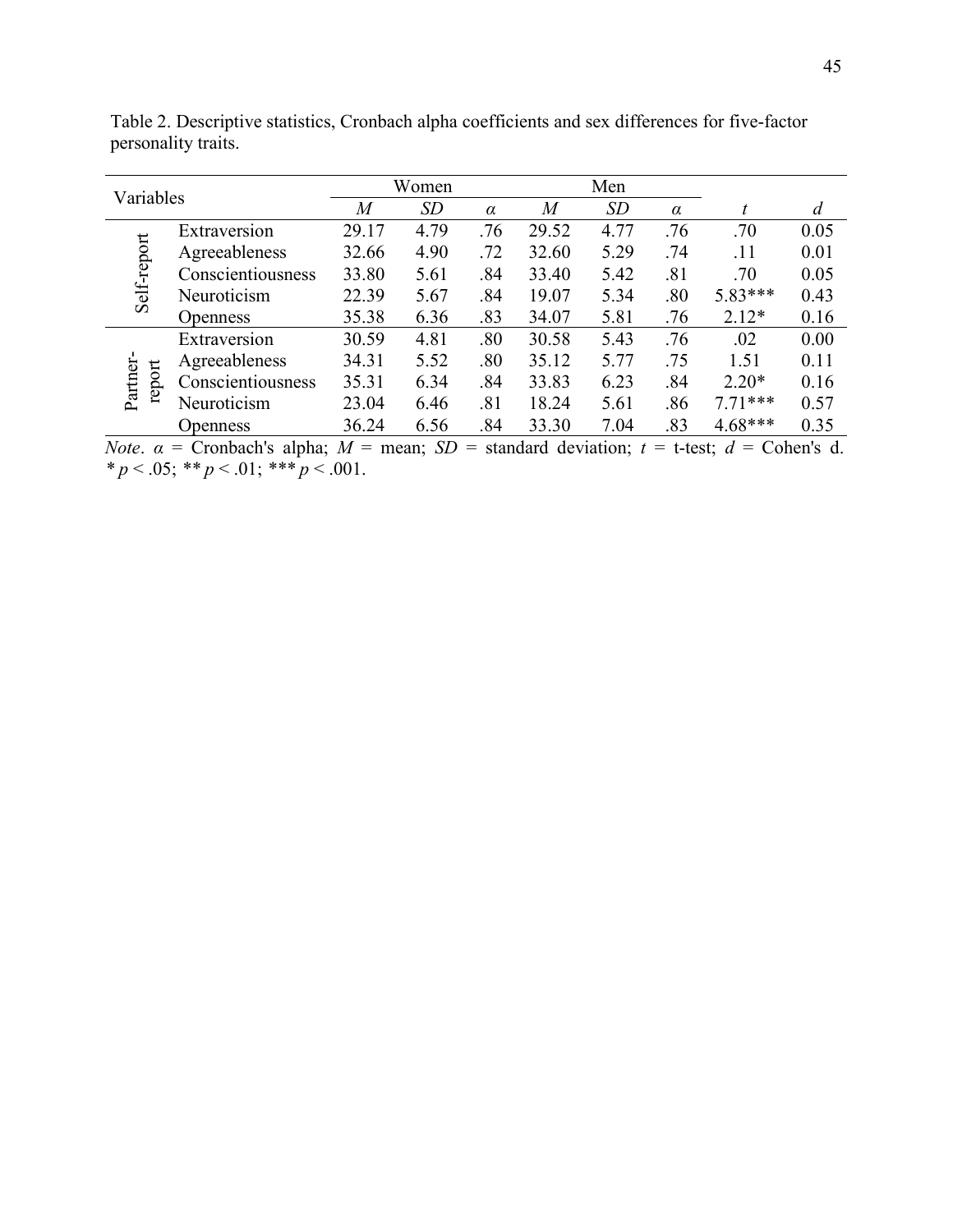|                |                         |          | Women's poaching experiences |         |           |           |                | Men's poaching experiences |           |
|----------------|-------------------------|----------|------------------------------|---------|-----------|-----------|----------------|----------------------------|-----------|
|                | Variables               | Attempts | Success                      | Victim  | Target    | Attempts  | <b>Success</b> | Victim                     | Target    |
|                | Extraversion - W        | .08      | $.22**$                      | $-.00$  | $.24***$  | $-.04$    | $-.03$         | $-.01$                     | .09       |
|                | Extraversion - M        | .08      | .05                          | .12     | .07       | $-.02$    | .14            | .04                        | .11       |
|                | $Agreeableness - W$     | $-.12$   | $-.11$                       | $-.16*$ | $-.15*$   | $-14$     | $-.02$         | $-.10$                     | .14       |
| Self-report    | $A$ greeableness – M    | $-.05$   | $-.03$                       | $-17*$  | $-.22**$  | $-14*$    | $-.24***$      | $-.26***$                  | $-.25***$ |
|                | $Conscientiousness - W$ | $-.03$   | $-.02$                       | $-.09$  | $-.13$    | $-.11$    | $-.01$         | $-.01$                     | .01       |
|                | Conscientiousness $- M$ | .01      | .01                          | .01     | $-.10$    | $-.24***$ | .00.           | $-.10$                     | $-.06$    |
|                | Neuroticism $-W$        | $-.09$   | $-.12$                       | .07     | .04       | .05       | $-.03$         | $-.03$                     | $-.05$    |
|                | Neuroticism $-M$        | .01      | .01                          | $.18*$  | $.15*$    | $.15*$    | .06            | $.16*$                     | .12       |
|                | $O$ penness $-$ W       | .06      | $.32***$                     | .07     | $.28***$  | .04       | .06            | .08                        | .05       |
|                | $Openness - M$          | $-.03$   | .07                          | .04     | $-.00$    | $-.12$    | .03            | $-.03$                     | .04       |
|                | Extraversion $-$ W      | .00.     | $.18*$                       | $-.05$  | .06       | $-18*$    | $-.09$         | $-.10$                     | $-.09$    |
|                | Extraversion - M        | .02      | .04                          | .08     | $-.03$    | .04       | .14            | .12                        | .11       |
|                | $A$ greeableness – W    | $-.08$   | .02                          | $-15*$  | $-.08$    | $-.25***$ | $-.14$         | $-.20**$                   | $-.08$    |
| Partner-report | $A$ greeableness – M    | $-.19**$ | $-.19**$                     | $-18*$  | $-.32***$ | $-.13$    | $-.22**$       | $-.20**$                   | $-.23**$  |
|                | $Conscientiousness - W$ | .02      | $-.02$                       | $-.13$  | $-12$     | $-18*$    | $-.13$         | $-.16*$                    | $-.13$    |
|                | Conscientiousness $- M$ | .01      | $-.04$                       | $-.05$  | $-.19**$  | $-.16*$   | $-.02$         | $-.05$                     | $-.06$    |
|                | Neuroticism $-$ W       | $-.05$   | $-.04$                       | .12     | .09       | .11       | $.19*$         | .14                        | $.16*$    |
|                | Neuroticism $-M$        | .14      | .10                          | .03     | $.14*$    | .07       | .00            | .12                        | .14       |
|                | $Openness - W$          | $-.03$   | $.22**$                      | .00.    | .11       | $-15*$    | $-.03$         | .00.                       | $-.03$    |
|                | $O$ penness $- M$       | .02      | .04                          | .01     | .00.      | $-.09$    | .02            | .00.                       | .02       |

Table 3. Correlations between self-reported and partner-reported five-factor personality traits and women and men's mate poaching experiences.

Note. W-women; M-men

\*  $p < .05$ ; \*\*  $p < .01$ ; \*\*\*  $p < .001$ .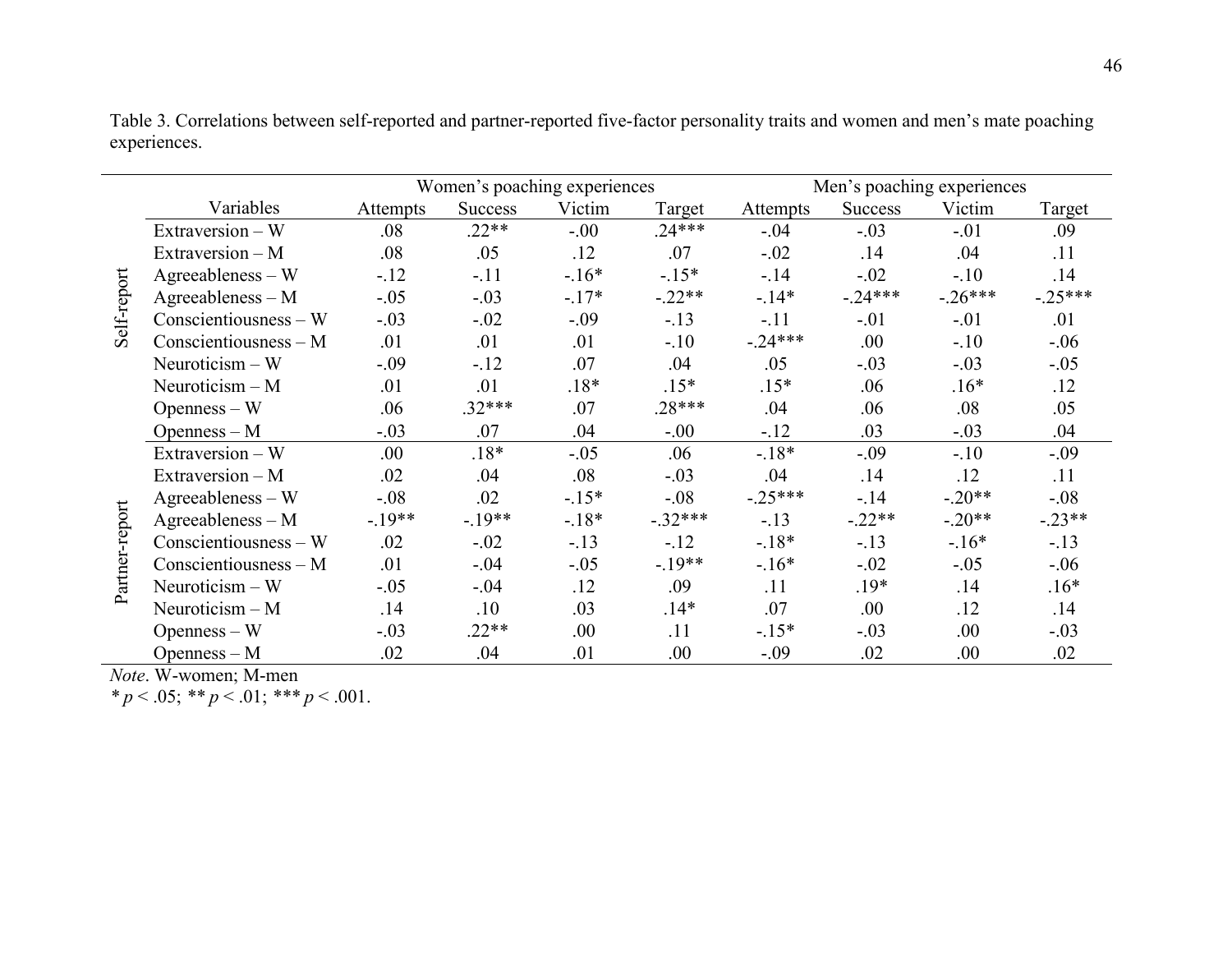|                  |                   | Extraversion      |                   | Agreeableness     |                   | Conscientiousness |                   | Neuroticism       |                   | Openness          |
|------------------|-------------------|-------------------|-------------------|-------------------|-------------------|-------------------|-------------------|-------------------|-------------------|-------------------|
|                  | Actor             | Partner           | Actor             | Partner           | Actor             | Partner           | Actor             | Partner           | Actor             | Partner           |
|                  | effects           | effects           | effects           | effects           | effects           | effects           | effects           | effects           | effects           | effects           |
| Mate poaching    | $W \rightarrow W$ | $M \rightarrow W$ | $W \rightarrow W$ | $M \rightarrow W$ | $W \rightarrow W$ | $M \rightarrow W$ | $W \rightarrow W$ | $M \rightarrow W$ | $W \rightarrow W$ | $M \rightarrow W$ |
| experiences      | $M \rightarrow M$ | $W \rightarrow M$ | $M \rightarrow M$ | $W \rightarrow M$ | $M \rightarrow M$ | $W \rightarrow M$ | $M \rightarrow M$ | $W \rightarrow M$ | $M \rightarrow M$ | $W \rightarrow M$ |
| Poaching         |                   |                   |                   | $(-.18*)$         |                   |                   |                   |                   |                   |                   |
| attempts         |                   |                   |                   |                   | $-0.24***$        |                   | $.15*$            |                   |                   |                   |
|                  |                   |                   |                   | $(-.23**)$        | $(-.17^*)$        | $(-.19**)$        |                   |                   |                   |                   |
|                  | $.23**$           |                   |                   |                   |                   |                   |                   |                   | $.32***$          |                   |
| Poaching success | $(.18^*)$         |                   |                   | $(-.19**)$        |                   |                   |                   |                   | $(.22**)$         |                   |
|                  | $.14*$            |                   | $-.24***$         |                   |                   |                   |                   |                   |                   |                   |
|                  |                   |                   | $(-.20**)$        |                   |                   |                   |                   | $(.19**)$         |                   |                   |
|                  |                   |                   | $-.14*$           | $-.16*$           |                   |                   |                   | $.17*$            |                   |                   |
| Victim of        |                   |                   |                   | $(-.16^*)$        |                   |                   |                   |                   |                   |                   |
| poaching         |                   |                   | $-.25***$         |                   |                   |                   | $.16*$            |                   |                   |                   |
|                  |                   |                   | $(-.17^*)$        | $(-.17^*)$        |                   | $(-.16^*)$        |                   |                   |                   |                   |
|                  | $.24***$          |                   |                   | $-.21**$          |                   |                   |                   | $.15*$            | $.28***$          |                   |
| Target of        |                   |                   |                   | $(-.31***)$       |                   | $(-.19**)$        |                   | $(.15^*)$         |                   |                   |
| poaching         |                   |                   | $-.26***$         | $.16*$            |                   |                   |                   |                   |                   |                   |
|                  |                   |                   | $(-.22**)$        |                   |                   |                   |                   | $(.14*)$          |                   |                   |

Table 4. The effects of self-reported and partner-reported five-factor personality traits on mate poaching experiences.

Note. W  $\rightarrow$  W – women's actor effect; M  $\rightarrow$  M – men's actor effect; M  $\rightarrow$  W – women's partner effect; W  $\rightarrow$  M – men's partner effect. Only statistically significant beta coefficients are presented. Standardized beta coefficients for self-reported five-factor personality traits are presented without parentheses. Standardized beta coefficients for partner-reported five-factor personality traits are presented within parentheses. Bolded beta coefficients are statistically significant across self-reports and partner-reports.  $*_p$  < .05;  $*_p$  < .01;  $**_p$  < .001.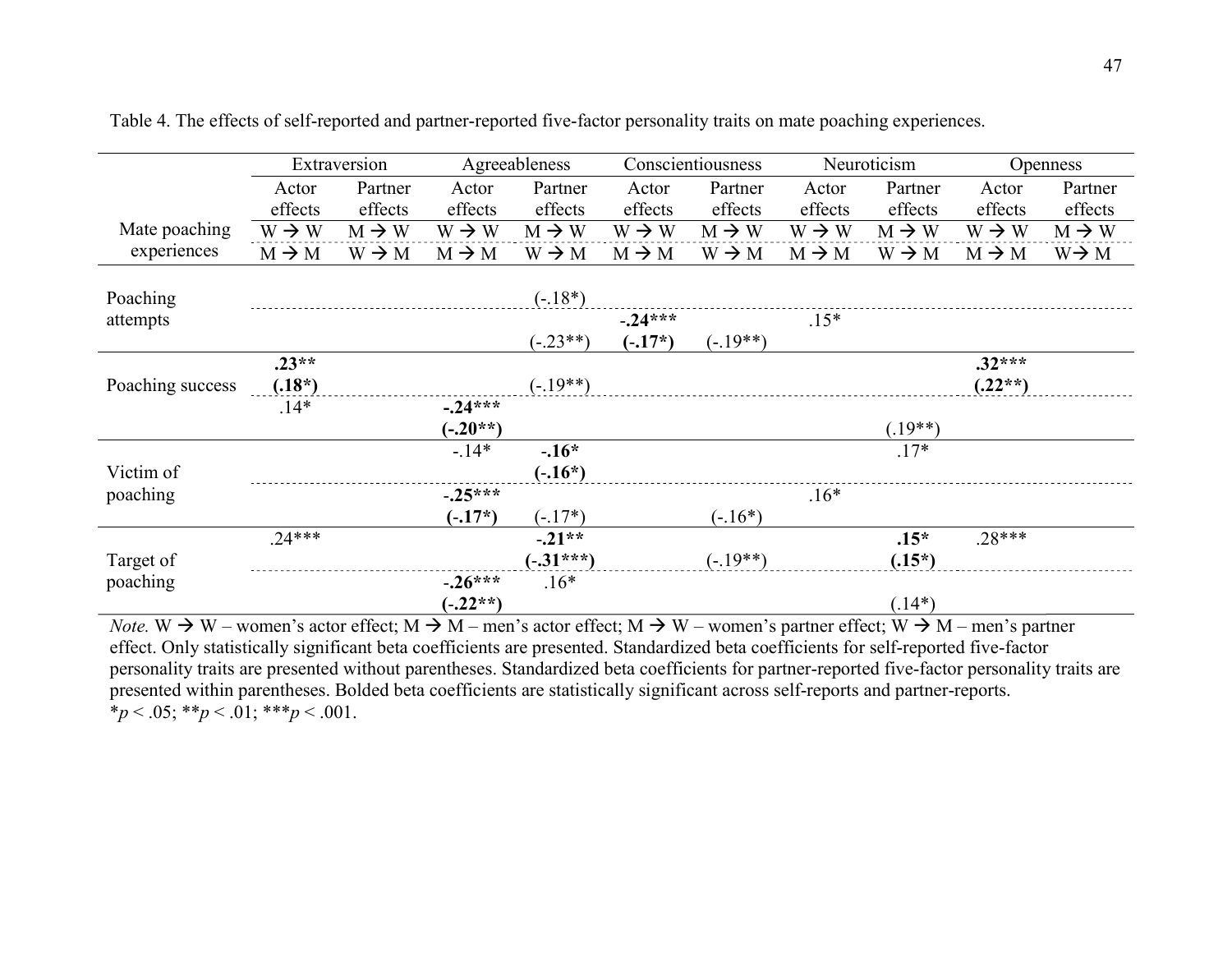| Variables |        |                                                                                                   | Women |       |          | Men            |       |          |          |      |
|-----------|--------|---------------------------------------------------------------------------------------------------|-------|-------|----------|----------------|-------|----------|----------|------|
|           |        |                                                                                                   | M     | SD    | $\alpha$ | $\overline{M}$ | SD    | $\alpha$ |          | d    |
|           |        | Psychopathy                                                                                       | 10.14 | 5.41  | .67      | 11.84          | 6.26  | .63      | $2.95**$ | 0.22 |
| Self-     | report | Machiavellianism                                                                                  | 11.86 | 6.98  | .82      | 12.76          | 7.98  | .83      | 1.37     | 0.10 |
|           |        | Narcissism                                                                                        | 16.74 | 8.31  | .88      | 15.89          | 7.97  | .85      | 1.18     | 0.09 |
|           |        | Overall DT                                                                                        | 38.74 | 16.66 | .85      | 40.50          | 17.50 | .85      | 1.17     | 0.08 |
|           |        | Psychopathy                                                                                       | 9.83  | 5.57  | .66      | 10.84          | 6.09  | .61      | 1.93     | 0.14 |
|           | report | Machiavellianism                                                                                  | 9.90  | 6.73  | .86      | 10.49          | 7.61  | .84      | .94      | 0.07 |
| Partner-  |        | Narcissism                                                                                        | 16.07 | 8.07  | .91      | 16.16          | 9.16  | .85      | .03      | 0.01 |
|           |        | Overall DT                                                                                        | 35.80 | 16.50 | .88      | 37.49          | 18.29 | 86       | 1.12     | 0.09 |
|           |        | Note $a =$ Cropbach's alpha: $M =$ mean: $SD =$ standard deviation: $t =$ t-test: $d =$ Cohen's d |       |       |          |                |       |          |          |      |

Table 5. Descriptive statistics, Cronbach alpha coefficients and sex differences for the DT measures.

*Note.*  $\alpha$  = Cronbach's alpha;  $M$  = mean;  $SD$  = standard deviation;  $t$  = t-test;  $d$  = Cohen's d. \*  $p < .05$ ; \*\*  $p < .01$ ; \*\*\*  $p < .001$ .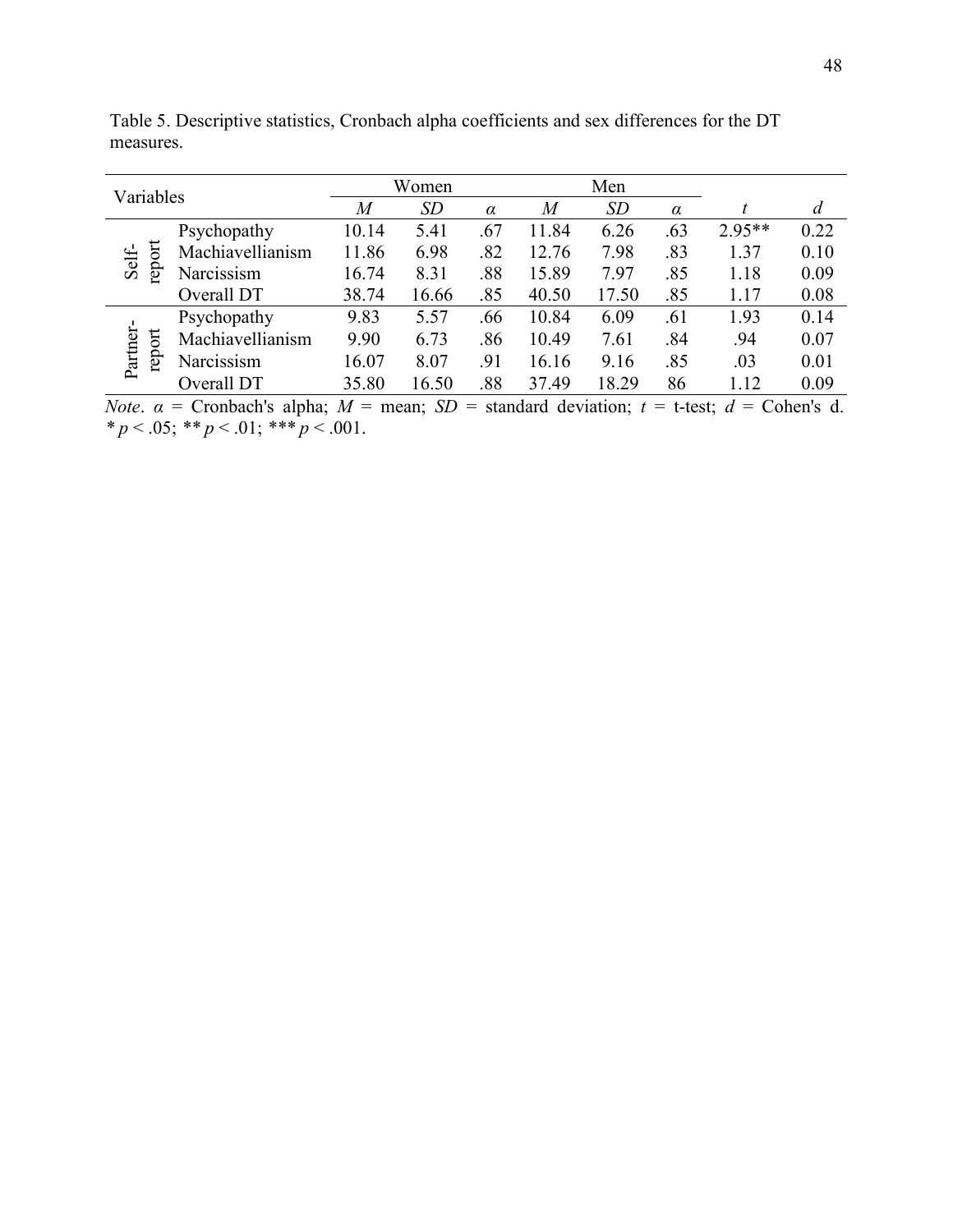|             |                        |          |                | Women's poaching experiences |          |          | Men's poaching experiences |          |          |
|-------------|------------------------|----------|----------------|------------------------------|----------|----------|----------------------------|----------|----------|
|             | Variables              | Attempts | <b>Success</b> | Victim                       | Target   | Attempts | <b>Success</b>             | Victim   | Target   |
|             | $Psychopathy - W$      | .14      | .19            | $.20**$                      | $.22**$  | .05      | .00                        | .01      | $-.04$   |
|             | Psychopathy $- M$      | .02      | .14            | $.17*$                       | $.24***$ | $.23**$  | $.22**$                    | $.17*$   | $.19**$  |
|             | $Machiavellianism - W$ | $.23**$  | .12            | .08                          | $.28***$ | .14      | $-.00$                     | .03      | $-.03$   |
| Self-report | Machiavellianism $- M$ | .10      | $.19**$        | $.21**$                      | $.25***$ | $.29***$ | $.39***$                   | $.31***$ | $.34***$ |
|             | $Narcissism - W$       | .12      | $.19**$        | .06                          | $.20**$  | .14      | $-.01$                     | .01      | .04      |
|             | Narcissism $- M$       | .13      | .10            | .13                          | .14      | $.19**$  | $.31***$                   | .11      | $.28***$ |
|             | Overall $DT - W$       | $.20**$  | $.21**$        | .12                          | $.29***$ | .14      | $-.01$                     | .02      | .00.     |
|             | Overall DT - M         | .11      | $.19*$         | $.22**$                      | $.26***$ | $.30***$ | $.40***$                   | $.25***$ | $.35***$ |
|             | $P$ sychopathy – W     | .04      | $.18*$         | $.22**$                      | $.27***$ | $.25***$ | $.17*$                     | $.23**$  | $.16*$   |
|             | Psychopathy $- M$      | .09      | $.16*$         | $.29***$                     | $.29***$ | .06      | $.20**$                    | .09      | .11      |
| port        | $Machiavellianism - W$ | .08      | $.18*$         | $.15*$                       | $.30***$ | $.27***$ | $.29***$                   | $.27***$ | $.18*$   |
|             | $Machiavellianism - M$ | $.24***$ | $.21**$        | $.21**$                      | $.27***$ | $.23***$ | $.19*$                     | $.24***$ | $.23***$ |
|             | Narcissism $-$ W       | .14      | .07            | $-.01$                       | .13      | $.23***$ | $.17*$                     | .09      | .10      |
|             | Narcissism $- M$       | $.15*$   | $.17*$         | .09                          | $.18*$   | $.15*$   | $.17*$                     | .09      | .13      |
|             | Overall DT - W         | .12      | $.16*$         | .13                          | $.28***$ | $.31***$ | $.26***$                   | $.23**$  | $.18*$   |
|             | Overall DT - M         | $.20**$  | $23***$        | $.23***$                     | $.30***$ | $19**$   | $.23**$                    | $.17*$   | $.19**$  |

Table 6. Correlations between self-reported and partner-reported DT traits and women and men's mate poaching experiences.

Note. W-women; M-men

\*  $p < .05$ ; \*\*  $p < .01$ ; \*\*\*  $p < .001$ .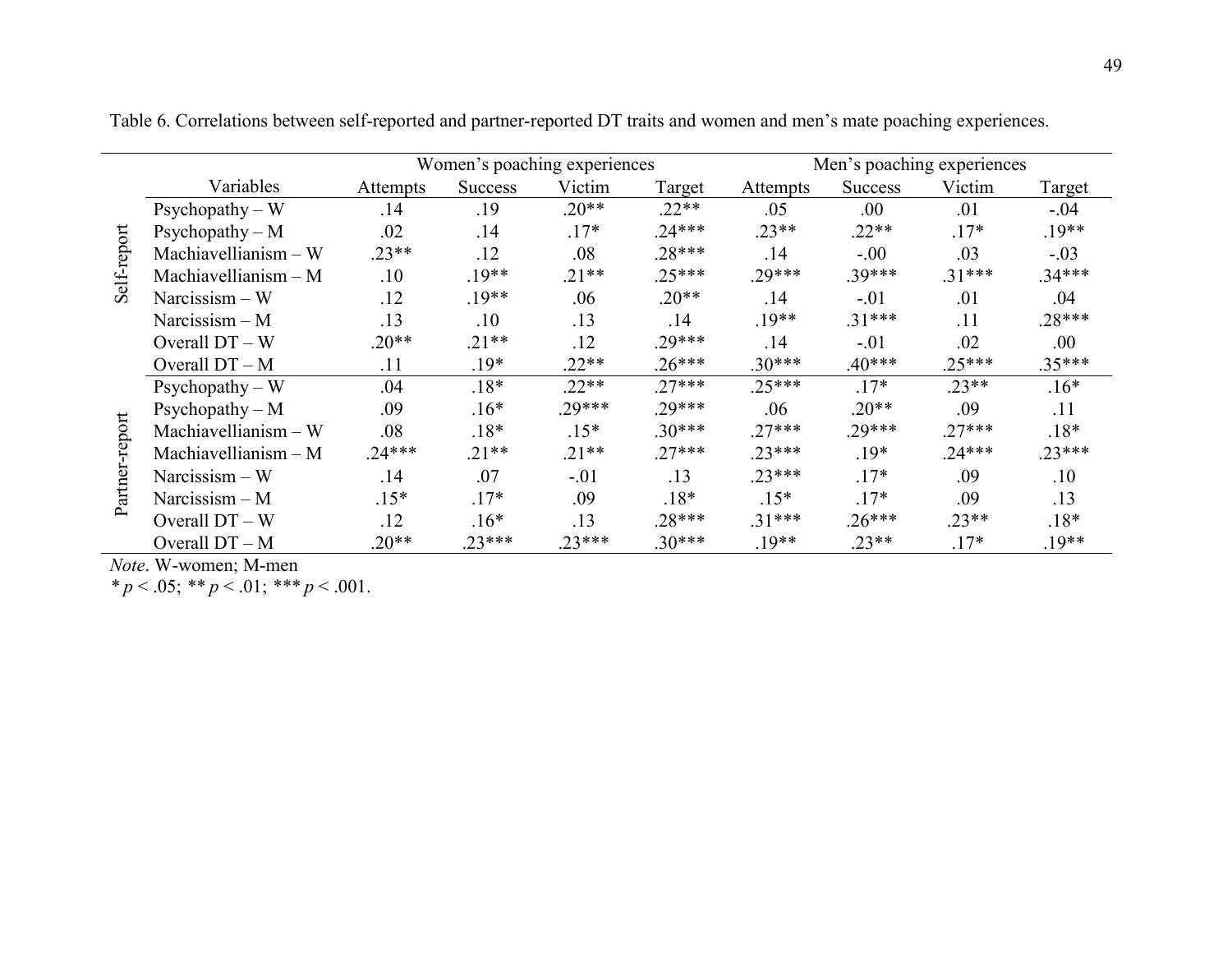|                    |                   | Psychopathy       | Machiavellianism  |                   | Narcissism        |                   | Overall DT        |                   |
|--------------------|-------------------|-------------------|-------------------|-------------------|-------------------|-------------------|-------------------|-------------------|
|                    | Actor             | Partner           | Actor             | Partner           | Actor             | Partner           | Actor             | Partner           |
|                    | effects           | effects           | effects           | effects           | effects           | effects           | effects           | effects           |
| Mate poaching      | $W \rightarrow W$ | $M \rightarrow W$ | $W \rightarrow W$ | $M \rightarrow W$ | $W \rightarrow W$ | $M \rightarrow W$ | $W \rightarrow W$ | $M \rightarrow W$ |
| experiences        | $M \rightarrow M$ | $W \rightarrow M$ | $M \rightarrow M$ | $W \rightarrow M$ | $M \rightarrow M$ | $W \rightarrow M$ | $M \rightarrow M$ | $W \rightarrow M$ |
|                    |                   |                   | $.22**$           |                   |                   |                   | $.18*$            |                   |
| Poaching attempts  |                   |                   |                   | $(.23**)$         |                   |                   |                   | $(.18*)$          |
|                    | $.23**$           |                   | $.28***$          |                   | $.17**$           |                   | $.29***$          |                   |
|                    |                   | $(25***)$         | $(.16*)$          | $.22**$           |                   | $(0.21**)$        |                   | $(28***)$         |
|                    | $.17*$            |                   |                   | $.17*$            | $.17*$            |                   | $.17*$            |                   |
| Poaching success   | $(.15^*)$         |                   |                   | $(.17^*)$         |                   | $(.17^*)$         |                   | $(.19*)$          |
|                    | $.22**$           |                   | $.42***$          |                   | $.33***$          |                   | $.43***$          |                   |
|                    | $(.17^*)$         |                   |                   | $.26***$          |                   |                   | $(.16*)$          | $.20**$           |
|                    | $.18*$            | $.15*$            |                   | $.21**$           |                   |                   |                   | $.20**$           |
| Victim of poaching | $(.16*)$          | $(.25***)$        |                   | $(.18^*)$         |                   |                   |                   | $(.21**)$         |
|                    | $.17*$            |                   | $.32***$          |                   |                   |                   | $.27***$          |                   |
|                    |                   | $(22**)$          | $(.17^*)$         | $.22**$           |                   |                   |                   | $(.19*)$          |
|                    | $.20**$           | $.23**$           | $.23**$           | $.18*$            | $.18*$            |                   | $.24***$          | $.20**$           |
| Target of poaching | $(.21**)$         | $(.24***)$        | $(25***)$         | $(.19**)$         |                   | $(.15*)$          | $(.20**)$         | $(.22**)$         |
|                    | $.19**$           |                   | $.38***$          |                   | $.28***$          |                   | $.38***$          |                   |
|                    |                   |                   | $(.20**)$         |                   |                   |                   | $(.15^*)$         |                   |

Table 7. The effects of self-reported and partner-reported DT traits on mate poaching experiences.

Note. W  $\rightarrow$  W – women's actor effect; M  $\rightarrow$  M – men's actor effect; M  $\rightarrow$  W – women's partner effect; W  $\rightarrow$  M – men's partner effect. Only statistically significant beta coefficients are presented. Standardized beta coefficients for self-reported DT traits are presented without parentheses. Standardized beta coefficients for partner-reported DT traits are presented within parentheses. Bolded beta coefficients are statistically significant across self-reports and partner-reports. \*p < .05; \*\*p < .01; \*\*\*p < .001.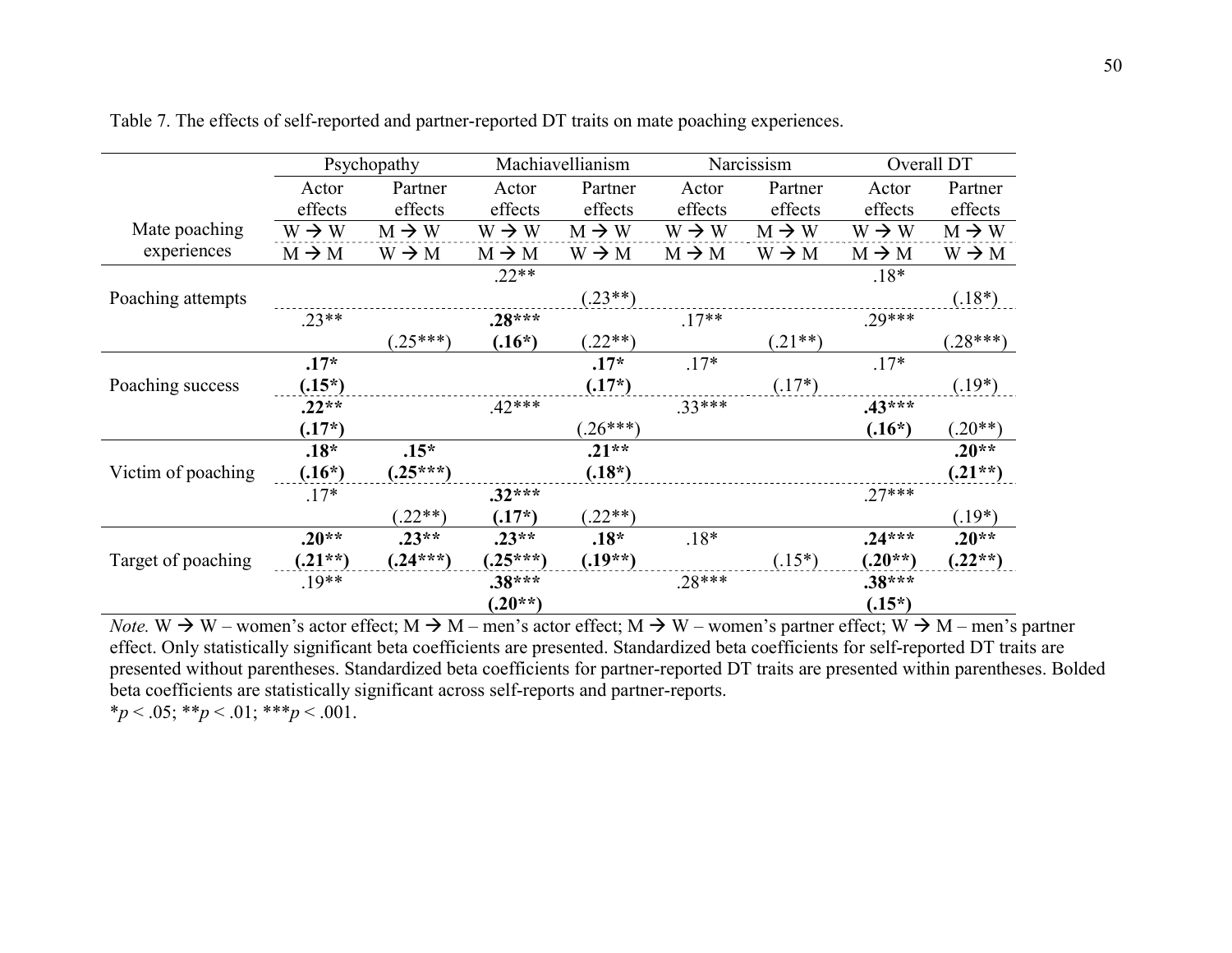|                    |                                                       | Woman                                                                      | Man                                   |                   |  |  |  |
|--------------------|-------------------------------------------------------|----------------------------------------------------------------------------|---------------------------------------|-------------------|--|--|--|
| Mate poaching      | Actor effects                                         | Partner effects                                                            | Actor effects                         | Partner effects   |  |  |  |
| experiences        | $W \rightarrow W$                                     | $M \rightarrow W$                                                          | $M \rightarrow M$                     | $W \rightarrow M$ |  |  |  |
|                    |                                                       |                                                                            | <b>Conscientiousness (-)</b>          |                   |  |  |  |
| Poaching attempts  |                                                       |                                                                            | Machiavellianism                      |                   |  |  |  |
| Poaching success   | <b>Extraversion</b><br><b>Openness</b><br>Psychopathy | Machiavellianism                                                           | Agreeableness (-)<br>Psychopathy      |                   |  |  |  |
| Victim of poaching | Psychopathy                                           | Agreeableness (-)<br>Psychopathy<br>Machiavellianism                       | Agreeableness (-)<br>Machiavellianism |                   |  |  |  |
| Target of poaching | Psychopathy<br>Machiavellianism                       | Agreeableness (-)<br>Neuroticism<br><b>Psychopathy</b><br>Machiavellianism | Agreeableness (-)<br>Machiavellianism |                   |  |  |  |

Table 8. Summary of the effects of self-reported and partner-reported personality traits on mate poaching experiences.

Note. W  $\rightarrow$  W – women's actor effect; M  $\rightarrow$  W – women's partner effect; M  $\rightarrow$  M – men's actor effect; W  $\rightarrow$  M – men's partner effect. Bolded are those personality traits with at least one (self-reported or partner-reported) significant actor or partner effect at the level of  $p < .005$ .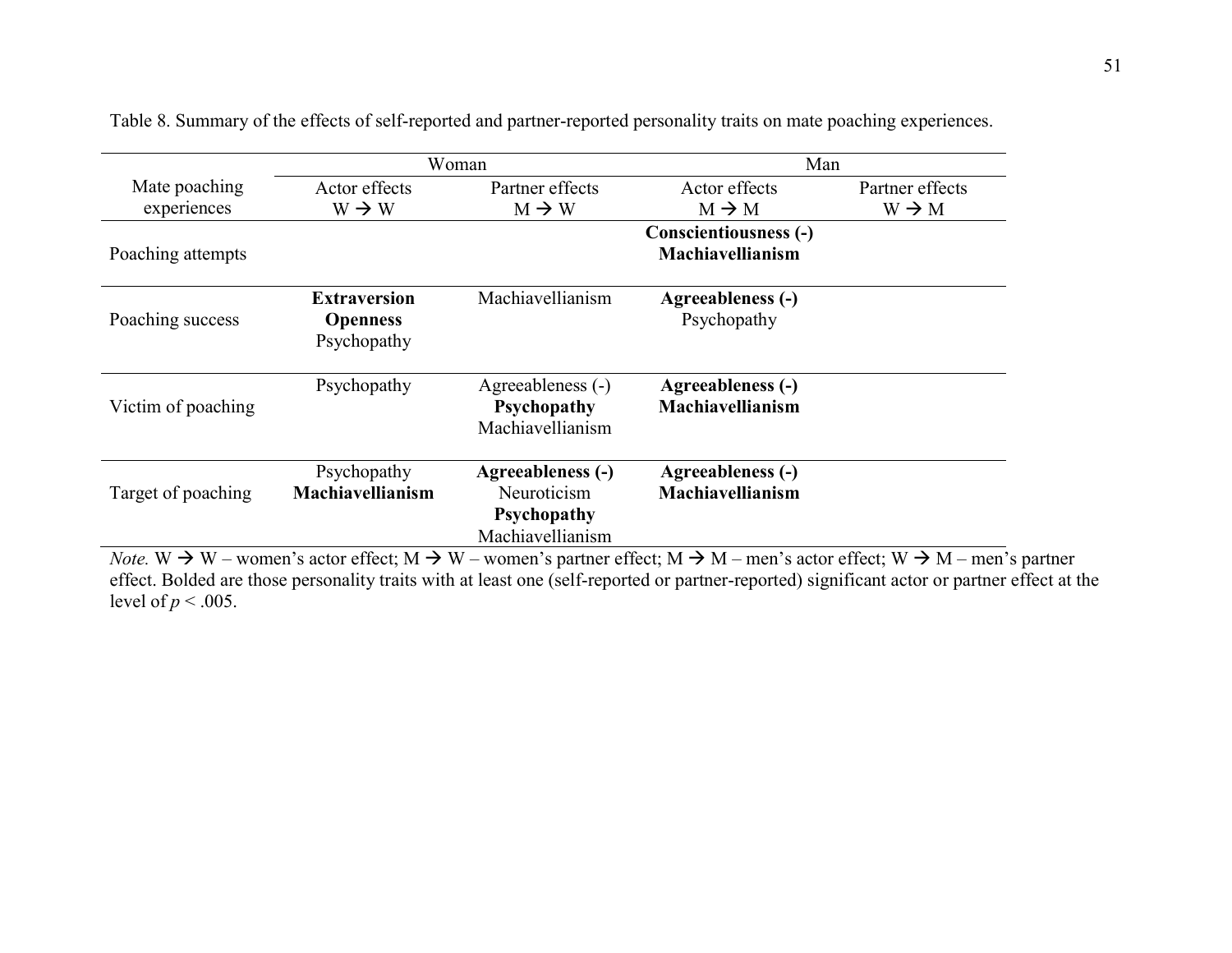# Figures